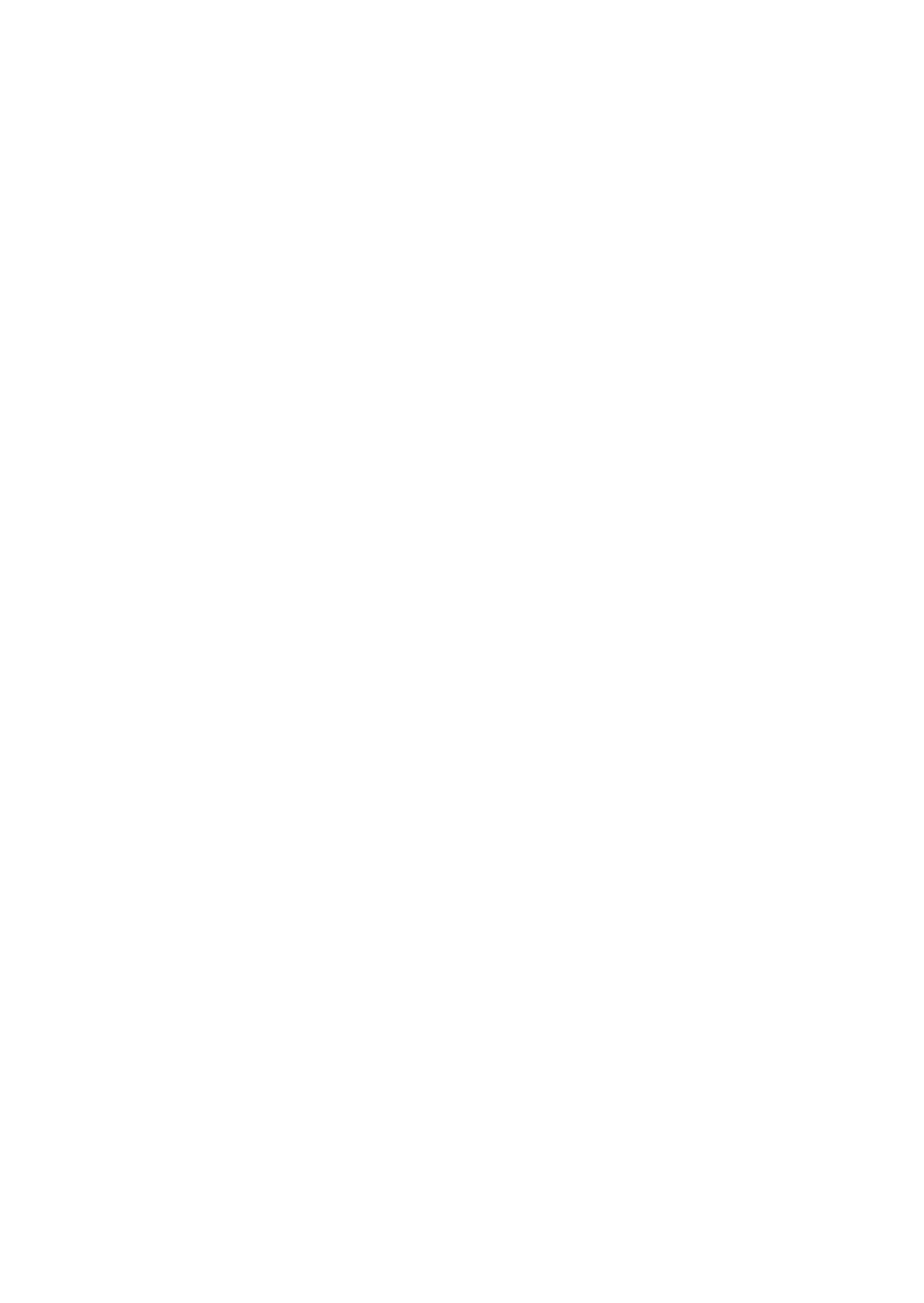# CHALLENGES AND GOOD PRACTICES IN THE IMPLEMENTATION OF THE EU'S ARMS AND DUAL-USE EXPORT CONTROLS

A cross-sector analysis

**sibylle bauer, kolja brockmann, mark bromley and giovanna maletta**

**July 2017**



STOCKHOLM INTERNATIONAL **PEACE RESEARCH INSTITUTE**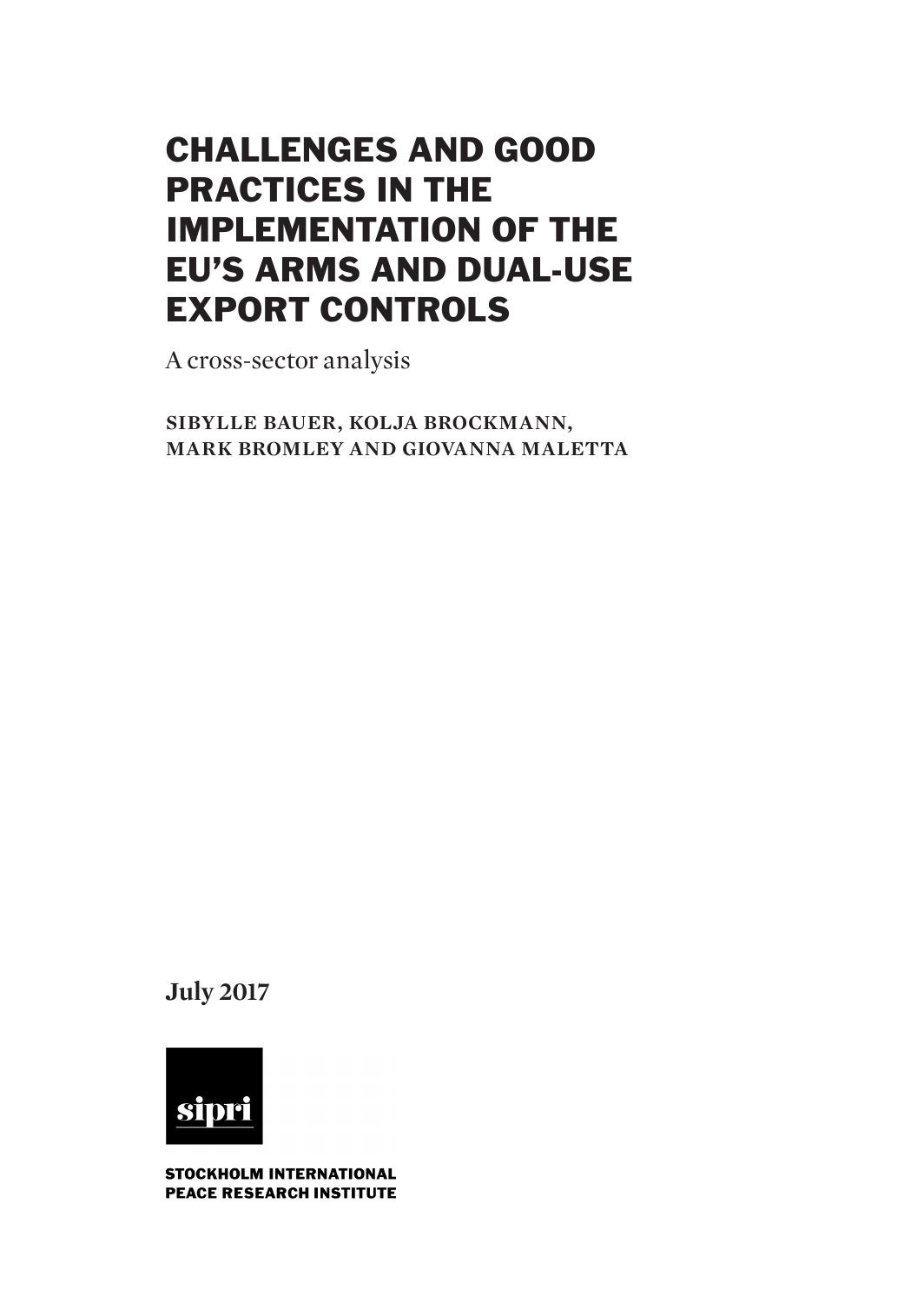# STOCKHOLM INTERNATIONAL PEACE RESEARCH INSTITUTE

SIPRI is an independent international institute dedicated to research into conflict, armaments, arms control and disarmament. Established in 1966, SIPRI provides data, analysis and recommendations, based on open sources, to policymakers, researchers, media and the interested public.

The Governing Board is not responsible for the views expressed in the publications of the Institute.

# GOVERNING BOARD

Ambassador Jan Eliasson, Chairman (Sweden) Dr Dewi Fortuna Anwar (Indonesia) Dr Vladimir Baranovsky (Russia) Espen Barth Eide (Norway) Ambassador Lakhdar Brahimi (Algeria) Ambassador Wolfgang Ischinger (Germany) Dr Radha Kumar (India) The Director

# DIRECTOR

Dan Smith (United Kingdom)



#### **STOCKHOLM INTERNATIONAL PEACE RESEARCH INSTITUTE**

Signalistgatan 9 SE-169 72 Solna, Sweden Telephone: +46 8 655 97 00 Email: sipri@sipri.org Internet: www.sipri.org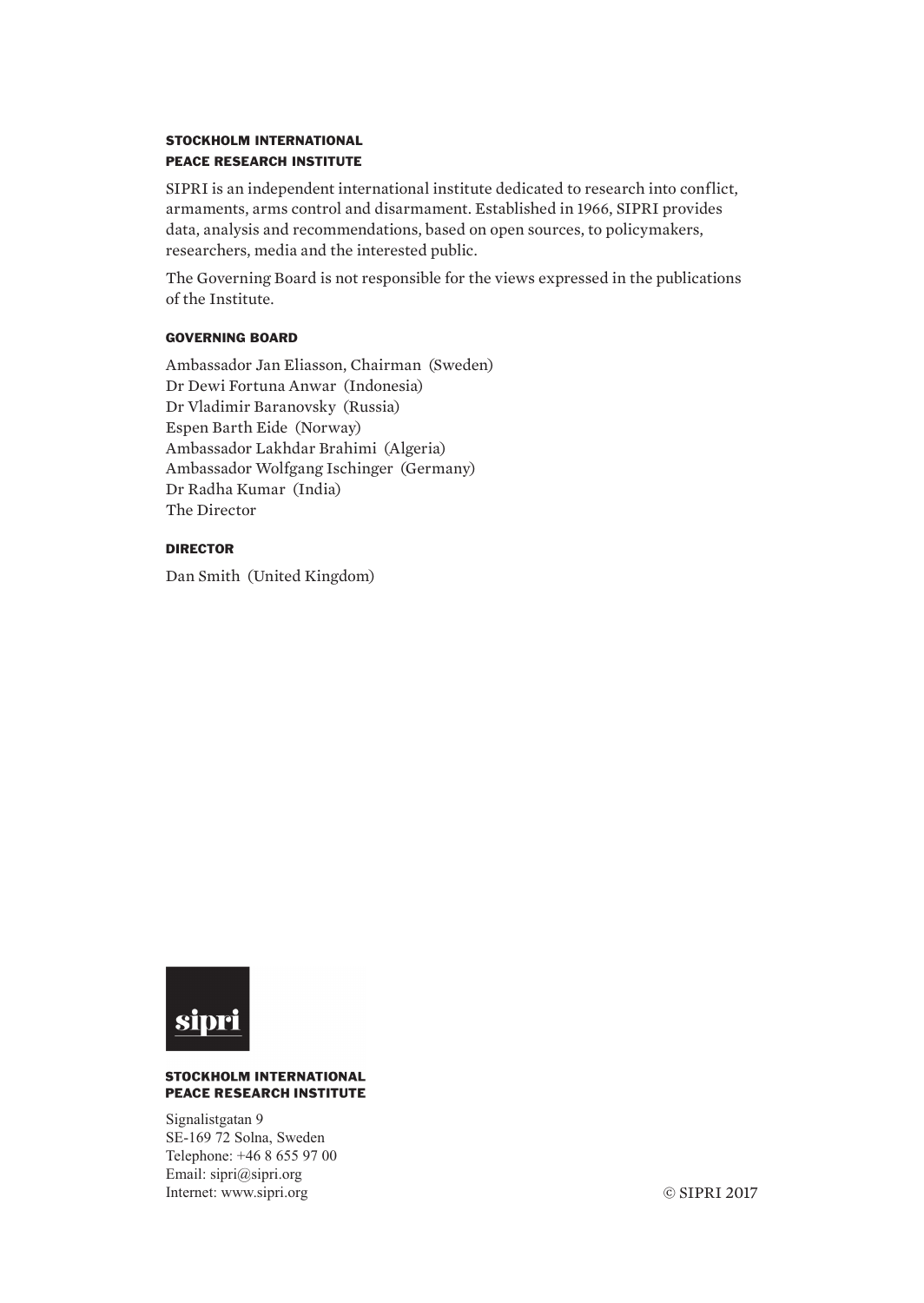# **Contents**

| Acknowledgements                                                                            | $\mathbf{V}$                     |
|---------------------------------------------------------------------------------------------|----------------------------------|
| <b>Abbreviations</b>                                                                        | vi                               |
| Executive summary                                                                           | vii                              |
| 1. Introduction                                                                             | $\mathbf 1$                      |
| 2. Mapping the sectors and actors affected by dual-use and<br>arms export controls          | 5                                |
| Identifying the sectors and actors affected<br>Categorizing the sectors and actors affected | $\overline{5}$<br>$\overline{7}$ |
| Table 2.1 Categories of military items and dual-use goods                                   | 6                                |
| 3. Sector and actor specific compliance-related challenges                                  | 11                               |
| Machine tools manufacturing                                                                 | 11                               |
| Defence and aerospace                                                                       | 12                               |
| Nuclear                                                                                     | 15                               |
| Information and communications technology                                                   | 17                               |
| Biotechnology                                                                               | 21                               |
| Transport or distribution service providers<br>Academia and research                        | 23<br>27                         |
| Box 3.1. Types of cyber-surveillance technologies                                           | 18                               |
| Figure 3.1. Key components of the transportation sector                                     | 24                               |
| 4. Cross-sector and actor compliance-related challenges                                     | 31                               |
| Particular challenges for SMEs                                                              | 31                               |
| Differences in the implementation of controls                                               | 32                               |
| Product classification                                                                      | 33                               |
| Managing multinational supply chains                                                        | 34                               |
| Intangible technology transfer controls                                                     | 35                               |
| Complexity, multiplicity and vagueness<br><b>Risk assessments</b>                           | 36<br>37                         |
| Securing support from senior management and mobilizing                                      | 38                               |
| sufficient resources                                                                        |                                  |
| <b>5. Conclusions</b>                                                                       | 41                               |
| The scope of an ICP (the 'what')                                                            | 41                               |
| How to establish and operate an ICP (the 'how')                                             | 41                               |
| The need for better guidance and greater clarity                                            | 42                               |
| Areas where sector-, actor- and issue-specific standards could be                           |                                  |
| developed                                                                                   | 44                               |
| About the authors                                                                           | 47                               |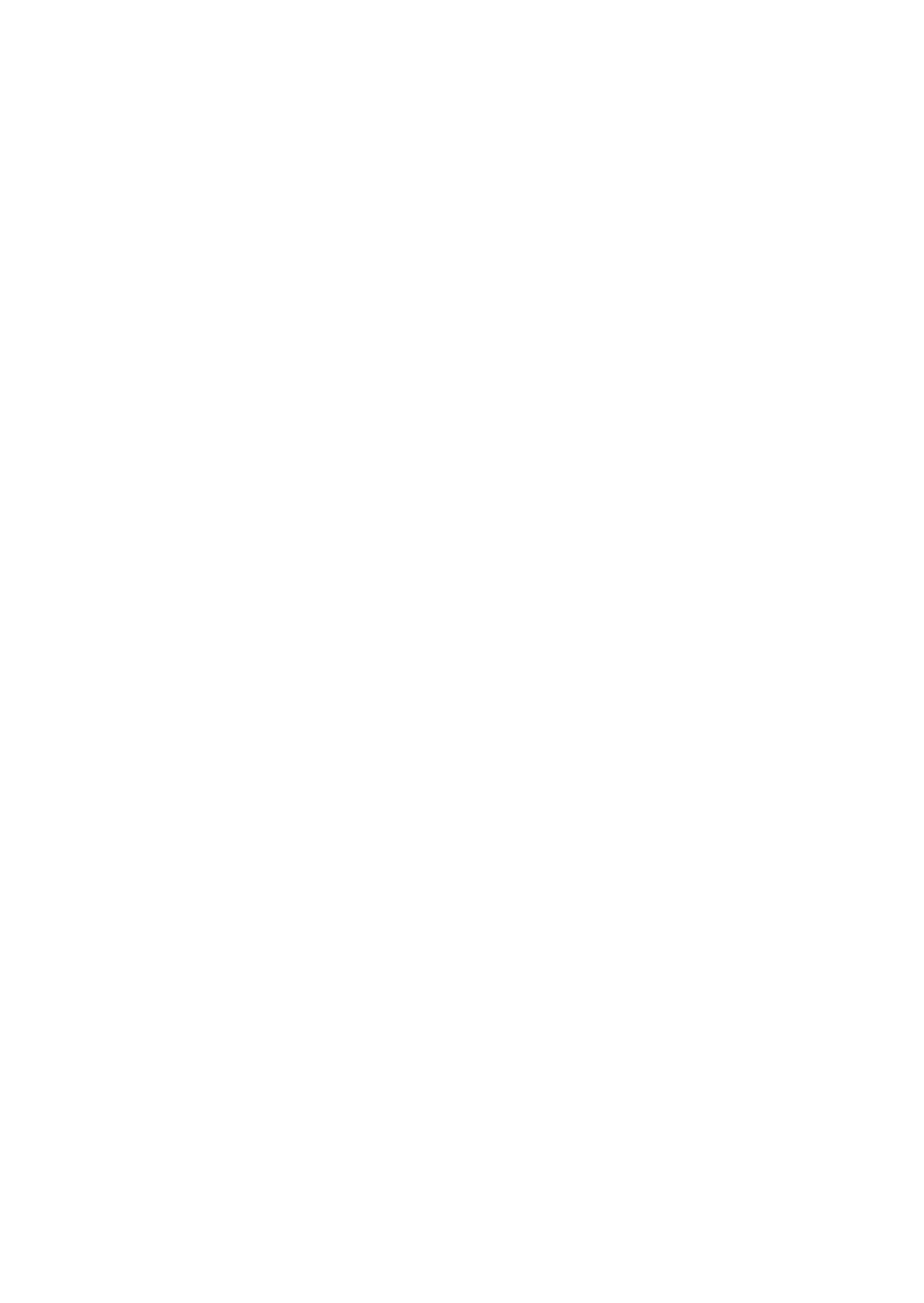# **Acknowledgements**

The information contained in this report is based on information collected from export compliance officers, experts affiliated with industry associations and representatives of European licensing authorities, working in 14 European Union (EU) member states and one non-EU European state. The people who agreed to participate in the study were asked to outline the main compliance-related challenges companies and other entities face; and to specify whether these are generic challenges or—if not—whether they are sector or actor specific or specific to the size of the entity and/or its location. Finally, the respondents were asked, where possible, to share information about both generic and sector- and actor-specific cases of compliance-related good practices, including examples of good practices developed within companies, or useful guidelines produced by a government, industry association or export control regime. A draft version of this concept paper was discussed at a closed-door seminar, which was held at SIPRI in May 2017, and the paper was further revised on the basis of the feedback provided by participants from companies and industry associations, as well as licensing and enforcement authorities.

The authors would like to thank the US Department of State's Export Control and Related Border Security (EXBS) Program for providing the funding that allowed this concept note to be produced. They would also like to thank all those who kindly responded to the survey and particularly those who attended the SIPRI workshop in May 2017. The authors would also like to thank SIPRI intern Owen LeGrone for carrying out background research to support the drafting of the concept note, and SIPRI Editorial department for its work. All errors are entirely the responsibility of the authors.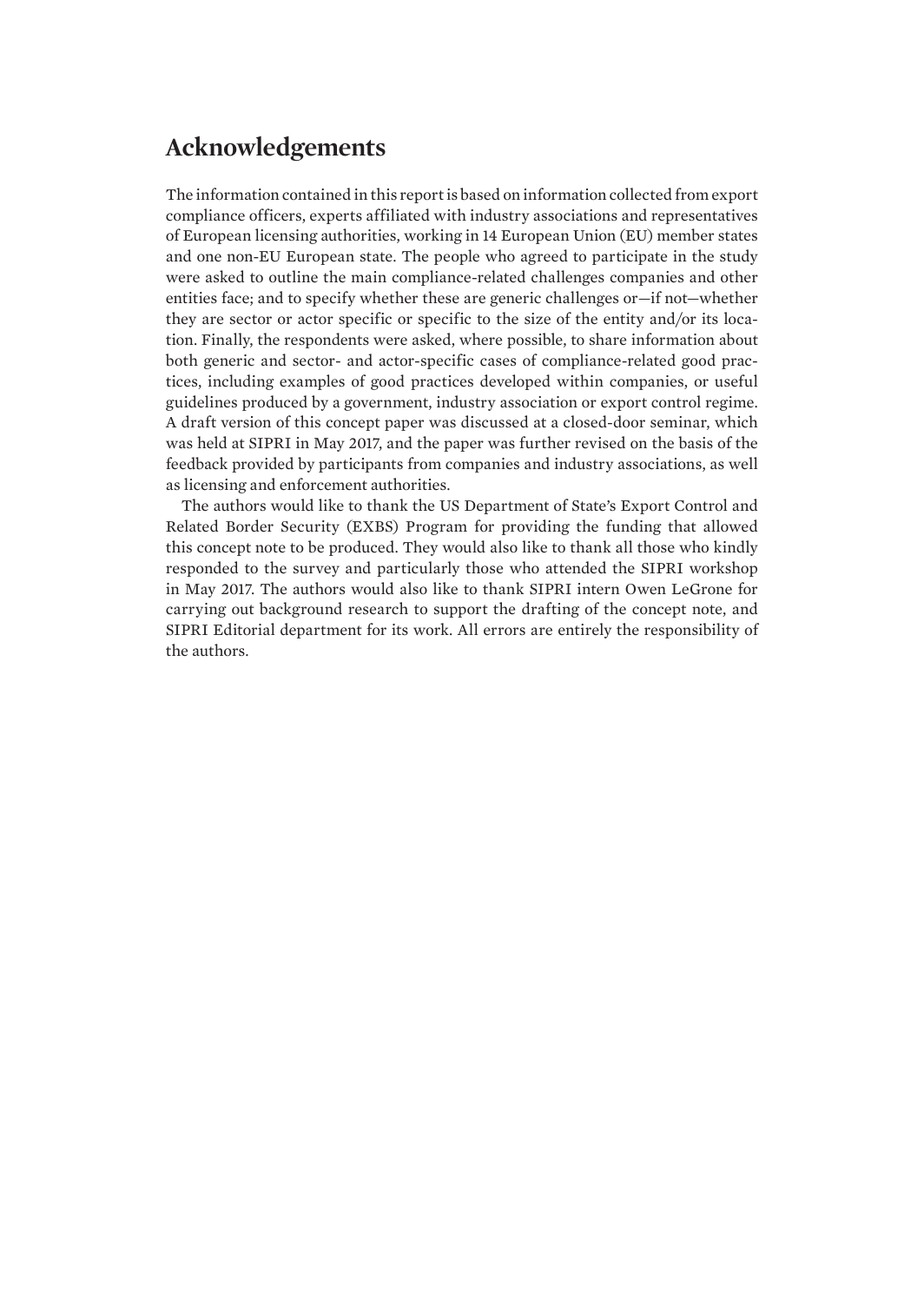# <span id="page-7-0"></span>**Abbreviations**

| <b>AEO</b>    | <b>Authorized Economic Operator</b>                                |
|---------------|--------------------------------------------------------------------|
| <b>ASD</b>    | Aerospace and Defence Association of Europe                        |
| <b>BAFA</b>   | German Federal Office for Economic Affairs and Export Control      |
| <b>BIS</b>    | Bureau of Industry and Security                                    |
| <b>CECIMO</b> | European Association of the Machine Tool Industries                |
| DG TAXUD      | EU Directorate General for Taxation and the Customs Union          |
| <b>ECM</b>    | <b>Export Control Manager</b>                                      |
| <b>EPOC</b>   | <b>Export Point of Contact</b>                                     |
| EU            | European Union                                                     |
| <b>EUC</b>    | End-user certificate                                               |
| <b>EUGEA</b>  | EU General Export Authorization                                    |
| <b>FIATA</b>  | <b>International Federation of Freight Forwarders Associations</b> |
| <b>HS</b>     | Harmonized system                                                  |
| <b>IAEA</b>   | <b>International Atomic Energy Agency</b>                          |
| <b>ICP</b>    | <b>Internal Compliance Programme</b>                               |
| <b>ICT</b>    | Information and communications technology                          |
| IP            | Internet protocol                                                  |
| <b>ISO</b>    | International Organization for Standardization                     |
| <b>IT</b>     | Information technology                                             |
| <b>ITT</b>    | Intangible transfers of technology                                 |
| <b>LEA</b>    | Law enforcement agency                                             |
| LI            | Lawful interception                                                |
| <b>NSG</b>    | Nuclear Suppliers Group                                            |
| <b>OECD</b>   | Organisation for Economic Co-operation and Development             |
| <b>OSCE</b>   | Organization for Security and Co-operation in Europe               |
| R&D           | Research and development                                           |
| <b>SMEs</b>   | Small and medium-sized enterprises                                 |
| <b>WA</b>     | Wassenaar Arrangement                                              |
| <b>WMD</b>    | Weapons of mass destruction                                        |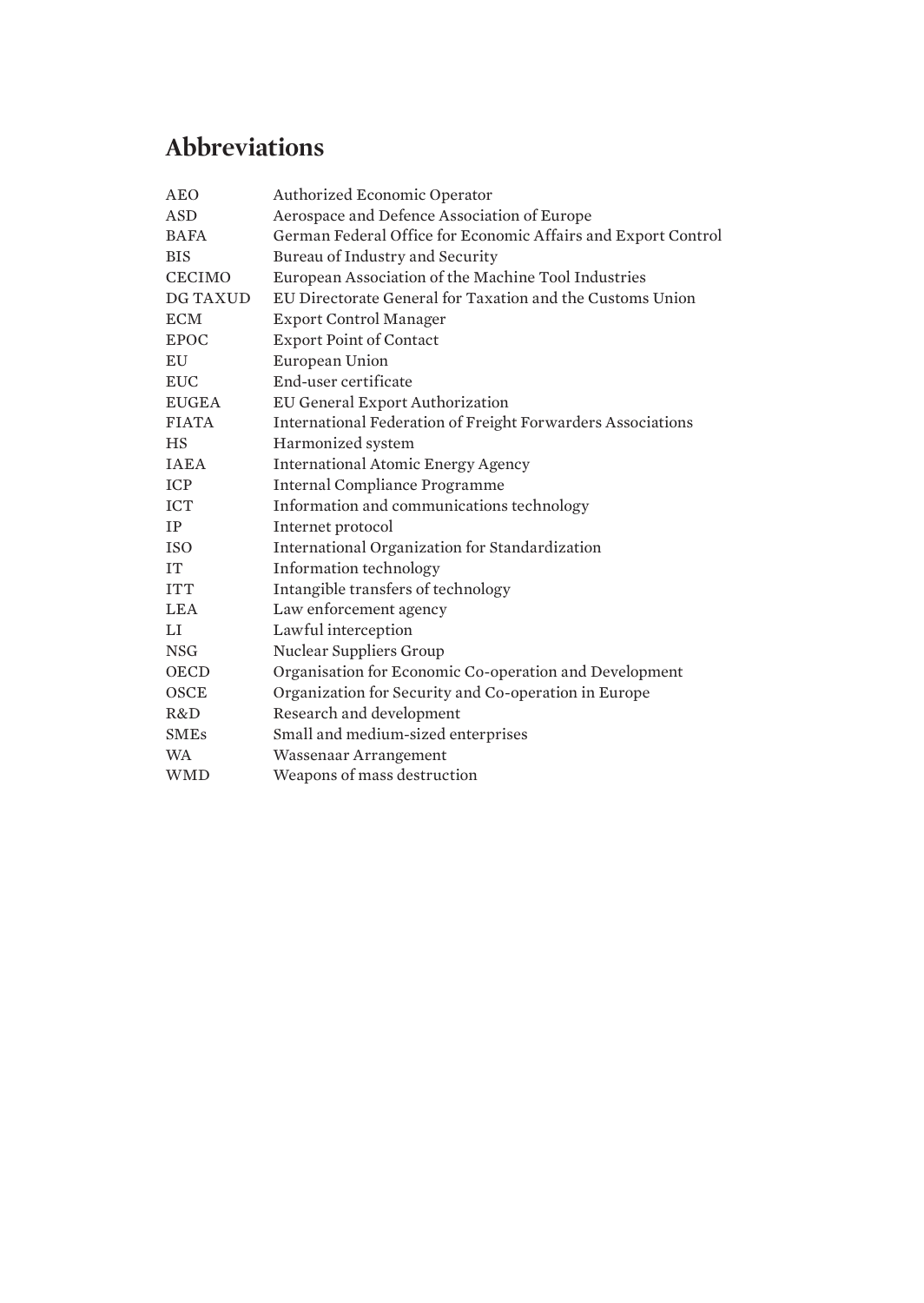# <span id="page-8-0"></span>**Executive summary**

Dual-use and arms export controls are the laws and policies that states adopt and implement in order to impose restrictions on the international movement of military goods and dual-use items. An Internal Compliance Programme (ICP) is an arrangement that an entity affected by dual-use and arms export controls puts in place to ensure that it is complying with both these controls and its own internal policies. The European Union (EU) has created a common legal basis for dual-use and, to a certain degree, arms export controls. The EU is also the only regional organisation to do so. In line with global trends in this area, the scope of the EU's controls has widened in recent years to cover a wider range of goods and technologies and—in addition to exports certain transit, trans-shipment and brokering transactions. Consequently, a wider range of sectors and actors are now affected by these controls. These include brokers, suppliers, transport and distribution service providers and research institutes.

In tandem with this expansion in controls, the EU and national governments have been seeking to reduce the administrative burden associated with the implementation of dual-use and arms export controls, for both themselves and the affected companies, while also placing more responsibility for the implementation of controls on to the companies and other affected stakeholders. A significant aspect of these efforts has been encouraging companies and other stakeholders to adopt ICPs and to allow those that do so to benefit from reduced administrative requirements through the use of facilitated customs controls and licences that allow for multiple shipments to multiple destinations. The EU has created several measures aimed at encouraging the adoption of ICPs and the proposed recast of the Dual-use Regulation—which was published in September 2016—includes further measures in this area.

However, while the requirement to have an ICP is being increasingly mainstreamed, the guidance and tools available to companies and other affected stakeholders on how one should be established and maintained is often patchy and not targeted at those most in need of assistance. For example, at both the EU and the international level the focus of ICP discussions has generally been on companies that produce and export arms and dual-use goods, while research institutes and transport and distribution service providers have featured less in such discussions. Moreover, there has been an explicit or implicit focus on particular sectors—such as nuclear and defence and aerospace—and less on others. However, the need for such targeted guidance and tools is clear. As previous research by SIPRI has shown, the extent and way in which a company or other stakeholder is affected by the EU's dual-use and arms export controls vary significantly. This can depend on a company's size and location, the products it handles and where they are exported to, but also on the sector in which it operates.

This concept paper maps the key challenges faced by many of the sectors and actors most affected by the EU's dual-use and arms export controls, and the steps that have been taken—and could be taken—to help those affected to set up and run an effective ICP. The paper builds on past research by SIPRI in this area as well as information collected from export compliance officers, experts affiliated with industry associations and representatives of European licensing authorities, working in 14 EU member states and one non-EU European state. A draft version of the paper was discussed at a two-day workshop at SIPRI in May 2017.

Following an introductory chapter providing an overview of the above mentioned issues, chapter 2 of the concept paper maps the contours of the range of sectors and actors that are affected by the EU's dual-use and arms export controls, before outlining those that will form the main focus of this study. The section highlights the key challenges that have been faced by past data collection efforts, analysing the limitations of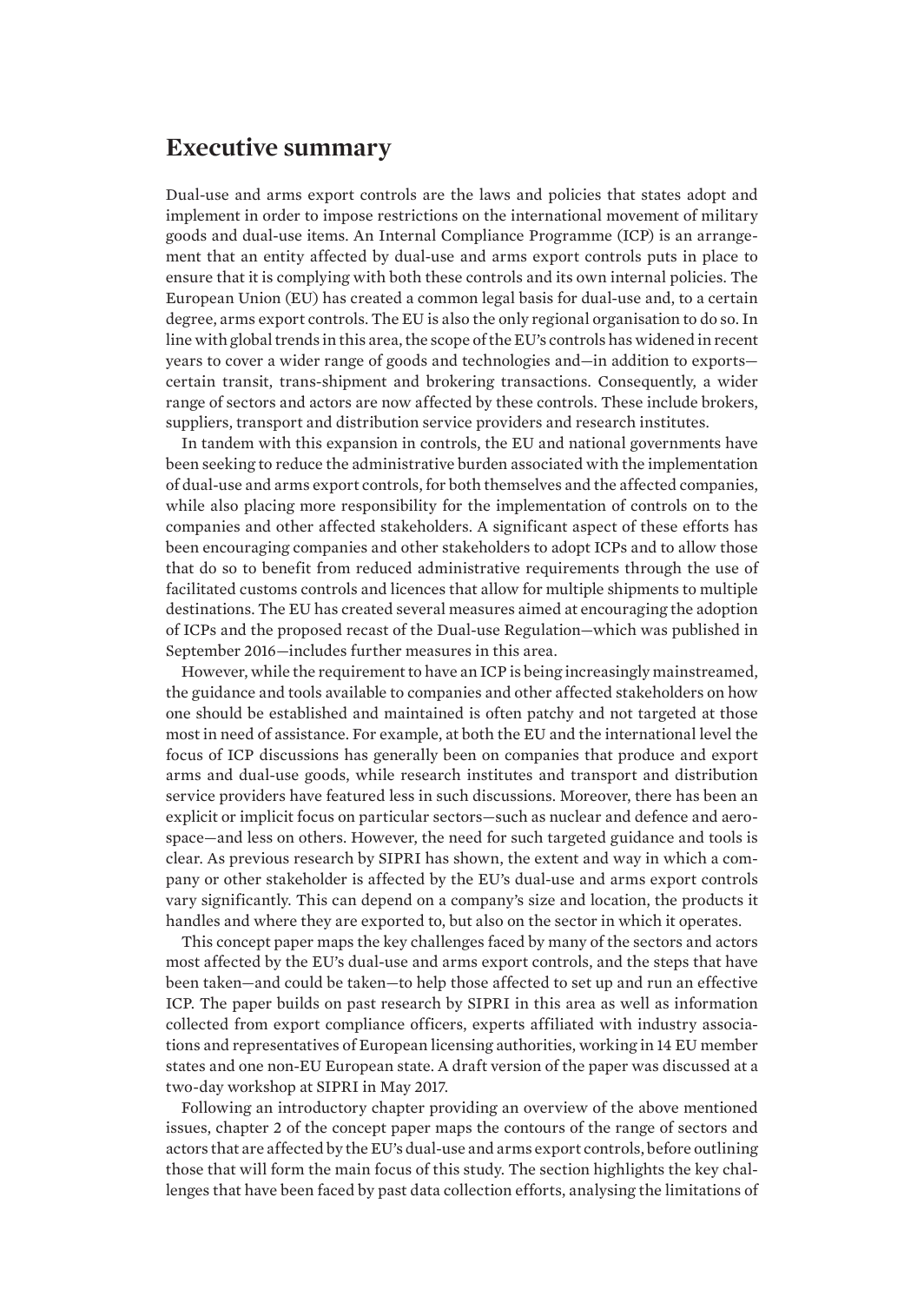available licensing, trade and production data. Building on past research in this area, the chapter narrows the focus of the study to a sample of sectors (machine tools manufacturing; defence and aerospace; nuclear; information and communications technology; and biotechnology) and actors (transport or distribution service providers; and academia and research) that have been widely identified to be amongst those that are most affected by dual-use and arms export controls.

Chapter 3 examines each of these sectors and actors in turn through a series of case studies. Each case study presents available data on the size of each sector and detailing how it is affected by the EU's dual-use and arms export controls. It then outlines some of the key sector- and actor-specific compliance-related challenges, including (*a*) compliance with the EU sanctions on Russia (for the machine tools sector); (*b*) the differences in how EU member states classify products (for the defence and aerospace sector); (*c*) the compliance with controls on intra-EU trade (for the nuclear sector); (*d*) an understanding of the limits of controls on cryptography (for the ICT sector); (*e*) the level of awareness among affected stakeholders (for the biotechnology sector); (*f*) an understanding of the responsibilities of different types of companies (for transport or distribution service providers); and (*g*) an understanding of the coverage of the exemption for basic scientific research (for academia and research).

Chapter 3 also includes examples of the good practices and sector- or actor-specific guidance that have been developed to meet such challenges, finding significant variation in the amount of targeted material that is available. For example, there is very little available in terms of targeted guidance for the machine tools and bio-technology sector on how to set up and implement an ICP. On the other hand, several documents have been produced that are focused on the nuclear sector and a growing amount of material has been produced in recent years with a focus on transport and distribution service providers. The chapter also highlights a number of stakeholders—particularly in academia and research—that are making their ICPs publicly available.

Chapter 4 highlights cross-cutting challenges that were found to affect several sectors and actors covered by the study. These were: the particular challenges facing SMEs; differences in the implementation of controls in different EU member states, or location-related challenges; product classification; managing multinational supply chains; controls on intangible transfers of technology (ITT); complexity, multiplicity and vagueness; risk assessments; and securing support from senior management and mobilizing sufficient resources. In each case, the chapter also details examples of good practices and guidance documents that can help to meet those challenges. In almost all cases the range of guidance material available was limited with—for example—very little produced that focuses on the particular needs of SMEs on the specific challenges associated with implementing ITT controls.

The conclusions highlight the lessons learned from the paper and the areas where there is a particular need for new ICP-related guidance. It also examines the potential role that governments, industry associations and in particular the EU could play in the production of this material. The paper recommends that the EU—while moving forward with its recast of the EU Dual-use Regulation—should consider the ways in which it can include language that will assist companies and other affected stakeholders with setting up and implementing ICPs while also putting in place procedures for generating clearer guidance material. These efforts should address, in particular, the specific needs of the ICT sector, academia and research, transport and distribution service providers and the challenges associated with ITT controls. They should also generate tools that can help with product classification and the risk assessments that exporters need to carry out before a transfer takes place.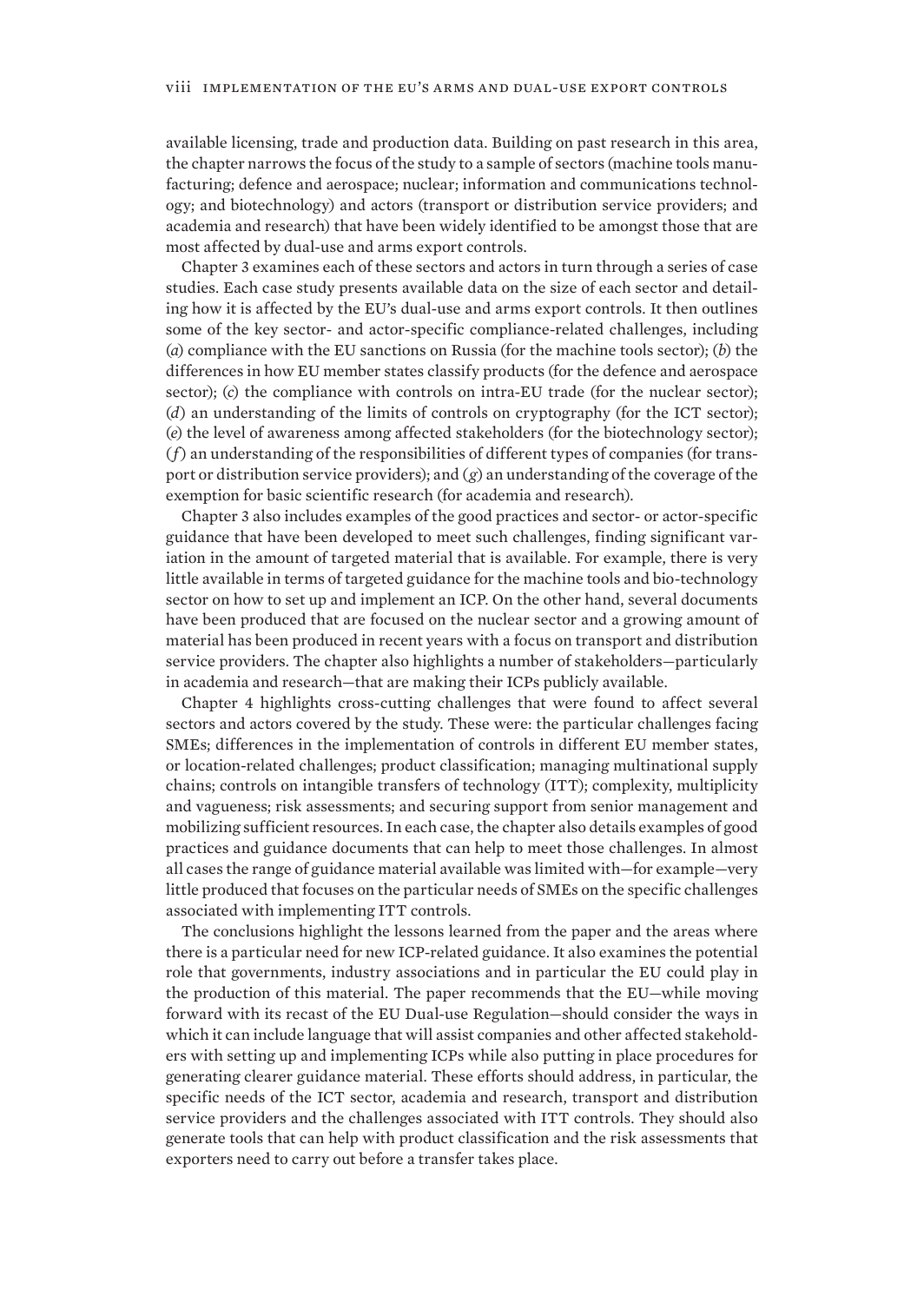# <span id="page-10-0"></span>**1. Introduction**

Dual-use and arms export controls are the laws and policies that states adopt and implement in order to impose restrictions on the international movement of military goods and dual-use items.1 For technologically advanced states, export controls represent a key element of their foreign, security and defence policies. They are a primary means of demonstrating and imposing a state's monopoly on the legitimate use of force, while also supporting allies, constraining enemies, and applying and promoting shared normative values in areas such as conflict prevention and human rights, as well as compliance with the international treaties on nuclear, biological, chemical and conventional weapons.

The European Union (EU) is currently the only regional organization with a common legal basis for controls on the export of dual-use goods and, to a certain degree, military items. The Dual-use Regulation covers controls on the export of dualuse goods. It is directly applicable law throughout the EU, and is implemented and enforced by 28 national control systems.2 The EU dual-use control list—which specifies the dual-use goods that are subject to control—applies to physical goods, software and technology. It incorporates the lists of items agreed in the four multilateral export control regimes: the Australia Group, the Missile Technology Control Regime, the Nuclear Suppliers Group (NSG) and the Wassenaar Arrangement (WA). The 2008 EU Common Position defining common rules governing the export of military equipment (EU Common Position) covers arms export controls. It is complemented by Directive 2009/43/EC, which simplifies the terms and conditions of transfers of defence-related products within the Community (the ICT Directive), the EU Common Position on the control of arms brokering and EU arms embargoes.3 The EU military list—which specifies the military items that are subject to control—is based on the WA military list.

In line with expanding international commitments and control standards, the scope of dual-use and arms export controls has been widened in recent years to cover not only exports, but also certain transit, trans-shipment and brokering transactions. Consequently, a wider range of sectors and actors are now affected by these controls. These include not only exporting companies, but also brokers, suppliers and the transport sector, as well as academia and research institutes. In addition, the range of items that are subject to export controls has also expanded. For example, the recent expansion of controls on the trade in so-called cyber-surveillance systems created export control obligations for a range of companies that had little or no prior experience in this area. At the same time, austerity measures have reduced the resources available to licensing authorities in a number of countries, while their workload and its complexity have increased—also due to the expanded scope of sanctions. These factors have led governments to pursue a range of trade facilitation measures. As a result, licensing authorities are engaged in various initiatives to reduce the administrative burden associated with the implementation of export controls, for both themselves and the affected companies, while also putting more responsibility on companies but

 $^1$  Dual-use items are goods and technologies that have the potential to be used in both civilian and military products.  $^2$  Council Regulation 428/2009 of 5 May 2009 setting up a Community regime for the control of exports, transfer, brokering and transit of dual-use items, *Official Journal of the European Union*, L134, 29 May 2009.

<sup>3</sup> Council of the European Union, Council Common Position 2008/944/CFSP of 8 Dec. 2008 defining common rules governing control of exports of military technology and equipment, *Official Journal of the European Union,* L335, 8 Dec. 2008; Directive 2009/43/EC of the European Parliament and of the Council of 6 May 2009 simplifying terms and conditions of transfers of defence-related products within the Community, *Official Journal of the European Union*, L146, 10 June 2009; Council of the European Union, Council Common Position 2003/468/CFSP of 23 June 2003 on the control of arms brokering, *Official Journal of the European Union,* L159, 25 June 2003; and European Commission, European Union, 'Restrictive measures (sanctions) in force', 7 July 2016, <http://eeas.europa.eu/archives/docs/cfsp/ sanctions/docs/measures\_en.pdf>.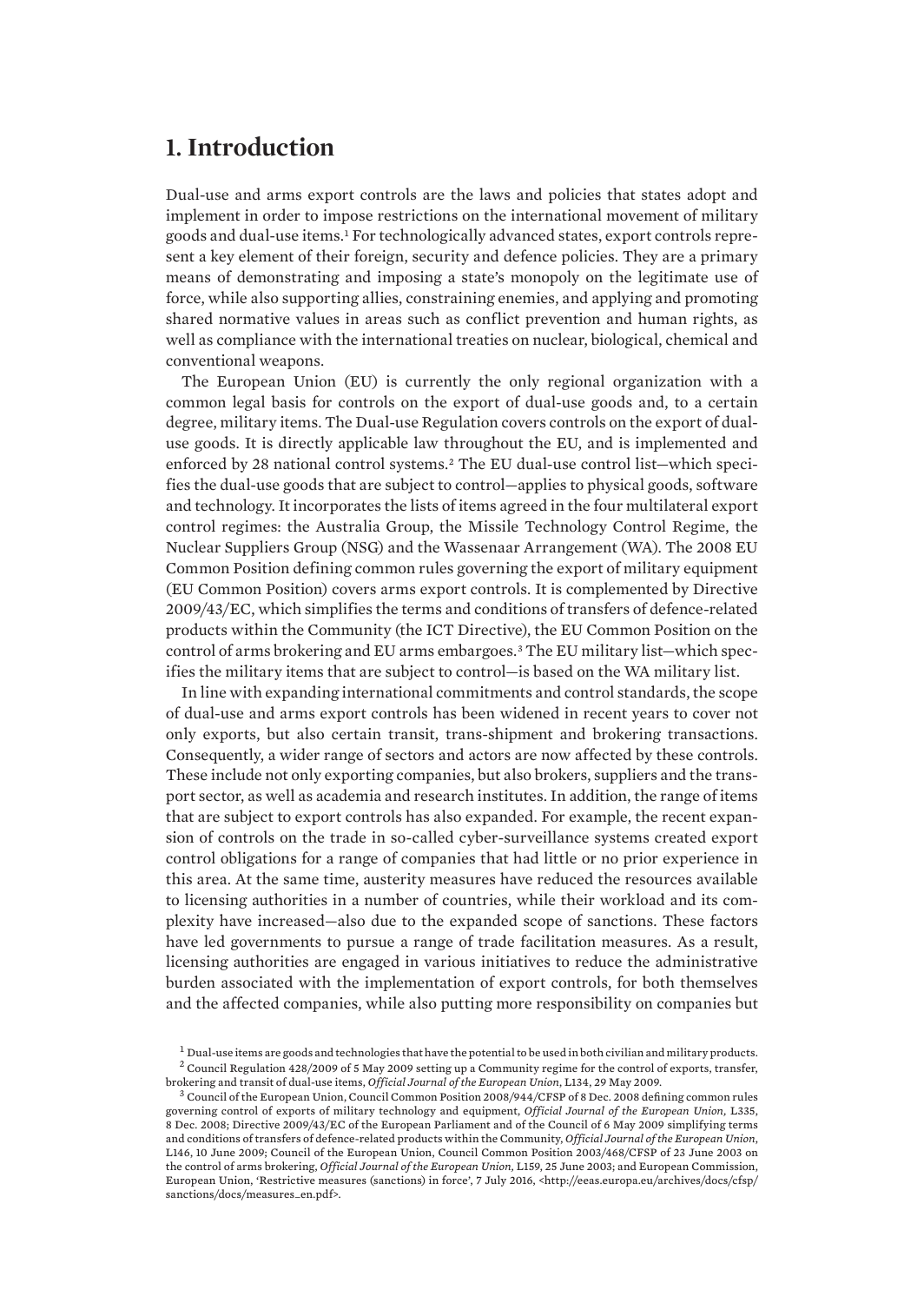without diminishing the preventive purpose of export controls. These efforts have included seeking to reduce licensing requirements for less sensitive exports, particularly through the use of 'global licences' and 'general licences'. They have also involved incentivizing the adoption of internal compliance programmes (ICPs) by the companies and institutes affected by dual-use and arms export controls and promoting improved standards in this area.

This concept note focuses on the process of setting up and running an ICP, the particular challenges that the different sectors and actors affected by the EU's dual-use and arms export controls face in this regard, and how these can be overcome. An ICP is an arrangement that an entity affected by dual-use and arms export controls puts in place to ensure that 'it is completing legal transactions, obeying the regulations enacted by the government, and fulfilling company export policies'.4 This may be an exporting company, a broker, a supplier, a company in the transport or distribution services sector or an actor such as an academic or research institute. While ICP is a commonly used abbreviation, also in non-English language contexts, a number of alternative terms are used such as references to internal compliance 'systems' or 'functions'. Such alternatives avoid the misconception that an ICP can be reduced to an information technology (IT) system. In reality, while an ICP can be—and often should be—IT supported, IT systems do not guarantee compliance. This paper focuses on the role an ICP plays in helping EU-based companies and other affected actors comply with the EU's dual-use and arms export controls. There are also, however, a broader range of 'non-EU' security trade instruments that EU-based companies and institutions are obliged to implement. The most notable of these are the re-export controls imposed by the United States, United Nations sanctions covering trade in listed goods, but also financial sanctions and sanctions on listed persons and the sourcing of conflict minerals, and Organisation for Economic Co-operation and Development (OECD) and UN anti-corruption and human rights standards. Depending on the company or institution concerned—and its products, services, activities and markets—the implementation of many or all of these instruments and obligations may be covered by their ICP.

Developing and managing an ICP incurs costs for the company or institute involved. These costs include training and employing the staff needed to set up and run the ICP—not only the members of the compliance team, but also sales personnel and other employees that need to understand how the ICP works—and often also the purchase of screening software and other support tools. Companies and institutes put them in place because of the benefits they expect to derive from access to simplified export procedures or faster export decisions, the reduced risk of making an illegal export and the increased potential to attract customers and investors. As one representative of an industry association noted, an ICP should be seen as an asset that can increase the value of a company.<sup>5</sup>

Some governments have introduced a formal requirement for companies to have an ICP in place in order to be entitled to receive certain types of licences, and set out the standards that should be applied. In recent years there have also been efforts at the EU-level to incentivize or oblige companies to adopt an ICP. Under the ICT Directive, a company that wishes to receive goods exported under a general transfer licence must

<sup>4</sup> Institute for Science and International Security (ISIS), Key elements of an effective export control system, 2003, <http://exportcontrols.info/key\_elements.htm>. For more information, see also the 'Internal Compliance Program' produced by the US State Department's EXBS Program <https://www.state.gov/strategictrade/program/etools/ index.htm>.

<sup>5</sup> Representative of industry association, communication with authors, 2 June 2017.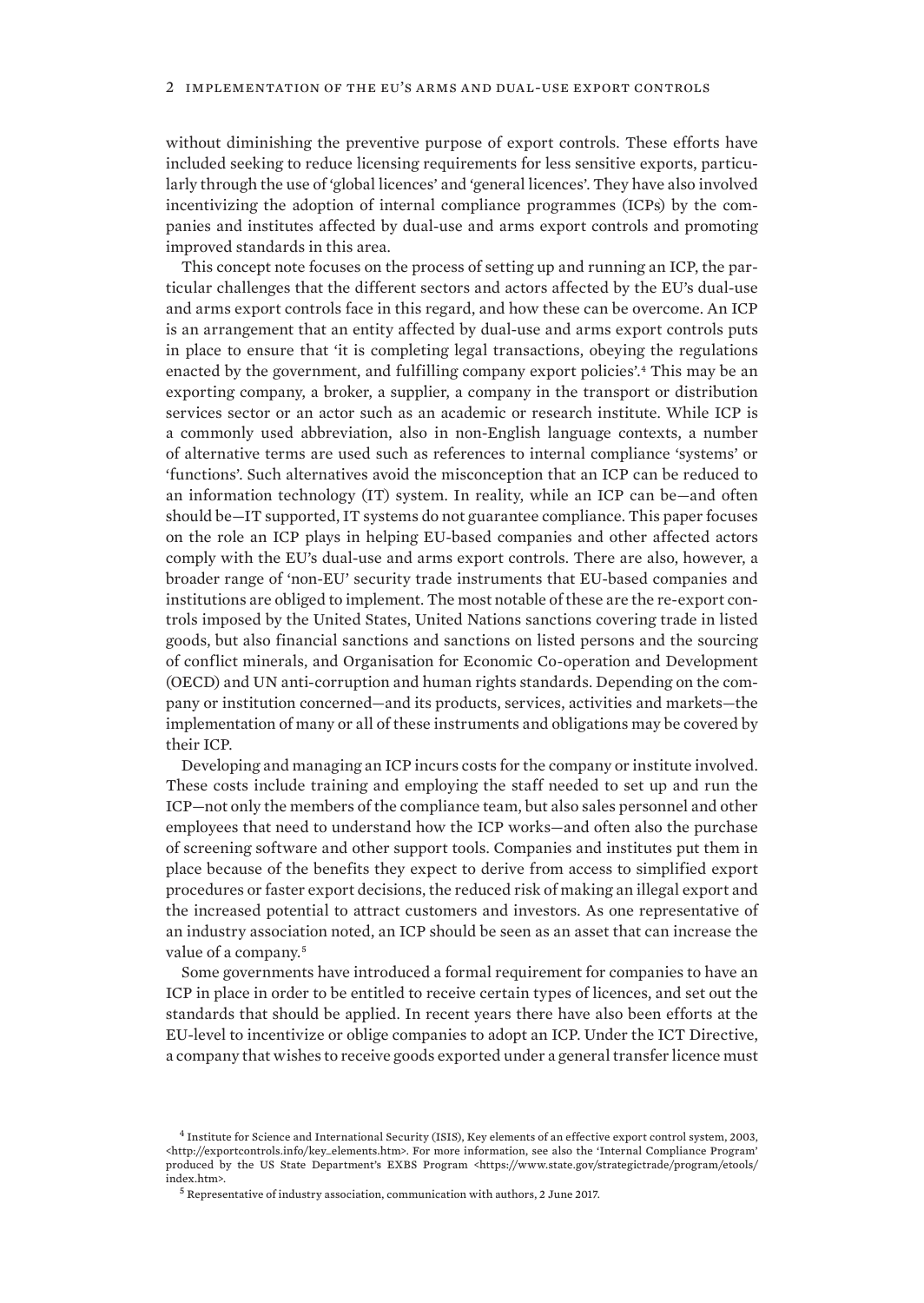be certified by its national authority—a process that requires it to have an ICP.<sup>6</sup> To achieve Authorized Economic Operator (AEO) status—which gives access to EU-wide customs control-related benefits—companies need to meet common criteria in a range of areas, including having an ICP in place.7 However, uptake in both areas has been far lower than was initially hoped, largely due to confusion about the benefits of the process. Under the EU Dual-use Regulation, granting a global export authorization to a specific exporter must take account of whether the exporter has 'proportionate and adequate means' to comply with the regulation and the authorization.<sup>8</sup> The proposed recast of the EU Dual-use Regulation—published in September 2016—would take this process a step further by requiring companies that use global licences and the proposed EU General Export Authorizations (EUGEAs) on intra-company transmission of software and technology to have an ICP in place.<sup>9</sup>

However, while the requirement to have an ICP is being increasingly mainstreamed, the guidance available to companies and other affected stakeholders on how it should be established and maintained is often patchy and not targeted at those most in need of assistance. For example, at both the EU and the international level the focus of ICP discussions has generally been on companies that produce and export arms and dualuse goods. To date, even though they are being increasingly affected by export controls, research institutions and transport service providers have been largely absent from such discussions, although—as this paper shows—this is changing in some countries.10 At the same time, the need for targeted guidance is clear. Previous research conducted by SIPRI has shown that the extent to and the way in which a company or other stakeholder is affected by the EU's dual-use and arms export controls vary significantly. This can depend on a company's size and location, the products it handles and where they are exported to, but also on the sector in which it operates.<sup>11</sup>

The EU has indicated that it is willing to try to help fill this gap, particularly in the context of the revision of the EU Dual-use Regulation. As noted above, the draft recast of the EU Dual-use Regulation would make it obligatory for companies using global licences and a new EUGEA on intra-company transmission of software and technology to have an ICP in place. The draft recast also contains steps that would help provide greater clarity in this area for the sectors and actors affected by the EU's dual-use and arms export controls. In particular, the draft recast would introduce a definition of an ICP into the text of the Regulation. According to the proposal, an ICP would be defined as 'effective, appropriate and proportionate means and procedures, including the development, implementation, and adherence to standardised operational compliance policies, procedures, standards of conduct, and safeguards, developed by exporters to ensure compliance with the provisions and with the terms and conditions of authorisations set out in this Regulation'.<sup>12</sup> Although the language is vague and keeps the focus on exporters—and thereby does not mention the other

 $^8$  Council Regulation (EC) no. 428/2009 of 5 May 2009 (note 2).

<sup>6</sup> Directive 2009/43/EC of the European Parliament and of the Council of 6 May 2009 simplifying terms and conditions of transfers of defence-related products within the Community, *Official Journal of the European Union*, L146, 10 June 2009.

 $^7$  Regulation (EC) no. 648/2005 of the European Parliament and of the Council of 13 Apr. 2005 amending Council Regulation (EEC) no. 2913/92 establishing the Community Customs Code, *Official Journal of the European Union*, L117, 4 May 2005, p. 15.

 $9$  European Commission, 'Proposal for a Regulation of the European Parliament and of the Council: Setting up a Union Regime for the Control of Exports, Transfer, Brokering, Technical Assistance and Transit of Dual-Use Items (recast)—COM(2016) 616 Final 2016/0295 (COD)' 28 Sep. 2016, <http://trade.ec.europa.eu/doclib/docs/2016/september/tradoc\_154976.pdf>.

<sup>10</sup> Bauer, S. and Mark Bromley, M., 'Dual-use and arms trade controls,' *SIPRI Yearbook 2016: Armaments, Disarmament and International Security* (Oxford University Press: Oxford, 2016), pp. 641–779.

<sup>11</sup> SIPRI and Ecorys, *Final Report: Data and Information Collection for EU Dual-Use Export Control Policy Review*  (European Commission: Brussels, Nov. 2015).

<sup>12</sup> European Commission (note 9), p. 23.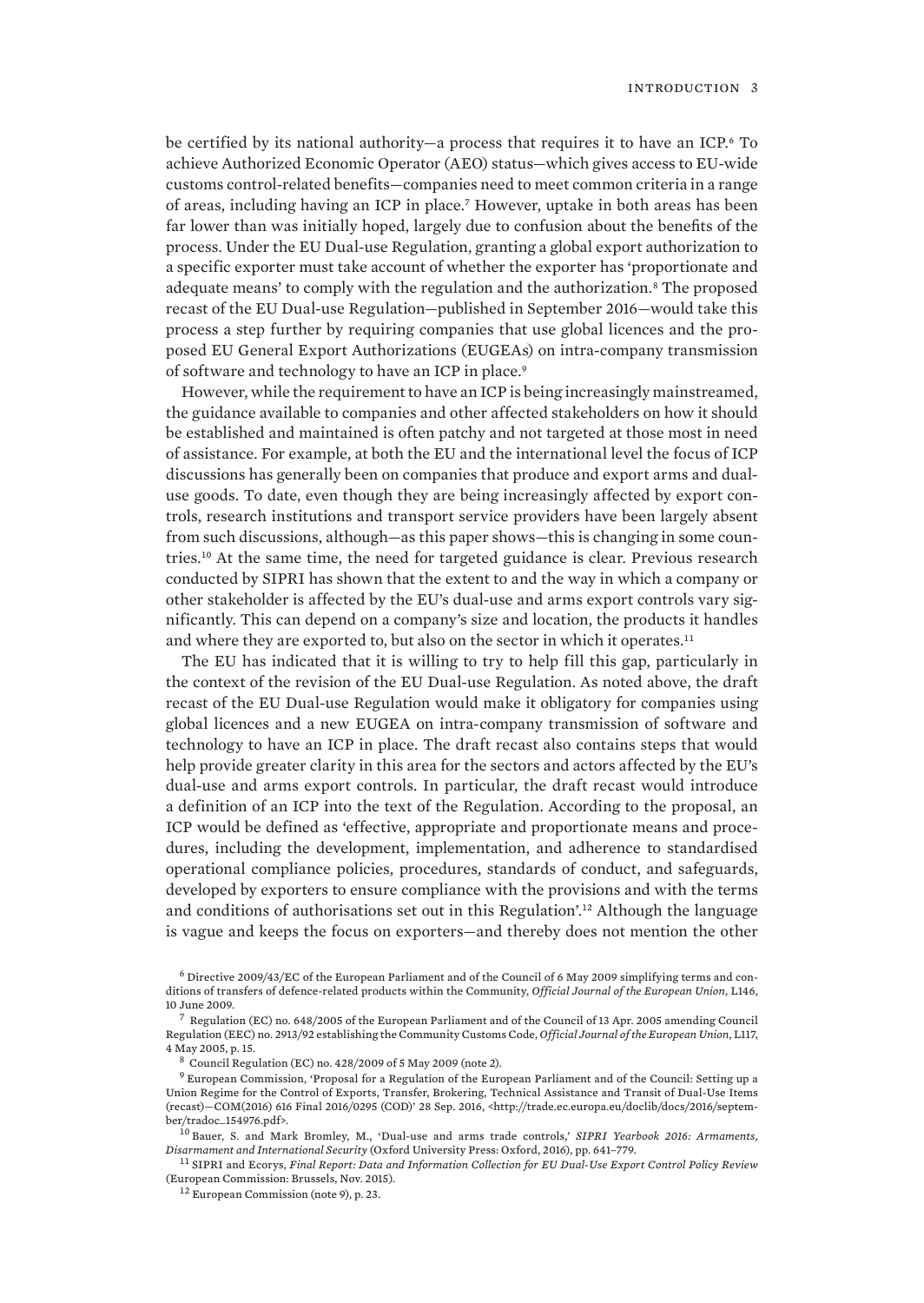supply chain actors that would benefit from having ICPs in place—it does pave the way for the generation of sector- and actor-specific guidance in the field of ICPs, stating that '[t]he Commission and the Council shall, where appropriate, make available guidance and/or recommendations for best practices for the subjects referred to in this Regulation to ensure the efficiency of the Union export control regime and the consistency of its implementation'.<sup>13</sup>

This paper highlights the key challenges faced by many of the sectors and actors most affected by the EU's dual-use and arms export controls, and the steps that have been taken—and could be taken—to help those affected to set up and run an effective ICP. Chapter 2 maps the contours of the range of sectors and actors that are affected by the EU's dual-use and arms export controls, before outlining those that will form the main focus of this study. Chapter 3 presents a series of sector and actor-specific case studies, presenting the available data on the size of each sector and detailing how it is affected by the EU's dual-use and arms export controls. Each case study outlines some of the key sector- and actor-specific compliance-related challenges, as well as examples of the good practices and sector- or actor-specific guidance that have been developed to meet such challenges. Chapter 4 highlights a number of 'cross-cutting' challenges that were found to affect several sectors and actors covered by the study and details examples of good practices and guidance documents that can help to meet those challenges. The conclusions highlight the lessons learned from the paper and the areas where there is a particular need for new ICP-related guidance. It also examines the potential role that governments, industry associations and—in particular—the EU could play in the production of this material.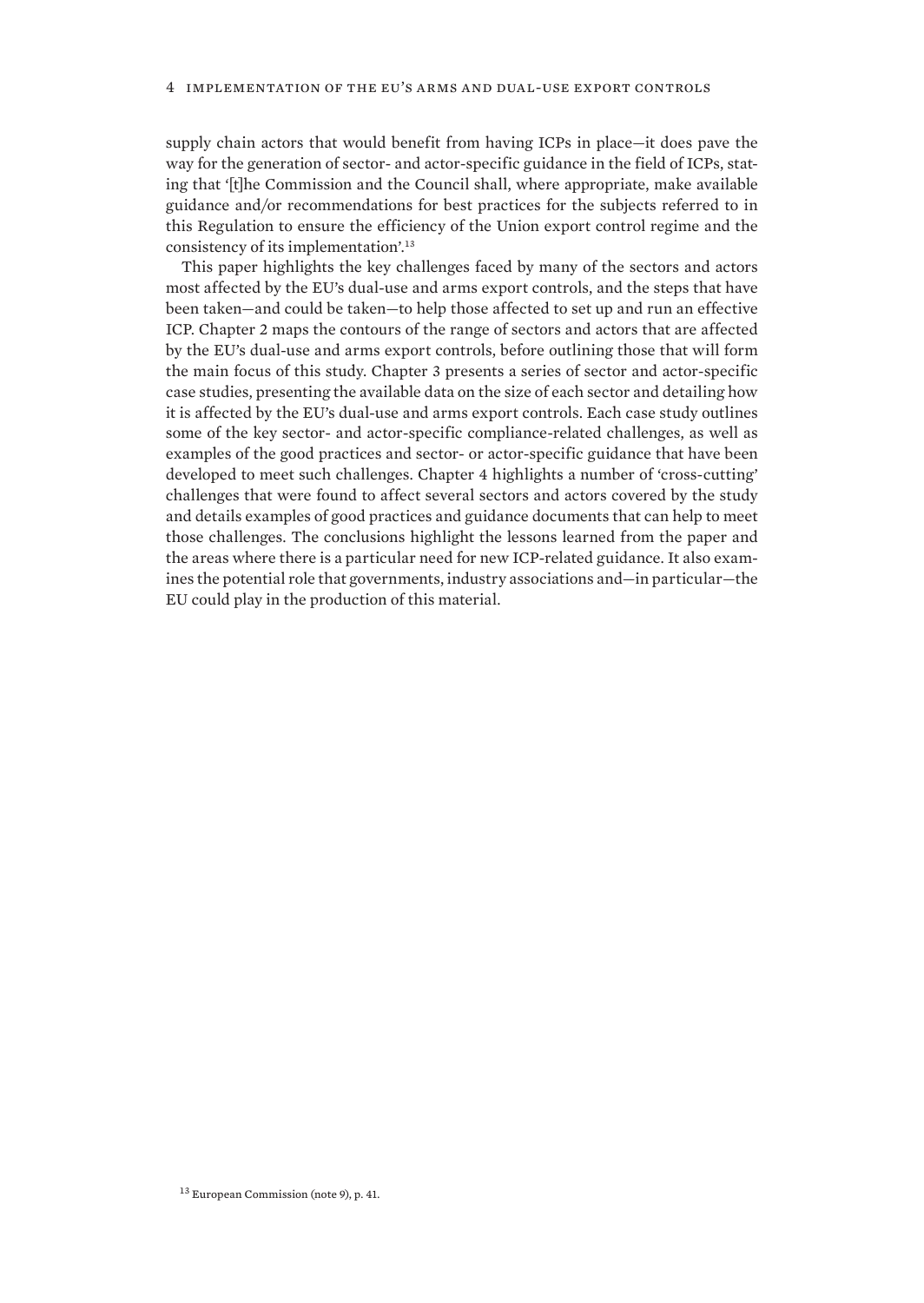# <span id="page-14-0"></span>**2. Mapping the sectors and actors affected by dualuse and arms export controls**

# Identifying the sectors and actors affected

There is no single way to map the range of sectors and actors affected by the EU's dualuse and arms export controls. As noted in the introduction, one of the key challenges is to clearly delimit the effect of the EU's controls from other security-related trade controls, such as those imposed by the USA. However, even if that issue is set to one side, several other challenges present themselves. First, there is the difficulty of defining which companies and stakeholders are affected. Recent studies that have sought to measure the impact of the EU's dual-use and arms export controls—and thereby determine which sectors and actors are affected and to what extent—have used one of six definitions:

1. The value of goods exported that are subject to dual-use and arms export controls (including so-called transfers within the EU).

2. The value of goods exported that contain items that are subject to dual-use and arms export controls (including so-called transfers within the EU).

3. The value of goods exported beyond the EU that are subject to dual-use and arms export controls.

4. The value of goods exported beyond the EU that contain items that are subject to dual-use and arms export controls.

5. The value of goods manufactured that are subject to dual-use and arms export controls.

6. The value of goods manufactured that contain items that are subject to dual-use and arms export controls.

Each definition has its own merits and problems, depending on the purpose of the measuring activity. For example, a focus on the value of goods exported that are subject to controls provides a sense of the range of goods that require a licence. However, a focus on the value of goods exported that contain items that are subject to controls gives a better sense of the true impact of controls since—in most cases—the item that is subject to control cannot be removed from the product in question. Moreover, while data on exports gives a sense of the direct impact of controls, data on manufacturing gives a better sense of their potential impact, by providing a picture of the size of the sectors that could be affected by controls. Each definition generates a different image of the overall impact of the EU's dual-use and arms export controls—and hence the range of affected sectors and actors. Moreover, the focus on financial data means that all these measurements will underrepresent the impact of dual-use and arms export controls on the transport sector and research organizations, and focus on those entities which manufacture dual-use items.

Even if it were possible to agree on a definition, it might still be impossible to generate an accurate measurement due to the limitations of the data available. On exports, the two main sources are data on the value of dual-use and arms export licences issued and used, and customs data. However, both sets of data present a number of problems. First, many arms and dual-use goods are not subject to licensing or customs controls when moving from one EU member state to another. This means that intra-community trade is not accurately captured. Second, items may move back and forth between two or more states multiple times during, for example, international production processes,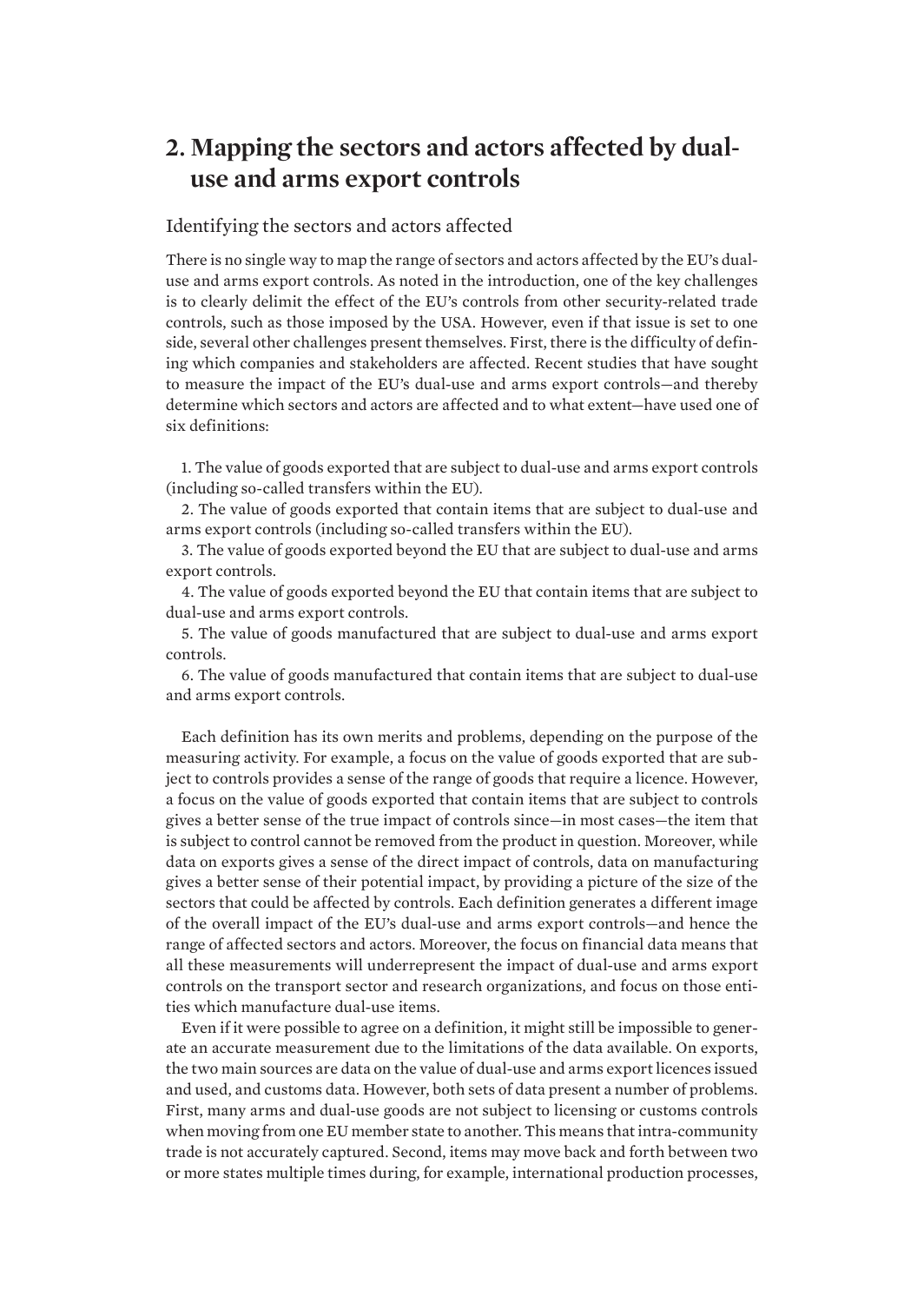| Categories                  | Category description                                                                     |
|-----------------------------|------------------------------------------------------------------------------------------|
| Military items <sup>a</sup> |                                                                                          |
| ML1 and ML2                 | Smooth bore weapons                                                                      |
| ML3                         | Ammunition and components for ML1, ML2 and ML12                                          |
| ML4                         | Bombs, grenades, rockets, missiles and other devices, components and accessories         |
| ML5                         | Devices for fire control, components and accessories and their counter measure equipment |
| ML <sub>6</sub>             | Ground vehicles, containers and components                                               |
| ML7 and ML8                 | Explosives and chemicals                                                                 |
| ML9                         | Vessels, special naval equipment, accessories and components                             |
| ML10                        | Aircraft, unmanned airborne vehicles, aeroengines                                        |
| ML11                        | Electronic equipment and components                                                      |
| ML12                        | High velocity kinetic energy weapon systems                                              |
| ML13                        | Armour plate and body armour                                                             |
| ML14                        | Simulators and training equipment                                                        |
| ML15                        | Imaging equipment                                                                        |
| ML16                        | Forging, castings and unfinished products                                                |
| ML17                        | Miscellaneous goods including diving equipment, ferries, containers                      |
| ML18                        | Production equipment                                                                     |
| <b>ML19</b>                 | Directed weapon system                                                                   |
| ML20                        | Cryogenic and 'superconductive' equipment                                                |
| ML21                        | Software for listed goods                                                                |
| ML22                        | Technology for listed goods                                                              |
| Dual-use items              |                                                                                          |
| Category 0                  | Nuclear materials, facilities and equipment                                              |
| Category 1                  | Special materials and related equipment                                                  |
| Category 2                  | Materials processing                                                                     |
| Category 3                  | Electronics                                                                              |
| Category 4                  | Computers                                                                                |
| Category 5                  | Telecommunications and 'information security'                                            |
| Category 6                  | Sensors and lasers                                                                       |
| Category 7                  | Navigation and avionics                                                                  |
| Category 8                  | Marine                                                                                   |
| Category 9                  | Aerospace and propulsion                                                                 |

<span id="page-15-0"></span>**Table 2.1.** Categories of military items and dual-use goods

*<sup>a</sup>* Abbreviated definitions are based on <https://www.nibusinessinfo.co.uk/content/ratings-military-goodsexport>.

*Source*: European Council, 'Common Military List of the European Union', *Official Journal of the European Union*, 28 Mar. 2017, C97; and Council Regulation 428/2009 of 5 May 2009 setting up a Community regime for the control of exports, transfer, brokering and transit of dual-use items, *Official Journal of the European Union*, L134, 29 May 2009.

resulting in a significant amount of double counting in both licensing and customs data.

The utility of licensing data is also limited by the fact that many EU member states do not collect data on the value of licences used, but only on the licences issued. Data on licences issued does not present an accurate picture of actual exports because not all licenses result in an export, and due to the growing use of global and general licences, which tend to overstate or understate the value of goods that will be exported. Finally, the utility of customs data is also limited by the fact that the Harmonized System (HS) customs codes used to classify goods are not able to meaningfully distinguish between goods that are subject to dual-use export controls and those that contain items that are subject to dual-use export controls*.* Moreover, the EU Directorate General for Taxation and the Customs Union (DG TAXUD) correlation table identifies the HS customs codes that contain dual-use items but the items captured by these codes are mostly not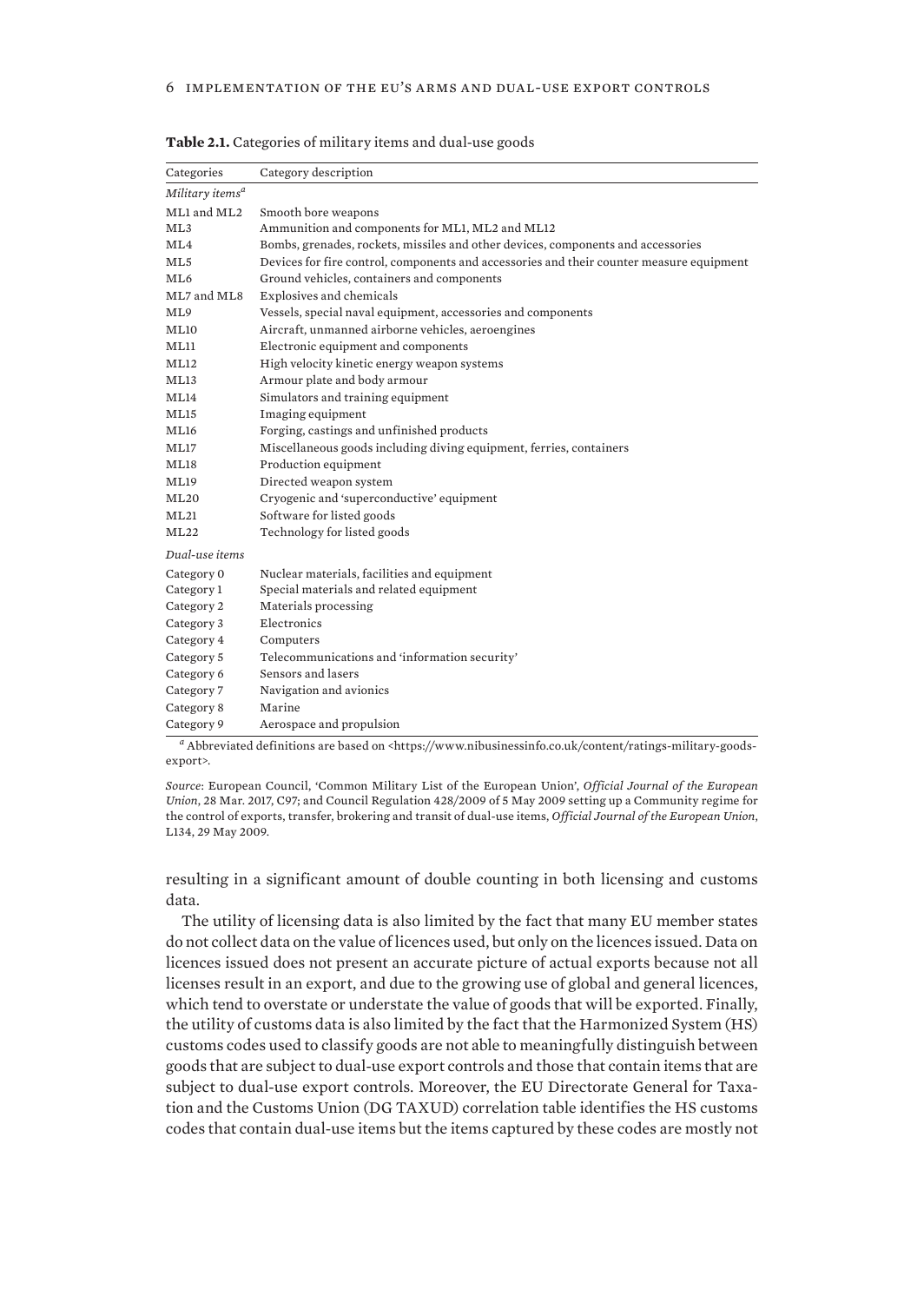<span id="page-16-0"></span>dual-use items. A study by the Joint Research Centre (JRC) found that customs data potentially overestimates the value of dual-use exports by a factor of 6.2.<sup>14</sup>

Eurostat's Structural Business Statistics (SBS) database is the main source of data on manufacturing in the EU. However, like the HS customs codes, a large share of the data generated includes production that is not related to dual-use items.

The value of the approved licences issued by EU member states for the export of arms and dual-use goods to both extra-EU and intra-EU destinations was €85 billion in 2013: €48 billion in licences for the export of dual-use goods and €37 billion in licences for arms exports. The value of exports of goods covered by the HS customs codes that contain dual-use items in 2014 was approximately €476 billion to extra-EU destinations and  $\epsilon$ 623 billion to intra-EU destinations.<sup>15</sup> Finally, according to Eurostat data the annual output of the EU's 'dual-use related industries', which produce dualuse items among other things, was over €600 billion in 2013.16 The large differences between the numbers generated by these datasets illustrate the difficulty of quantitatively assessing the impact of EU dual-use and arms export controls, and thus the range and composition of affected sectors and actors.

## Categorizing the sectors and actors affected

Just as there is no agreed way to map the range of sectors and actors affected by dualuse and arms export controls, so too is there no agreed way to break them up into clearly delimited categories. One way to categorize the range of sectors and actors that are affected by arms and dual-use export controls is to use the different categories of products in the EU's control lists for dual-use goods and military items (see table 2.1). However, there are serious limitations to this approach. For example, certain categories affect companies and other stakeholders in a wide variety of sectors, and these can face very different challenges in complying with dual-use and arms export controls. For instance, systems that employ a certain standard of cryptography are controlled under category 5 of the WA and the EU dual-use export control list.17 These controls cover a vast array of products that are produced in a diverse range of sectors, such as telecommunications, transport and energy.<sup>18</sup>

A second option might be to base the categorization on HS customs codes, which capture goods and items that are subject to dual-use and arms export controls. However, the downsides of this approach are outlined above.

The approach taken in this report is to generate a broad set of categories that capture some of the main sectors and actors affected by the EU's dual-use and arms export controls. Nearly all of the companies involved in the production of military equipment are part of the defence and aerospace sector. However, a wide range of sectors are involved in the production of dual-use items. The European Commission lists the energy, defence and aerospace, telecommunications, life sciences, chemical and pharmaceutical, electronics, semiconductor and computing industries.19 Aside

 $^{17}$  Controls on systems that employ a certain level of cryptography have been part of the Wassenaar dual-use list since the 1990s and were introduced on the basis of national security concerns. See Saper, N., 'International cryptography regulation and the global information economy', *Northwestern Journal of Technology and Intellectual Property*, vol. 11, no. 7 (Fall 2013), <http://scholarlycommons.law.northwestern.edu/cgi/viewcontent.cgi?article=1205&context=njtip>.

 $^{18}$  European Commission, 'Impact Assessment: Report on the EU Export Control Policy Review Accompanying the Document Proposal for a Regulation of the European Parliament and of the Council Setting up a Union Regime for the Control of Exports, Transfer, Brokering, Technical Assistance and Transit of Dual-Use Items, Brussels, SWD(2016) 315 Final', p. 34.

<sup>19</sup> European Commission, 'Review of the EU dual-use export control regime: Regulation 428/2009', Roadmap, Directorate-General Trade F1, 15 July 2014, <http://ec.europa.eu/smart-regulation/impact/planned\_ia/

<sup>&</sup>lt;sup>14</sup> Versino, C., 'Data views and comments on the Data Exchange Questionnaire for the year 2013', Presentation to the 52nd Dual-Use Coordination Group, Brussels, 10 Mar. 2015.

 $^{15}$  SIPRI and Ecorys (note 11).

<sup>16</sup> SIPRI and Ecorys (note 11).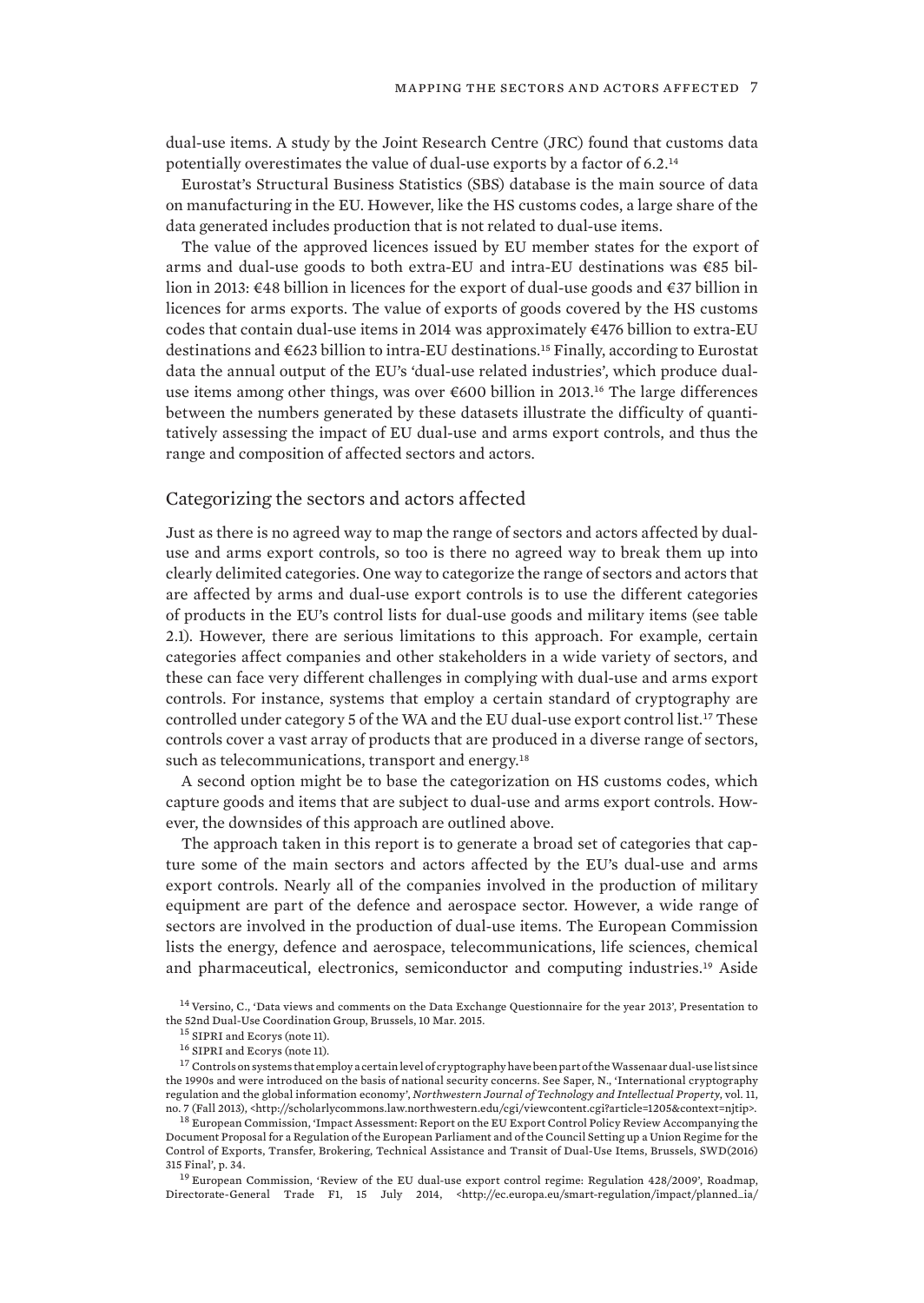from the companies in different sectors that produce these items, other actors such as transport, and research and academia are also particularly affected by dual-use and arms export controls.20 However, the lists that have been produced are far from comprehensive and the categories named are often neither mutually exclusive nor widely reflected in the range of established economic categories used in data collection exercises or by industry associations.

Since they are the only indicative lists available, the sectors named in the European Commission documents were taken as a starting point for the analysis below. This information was supplemented by additions and modifications based on interviews, conference attendance and desk research. The sectors that have been selected for attention are: (*a*) machine tools manufacturing; (*b*) defence and aerospace; (*c*) nuclear; (*d*) information and communications technology (ICT); and (*e*) biotechnology.

The actors that have been selected for attention are: (*a*) transport or distribution service providers; and (*b*) academia and research.

There are a number of limitations to this approach. First, the data presented on the size of each sector and how it is affected by dual-use and arms export controls has been generated by industry associations, largely using different methodologies. This means that the figures will probably not be comparable. Second, several sectors overlap. A particular research institute might, for example, be included in the biotechnology, academia and research sectors. It should also be noted that this list is by no means comprehensive. In reality, companies from virtually all sectors are affected by dual-use export controls. For example, some parts of the renewable energy sector, such as those that use high-tech materials like carbon fibre; the agricultural sector, such as those that use chemicals and pesticides; and the oil and gas sector, such as those that use certain kinds of pumps and valves, lubricants or drilling equipment, will be affected by dual-use export controls.<sup>21</sup> Among the actors that are not explicitly covered by the study are resellers, brokers, consultants and wholesalers.

As noted in the introduction, a range of factors affect the way in which different sectors and actors are impacted by the EU's dual-use and arms export controls. Among the most important are the specific policy objectives that states are seeking to achieve through the implementation of controls on the goods and technologies being developed, produced, exported or shipped. There are a number of objectives in play in the field of arms export controls, as reflected in the range of normative criteria that EU member states are obliged to apply under the EU Common Position on Arms Exports. Chief among them are conflict prevention, preventing violations of human rights and international humanitarian law, and protecting the security interests of EU member states. The key objective of dual-use export controls has long been preventing or disrupting the supply of goods and technologies that could contribute to illegal weapons of mass destruction (WMD) programmes or to the military capabilities of states subject to an EU or a UN arms embargo. In addition, the Dual-use Regulation also obliges EU member states to assess all exports of dual-use goods against the eight criteria of the EU Common Position.

However, the expansion in the range of goods covered by dual-use export controls and a continued blurring of the distinction between civilian and military technologies have helped to expand the notion of the contribution to security that can be made by dual-use export controls. Indeed, as part of the review of the EU Dual-use Regulation, the EU has proposed applying a 'human security' approach to the Regulation. This

docs/2014\_trade\_014\_dual\_use\_en.pdf>, p. 3.

<sup>20</sup> European Commission (note 19), p. 3.

<sup>21</sup> Deloitte, *Export Controls: Oil and Gas* (Deloitte: London, 2010), <https://www2.deloitte.com/content/dam/ Deloitte/nl/Documents/energy-resources/deloitte-nl-uk-eiu-oilgas.pdf>.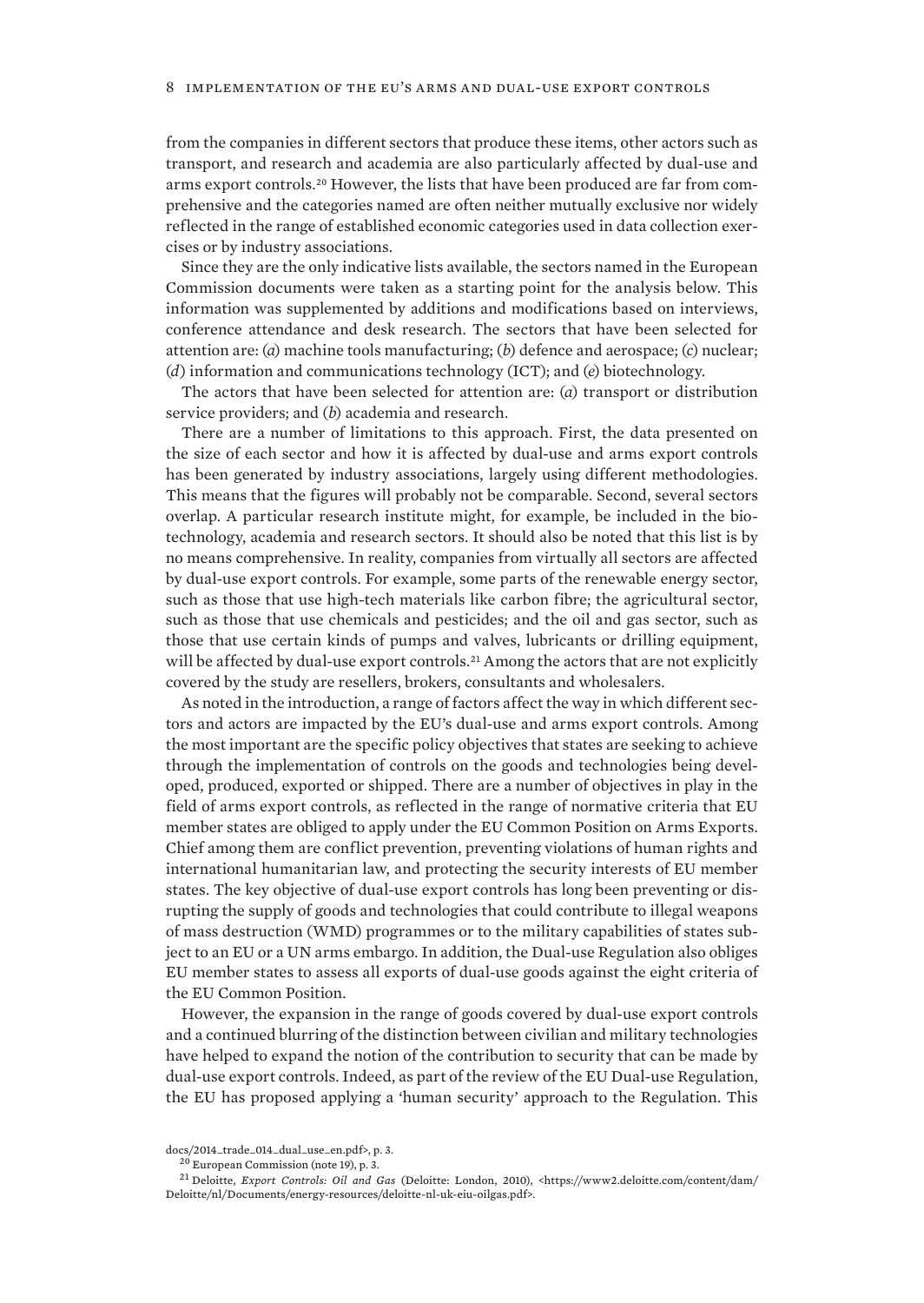would involve further expansion of the range of goods subject to controls and new guidelines that specifically reference human rights, international humanitarian law and terrorism for use by states when assessing licence applications. The civilian-use or military-use paradigm, which is the basis for the current EU Dual-use Regulation, has already been stretched to encompass systems used by intelligence agencies and law enforcement agencies (LEAs), which do not clearly belong in the civilian or the military sphere.

As the range of policy objectives that states are seeking to pursue through the application of dual-use and arms export controls continues to expand, the need for targeted compliance-related guidance to assist the affected sectors becomes ever more acute. This expansion means that companies and other actors not previously subject to control are being affected by dual-use and arms trade controls. In addition, the expansion looks like it will be accompanied by a further deepening of the trend for putting greater responsibility in the hands of companies and other affected actors, including through requirements on the development and implementation of ICPs. This makes the need to accurately map the particular challenges faced by the different sectors affected by the EU's dual-use and arms export controls, identify areas of good practice and highlight gaps in the available guidance documents both real and acute.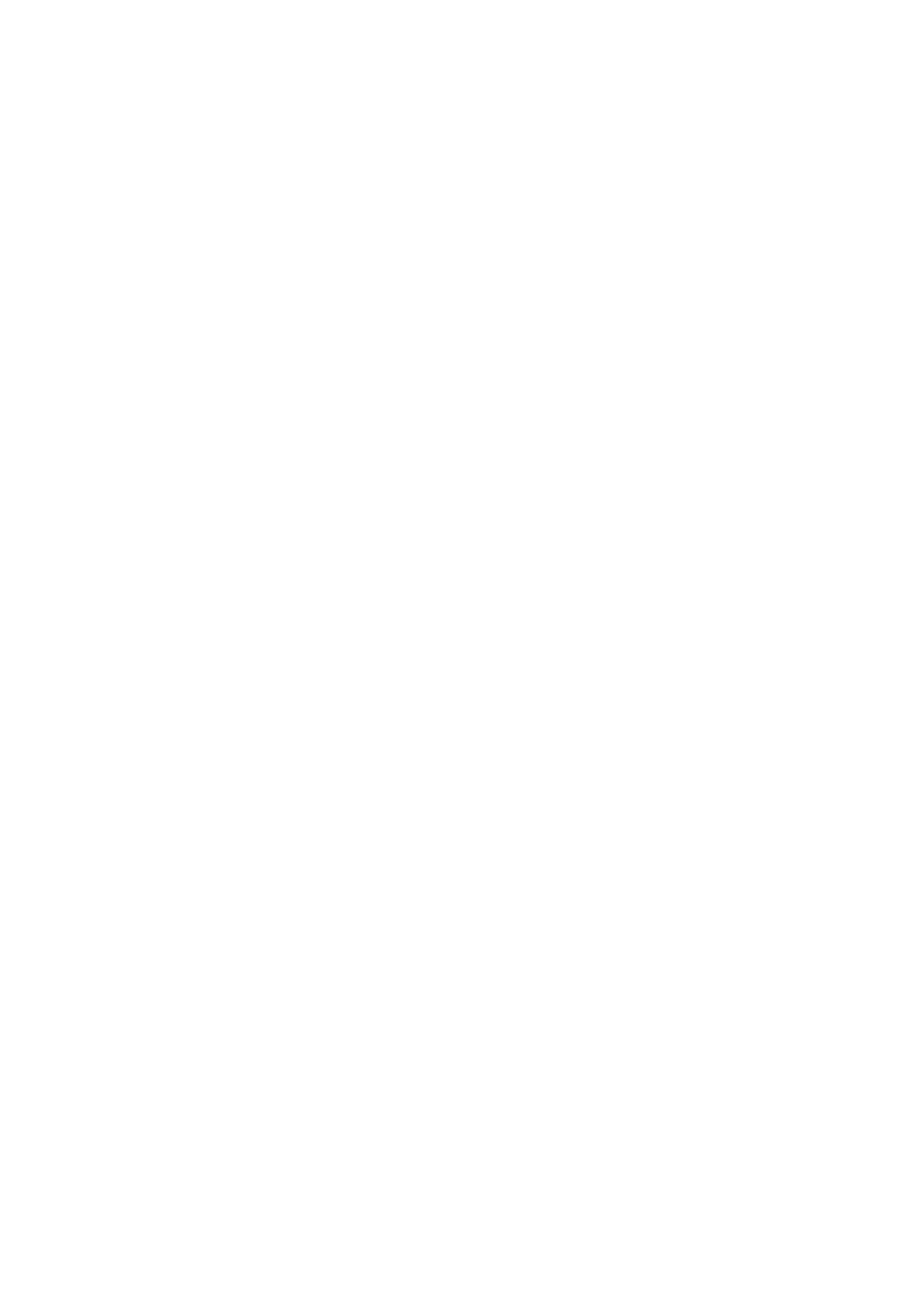# <span id="page-20-0"></span>**3. Sector and actor specific compliance-related challenges**

This chapter describes the key characteristics of each of the sectors and actors that have been selected for closer attention in this study. Each section details how the sector or actor is affected by the EU's dual-use and arms export controls before describing the key challenges its companies and institutes face when complying with such controls. Each section then provides examples of good practices that have been developed in order to meet these challenges and a summary of the publicly available targeted guidance that has been created to help affected companies and institutes set up and implement an effective ICP.

## Machine tools manufacturing

### **Impact of dual-use and arms export controls**

Machine tools enable the production of other industrial equipment and machinery. The industry is dominated by small and medium-sized enterprises (SMEs) and concentrated on customized and small-scale production of high-precision machines. Part of this sector is metalworking machine tools, which encompasses a wide variety of machines designed to manufacture usually, but not exclusively, metallic products or parts. These often produce high-value machines that cost between €100 000 and €10 million to make. The three most common technologies are cutting machines, drilling and milling machines, and forming machines.<sup>22</sup> The European Association of the Machine Tool Industries (CECIMO) represents companies in the EU, as well as Switzerland and Turkey, that in total employ nearly 150 000 people. CECIMO estimates that machine tool production in CECIMO countries in 2016 was worth  $\epsilon$ 24.2 billion, which represents a global market share of 40.5 per cent, and that exports were worth €18.7 billion.<sup>23</sup>

Because the European machine tools industry is increasingly focused on top-end and high-precision machines, nearly all the European producers must comply with dual-use trade controls. According to CECIMO, more than 80 per cent of European cutting machine tools are classified as dual-use.24 Of the forming machine tools, only certain hot-isostatic or isostatic presses and some highly advanced forming technologies are controlled. The share of dual-use exports differs widely by company, depending on both its product portfolio and its customers. According to those who work in the machine tools sector, the proportion of a company's products that is subject to dual-use controls can vary from 15 per cent to almost 100 per cent.<sup>25</sup>

#### **Sector-related compliance challenges**

Representatives of the machine tools sector identified a range of compliance-related challenges. Many of these were linked to the location and size of the company but others were sector-specific. For example, company representatives from Germany and Italy highlighted the fact that in the machine tools sector there are often cases where an exported product is not subject to controls but some of the components—when

<sup>22</sup> SIPRI and Ecorys (note 11).

<sup>23</sup> CECIMO, *Economic and Statistical Toolbox* (CECIMO: Brussels, 2017), <http://www.cecimo.eu/site/fileadmin/ documents/STATISTICS%20and%20MARKETING/Statistics/CECIMO%20Statistical%20Toolbox/CECIMO\_ Statistical\_Toolbox\_01\_2017.pdf>.

<sup>24</sup> European Commission (note 18), p. 15.

<sup>25</sup> SIPRI and Ecorys (note 11).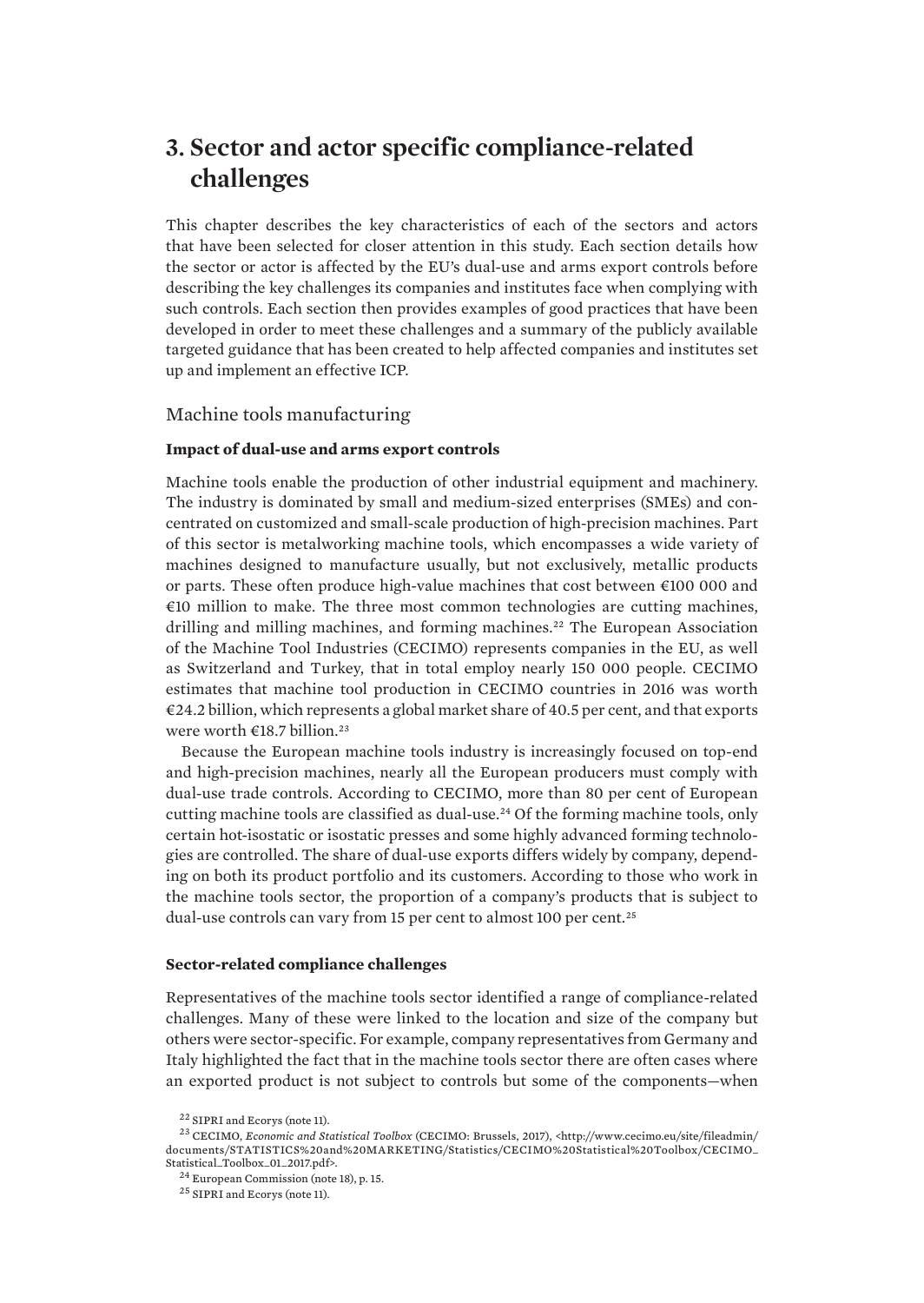<span id="page-21-0"></span>delivered as spare parts—are considered dual-use and require an authorization.<sup>26</sup> These exports generally require an individual—rather than a general—licence, which represents more of an administrative burden. On a related point, more than one respondent highlighted the difficulty of complying with dual-use export controls when exporting non-dual use goods that contain dual-use components.<sup>27</sup> In addition, the high level of 'personalization' and 'innovation' in machine tools production can make product classification difficult and increase the likelihood that an individual licence will be required.<sup>28</sup>

One of the companies interviewed highlighted challenges related to complying with the EU sanctions on Russia, which bar exports of dual-use goods to military end-users.29 Certain companies in Russia that wish to purchase machine tools are listed as producing equipment for both civil and military end-users (e.g. 'civil railway, cars and tanks'). In this case, the licensing authority must be notified in order to clarify whether it is possible to ship and how, which complicates the export process.

#### **Good practices and guidance documents**

Representatives of companies from the machine tools sector generally saw having an ICP—and having AEO status—as an advantage when applying for an export licence.<sup>30</sup> One representative from a German company described how it had decided to put in place a more systematic ICP, starting by recruiting export control experts to assist with its development and establish a clear set of procedures to be followed, after a customs audit.31 Since then, a set of procedures within the company and within its Enterprise Resource Planning (ERP) system has ensured that products are handled properly when they are exported. The procedures also involve informing any customers in Germany that the products they are purchasing may be subject to dual-use export controls.32 There do not appear to have been any ICP-related guidance documents produced by governments, export regimes or other sources that are specifically tailored to the machine tools sector.

#### Defence and aerospace

#### **Impact of dual-use and arms export controls**

According to the Aerospace and Defence Association of Europe (ASD), the EU defence and aerospace sector has a turnover of  $\epsilon$ 222.2 billion, invests  $\epsilon$ 20 billion in Research & Development (R&D) and has annual exports valued at  $\epsilon$ 115 billion.<sup>33</sup> The sector comprises over 3000 companies and 80 000 suppliers, which provide direct employment to 847 000 people in Europe.<sup>34</sup> The EU defence and aerospace sector has a large number of SMEs but also a high level of concentration. About three-quarters of the

<sup>&</sup>lt;sup>26</sup> Managing Director, Technologies, Machine tool company, Germany, Correspondence with author, 14 Mar. 2017; Technical expert, Industry association, Italy, Correspondence with author, 17 Mar. 2017.

<sup>27</sup> Technical expert (note 26); Managing Director (note 26).

<sup>28</sup> Technical expert (note 26).

<sup>29</sup> Managing Director (note 26).

 $^{\rm 30}$  Technical expert (note 26).

<sup>&</sup>lt;sup>31</sup> Director, Purchasing and Order Processing, Machine tool company, Germany, Correspondence with author, 28 Mar. 2017.

<sup>32</sup> Director, Purchasing and Order Processing (note 31).

<sup>33</sup> European Commission (note 18), pp. 15–16.

<sup>34</sup> AeroSpace and Defence Industries Association of Europe (ASD), *Key Facts & Figures, 2015* (ASD: Brussels, Nov. 2016), <http://www.asd-europe.org/fileadmin/user\_upload/ASD\_F\_F2015\_web\_spreads\_Nov.pdf>.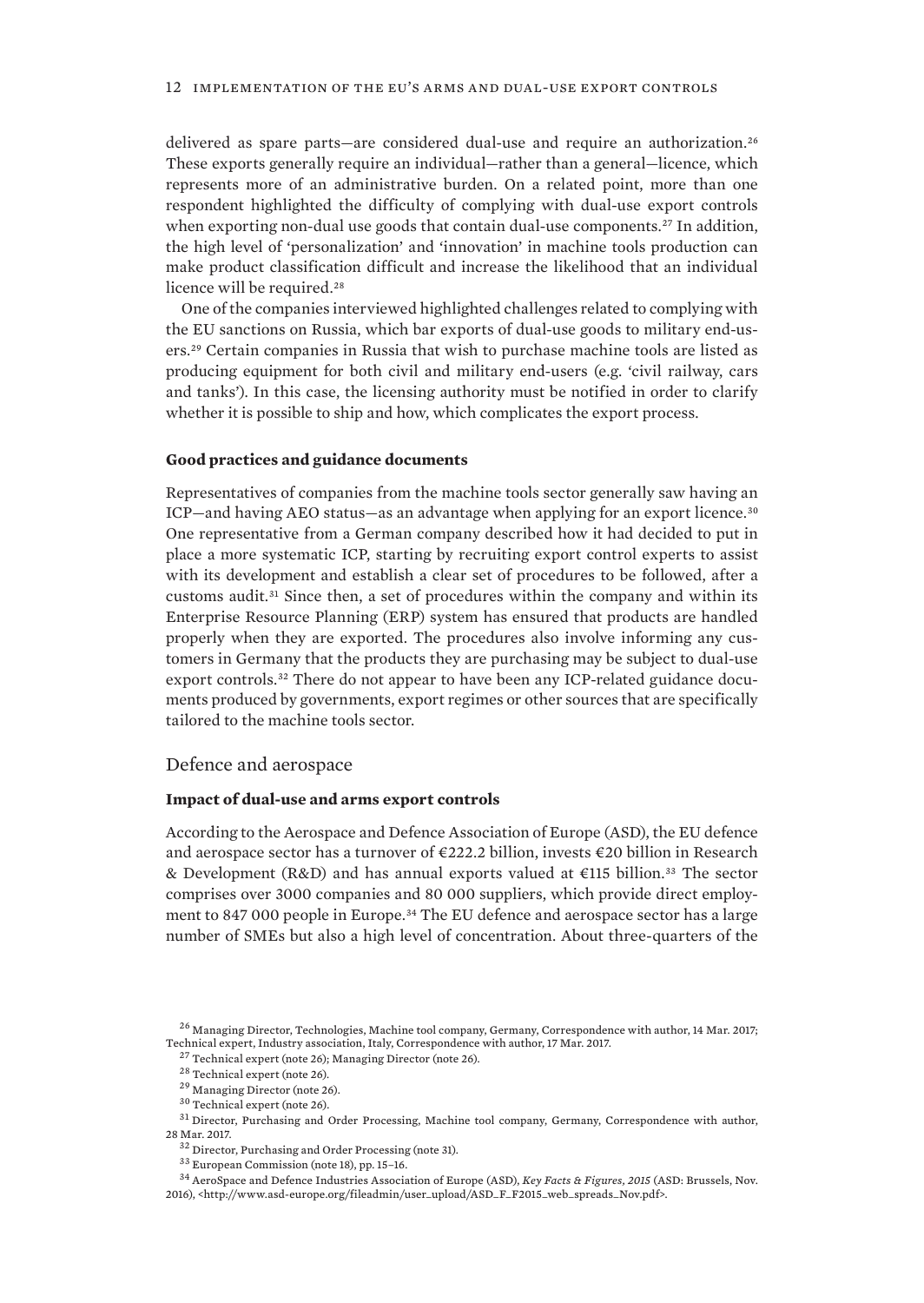EU-based companies in the sector have fewer than 10 employees.35 At the same time, larger enterprises account for 6 per cent of firms but nearly 80 per cent of turnover.<sup>36</sup>

According to the ASD, most of the defence and aerospace sector's activity is affected by dual-use and arms trade controls.37 However, the way in which such controls affect companies in the defence and aerospace sector varies from sub-sector to sub-sector. For example, the space sector is mainly affected by dual-use export controls.<sup>38</sup> Companies in the defence and aerospace sector are also more likely to be impacted by US controls on re-exports, in addition to EU dual-use and arms export controls.39 Even if the material being controlled is a dual-use item, there may be 'defence services' involved, which has implications for technical data transfers, logging, record keeping and 'deemed exports', such as the release of technology or source code.<sup>40</sup>

#### **Sector-related compliance challenges**

One key compliance-related challenge for companies in the defence and aerospace sector is the fact that the same item can be classified as covered by the EU dual-use list in one member state and by the EU military list in another.41This is partly due to the use of terms that are open to interpretation, such as 'specially designed or modified for military use', a term which appears throughout the EU military list but which lacks a clear definition at either the WA or the EU level.42 A related issue is the differences in member states' licensing procedures with regard to dual-use products that are embedded in larger systems.43 In particular, there appear to be differences as to whether a dual-use item would require a licence even when it is integrated into a larger system and its removal for separate use would be disproportionately expensive and highly unlikely. Another challenge relates to controls on intangible technology transfers (ITT) and the legal requirement to limit employee access to documents containing controlled technology when they travel outside the EU.<sup>44</sup> This can often pose practical and privacy law-related challenges.

Additional administrative burdens are created by the requirement to document each time a controlled technology is accessed. One company representative noted that the rules have become too complex and progressively harder to implement, even for those who are seeking to comply.45 Another sector specific-challenge is US controls on deemed exports. This is a key factor that distinguishes compliance in the defence and aerospace sector from other sectors 'where the focus may be more on hardware shipments or sometimes software, and less on access to a facility, photo policies and public releases'.46 Another issue that affects the defence and aerospace sector is the amount of information that companies are required to supply when applying for an export licence for certain types of military equipment. For example, under WA and Organization for Security and Co-operation in Europe (OSCE) guidelines adopted in 2007 and 2008, respectively, states are encouraged to require companies to provide

<sup>40</sup> Chief export compliance officer (note 39).

<sup>35</sup> European Commission (note 18), p. 16.

<sup>36</sup> European Commission (note 18), p. 16.

<sup>37</sup> European Commission (note 18), p. 15.

<sup>38</sup> Director of export controls, Space company, France, Correspondence with author, 16 Mar. 2017.

 $^{39}$  Chief export compliance officer, Aviation and Aerospace group, Norway, Correspondence with author, 11 Mar. 2017; Export control manager, Aviation company, Correspondence with author, 23 Mar. 2017.

 $^{41}$  Compliance officer, Defence and aerospace company, meeting with author, Sweden, 5 Apr. 2017.

<sup>&</sup>lt;sup>42</sup> See Samuel A. W. Evans 'Revising export control lists', Flemish Peace Institute, Mar. 2014, <http://www. vlaamsvredesinstituut.eu/sites/vlaamsvredesinstituut.eu/files/files/reports/revising\_export\_control\_lists\_web. pdf>, p. 24.

<sup>43</sup> Compliance officer (note 41).

<sup>44</sup> Compliance officer (note 41).

<sup>45</sup> Compliance officer (note 41).

<sup>46</sup> Chief export compliance officer (note 39).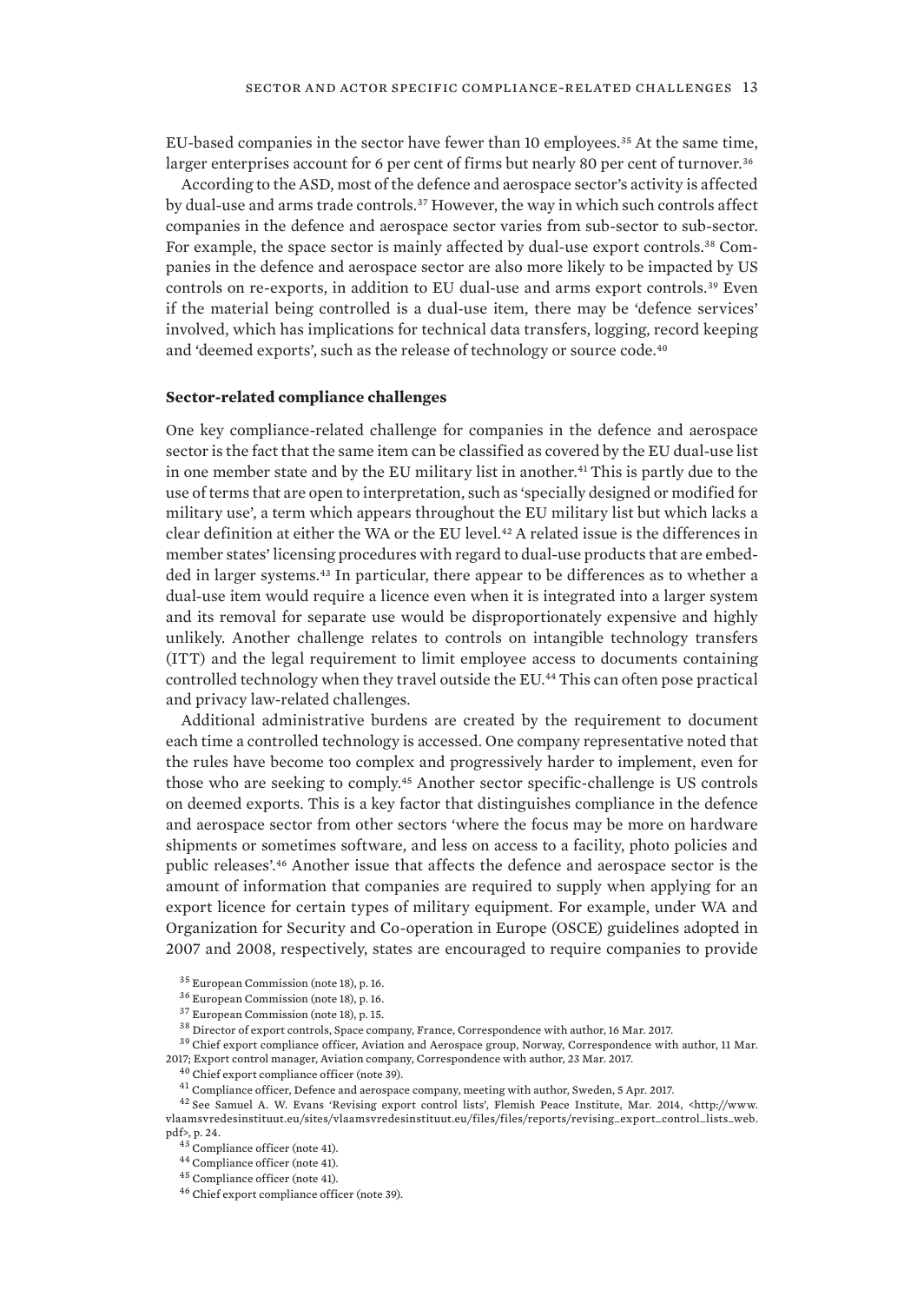information when they apply for an export licence for small arms and light weapons that are to be shipped using air transport.47 Some states have stricter requirements. In Romania, for some shipments of military goods companies are required to provide information on: (*a*) the companies and means of transport that will be employed at all stages of the delivery; and  $(b)$  the routes taken during the delivery.<sup>48</sup> However, as one company representative noted, it is often not possible to know these details when the licence application is submitted.49 Another challenge is that it is often difficult to find a company willing to undertake the shipment, since many transport companies are unwilling to transport military goods.<sup>50</sup> Finally, when exporting military goods, companies are required to obtain a Delivery Verification Certificate (DVC) from the consignee, which can be a difficult or time-consuming process.<sup>51</sup>

#### **Good practices and guidance documents**

Representatives of companies from the defence and aerospace sector generally viewed ICPs as 'indispensable' and a guarantee of the company's 'reliability and competence'.<sup>52</sup> Representatives also highlighted a number of good practices on trade compliance, such as standardization, clear policies and implementation tools that flow down; the 'involvement of the Chief Compliance Officer in every aspect of the business'; 'tailored training';<sup>53</sup> record keeping and early identification and classification of products;<sup>54</sup> and maintaining 'contacts with all relevant authorities' when applying for a licence.<sup>55</sup>

There are only a few targeted compliance-related guidance documents aimed at the defence and aerospace industry sector. The British Government has a guide on its website, which stresses the importance of the application of export regulations in the UK and of any import regulations in the destination country.56 The guide provides information on the different types of licences that may be used, the trade facilitations that are available and the restrictions that apply on trading certain types of goods produced by the defence and aerospace sector. One key factor identified in the British guidance is the need for proper research on the export destination. The ICP Guidelines published by the US Department of Commerce—which require companies in the USA to implement an 'Export Management and Compliance Program Manual'—can also be of assistance to companies affected by US re-export controls.57 Leonardo is one of the few European companies in the defence and aerospace sector to make its compliance programme publicly available. The programme contains an overview of national, European and US legislation, as well as a description of the respective elements of the company's ICP. Notable among these are a risk analysis process for defence goods

<sup>47</sup> Wassenaar Arrangement, 'Best Practices to Prevent Destabilising Transfers of Small Arms and Light Weapons (SALW) through Air Transport', Dec. 2007; and OSCE Decision 11/08 'Introducing Best Practices to Prevent Destabilizing transfers of Small Arms and Light Weapons Through Air Transport and on an Associated Questionnaire', FSC.DEC/11/08, 5 Nov. 2008.

<sup>48</sup> External Relations Expert, Export Department, Defence Company, Romania, communication with the authors, 6 June 2017.

<sup>49</sup> External Relations Expert (note 48).

<sup>50</sup> External Relations Expert (note 48). This challenge may not be confined to the defence and aerospace sector. Since 2009 a number of transport companies have decided not to carry certain types of dual-use goods because of the administrative burden involved. See SIPRI and Ecorys (note 11), p. 232.

<sup>51</sup> External Relations Expert (note 48).

 $^{52}$  Chief export compliance officer (note 39); and Export control manager (note 39).

<sup>53</sup> Chief export compliance officer (note 39).

<sup>54</sup> Director of export controls (note 38).

<sup>55</sup> Export control manager (note 39).

<sup>56</sup> British Government, Department for International Trade, Export Control Organization, 'Aerospace and Defence Sector: International Trade Regulations', 7 Aug. 2012, <https://www.gov.uk/guidance/ aerospace-and-defence-import-and-export-regulations>.

<sup>57</sup> US Department of Commerce, Bureau of Industry and Security, Export compliance guidelines, 2017, <https:// www.bis.doc.gov/index.php/compliance-a-training/export-management-a-compliance>.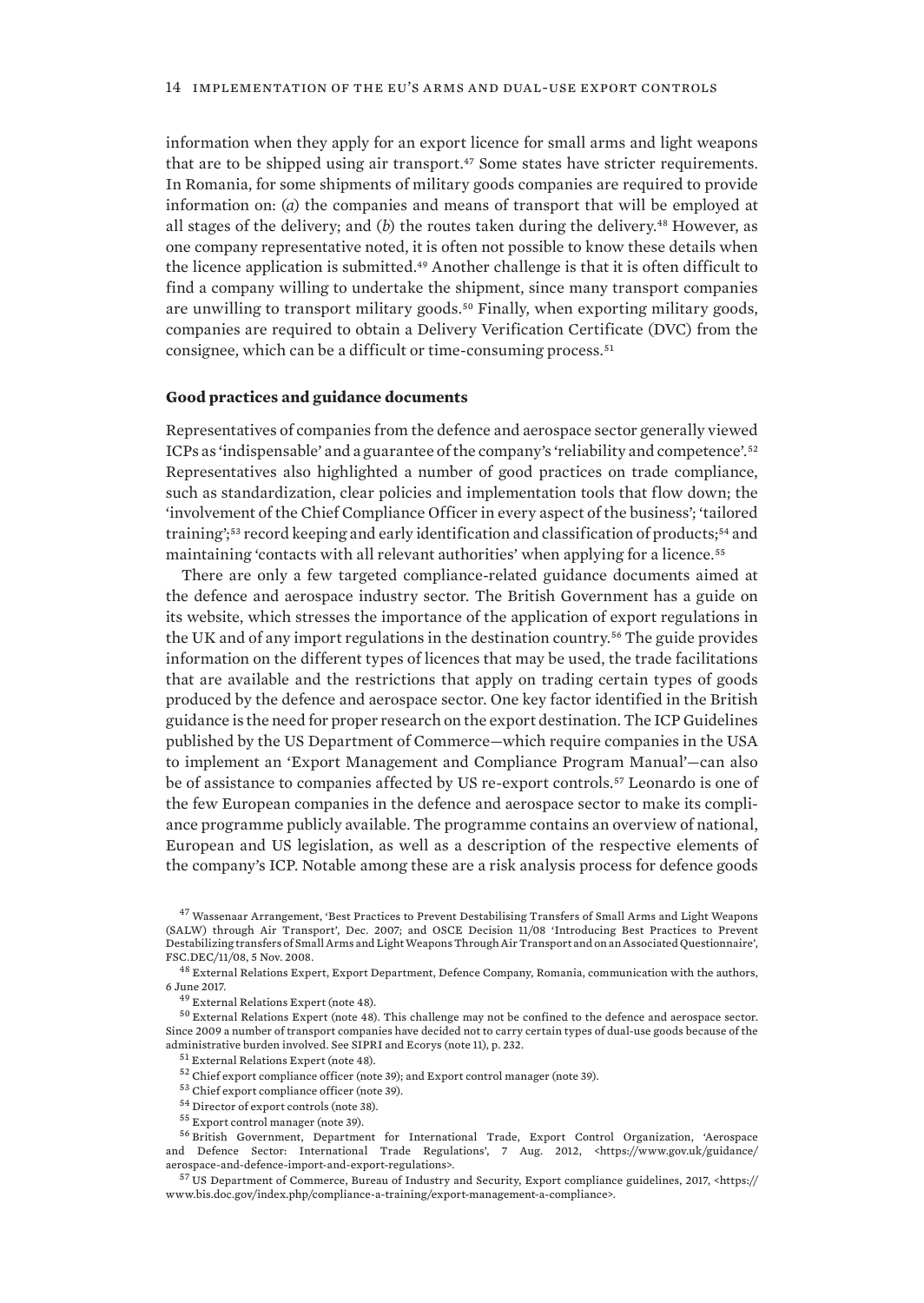<span id="page-24-0"></span>and technology transactions, screening and verification at three different phases of a transaction, and a 'preventive notice' and 'regular reporting system' for politically sensitive exports.<sup>58</sup>

## Nuclear

#### **Impact of dual-use and arms export controls**

The nuclear sector covers both the companies that build and operate nuclear power plants and those involved in all associated manufacturing and trading activities. According to the World Nuclear Association there are 128 nuclear power reactors operating in 14 EU member states. These account for more than a quarter of the electricity generated across the whole of the EU.59 According to FORATOM, the annual turnover of the European nuclear industry is €70 billion, 240 000 people are employed in operating nuclear reactors and there are 460 000 direct and indirect jobs connected to the European nuclear energy sector.<sup>60</sup> Almost all aspects of the nuclear sector are subject to dual-use controls, and nearly all the principal items and components concerned are included on the EU dual-use list.<sup>61</sup>

#### **Sector-related challenges**

One industry organization representative argued that the main compliance-related challenge for the nuclear sector is that it is treated differently compared to sectors such as the chemical, and defence and aerospace sectors.<sup>62</sup> This is specifically related to the regulations that apply and the number of authorizations that are needed before exports can take place, even to other EU member states. One company representative commented on the number of export licences that are required even 'to bid for a project' in another EU member state, something that is not required in other sectors, where intra-EU transfers do not require specific authorization.<sup>63</sup> There is also a requirement to provide an end-user certificate (EUC) even when exporting to a nuclear facility that is subject to International Atomic Energy Agency (IAEA) safeguards. Thus, 'developing a supply chain' in the nuclear sector can prove challenging due to export controls. In this regard one of the companies consulted argued that 'while initial identification of potential suppliers can be achieved without recourse to licensing', it eventually becomes necessary 'to share with them controlled technology' in order to receive a 'realistic quote for the job'. Therefore, a licence will be required if the potential supplier is located inside the EU, while a government-to-government assurance will also be necessary for a licence to be issued if the supplier is located outside the EU.<sup>64</sup>

In addition, the nuclear sector and the markets involved are relatively small. As a result, export control authorities receive fewer licence applications for nuclear exports and are therefore less familiar with the topic. In some cases, this requires them to consult officials with the necessary expertise, which delays the application process.<sup>65</sup>

<sup>58</sup> Leonardo, 'Controls on exports and sensitive countries', 2017, <http://www.leonardocompany.com/en/ chisiamo-aboutus/etica-compliance/controlli-sulle-esportazioni-e-paesi-sensibili>.

 $^{59}$  World Nuclear Association, 'Nuclear Power in the European Union', April 2017, <http://www.world-nuclear.org/ information-library/country-profiles/others/european-union.aspx>.

<sup>60</sup> FORATOM, Pocket guides, Jan. 2017, <https://www.foratom.org/facts-figures/#>.

 $^{61}$  European Commission (note 18), pp. 15–16.

 $^{62}$  Senior Project Manager, Industry Association, Interview with author, 29 Mar. 2017.

<sup>63</sup> Head of Export Control Policy, Nuclear energy sector company, the UK, Correspondence with author, 21 Apr. 2017.

 $^{64}\,$  Head of Export Control Policy (note 63).

<sup>65</sup> Senior Project Manager (note 62).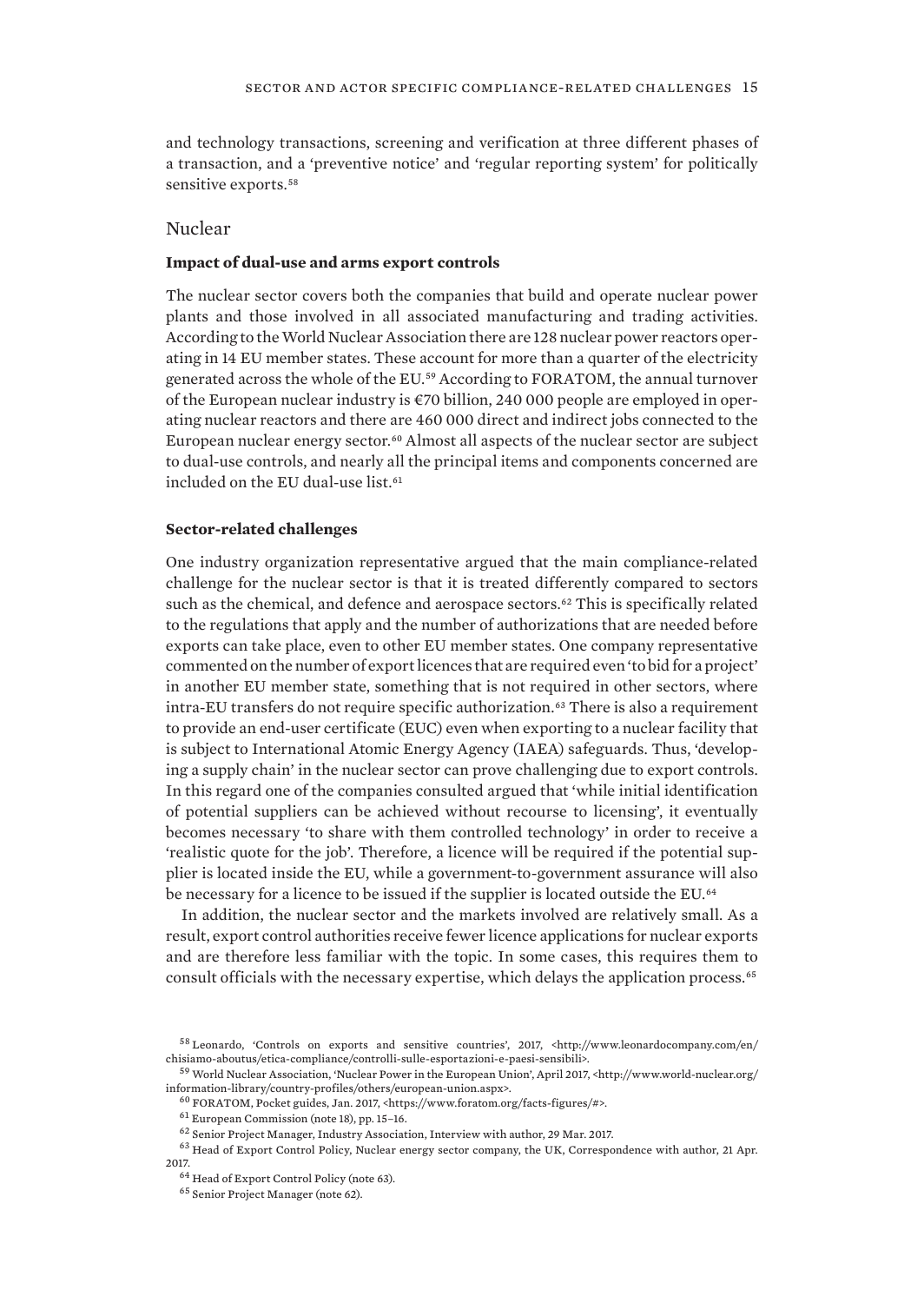Companies also find that administrative arrangements vary from country to country, and that their effectiveness partly depends on the degree of familiarity the competent authorities have with the nuclear sector. In addition, doing business in some countries—especially extra-EU countries, even if they are NSG members—can prove prohibitive due to the time it takes to obtain export authorizations. For example, providing spare parts to China is very difficult. This is linked not to the issuance of export licence denials, but to the time it takes to obtain an approval. Some argued that the above-mentioned challenges make it difficult or economically unsustainable for smaller companies to compete in this sector. At the same time, a compliance-related challenge for larger companies is the lack of expertise and knowledge among smaller suppliers or subsidiaries, where employees are often unaware of the fact that they are supplying controlled information and technologies.<sup>66</sup>

#### **Good practices and guidance documents**

One company representative highlighted the importance of getting export controls into a positive rather than negative perspective. This allows staff to see the 'bigger picture' and to understand the purposes of the controls rather than perceive them as something imposed by the government or the EU to make their lives difficult.<sup>67</sup> With reference to good practices, the same company representative mentioned the instructions staff must follow in cases of exports of equipment, material and technology. In such cases, if the export classification is not already known, it must be determined by a specialist, signed by a Senior Engineer and sent to the Export Control Manager (ECM) or local Export Point of Contact (EPOC) for approval. The ECM or EPOC should also be contacted for advice where any concerns arise that non-controlled items might be used in a nuclear weapons programme.<sup>68</sup>

The British Government has produced targeted compliance-related guidance for exporters of nuclear equipment, materials and technology. The guidance outlines the process of submitting an application for an export licence and the subsequent assessment of applications by the appropriate authorities. It also lists the most important factors that exporters must be aware of when submitting an application.<sup>69</sup> In addition, a small number of documents have been published by associations in the nuclear sector, which outline generic principles on how to ensure compliance with strategic trade controls. These usually refer to internationally agreed provisions (the NSG Guidelines, IAEA safeguards) and—as in the case of Carnegie's Principles of Conduct—contain a commitment by the adherents to abide by national and international regulations.<sup>70</sup> A report produced by the World Nuclear Association on 'Good Practice in the Compliance and Licensing of Nuclear Exports' contains some useful suggestions on the basic principles of an internal compliance programme, as well as as fostering coordination and communication between the nuclear industry and the competent export control authorities; and streamlining the export control regime.<sup>71</sup>

<sup>70</sup> Nuclearprinciples.org and Carnegie Endowment for International Peace, 'Nuclear Power Plant and Reactor Exporters' Principles of Conduct', 1 Jan. 2015, <http://nuclearprinciples.org/wp-content/uploads/2015/02/ PrinciplesofConduct\_January20153.pdf>.

 $^{71}$  World Nuclear Association, 'Good Practice in the Compliance and Licensing of Nuclear Exports', Aug. 2015, <http://www.world-nuclear.org/uploadedFiles/org/WNA/Publications/Working\_Group\_Reports/REPORT\_Good\_ Practice\_in\_Nuclear\_Exports(1).pdf>.

<sup>66</sup> Head of Export Control Policy (note 63).

 $^{67}\,$  Head of Export Control Policy (note 63).

<sup>68</sup> Head of Export Control Policy (note 63).

 $^{69}$  UK Department for International Trade and UK Department of Energy and Climate Change and Export Control Organization, Guidance, 'Export of Nuclear Equipment, Material and Technology: "Trigger List" Requirements', 12 Dec. 2012, <https://www.gov.uk/guidance/export-of-nuclear-equipment-material-and-technology-trigger-list-requirements>.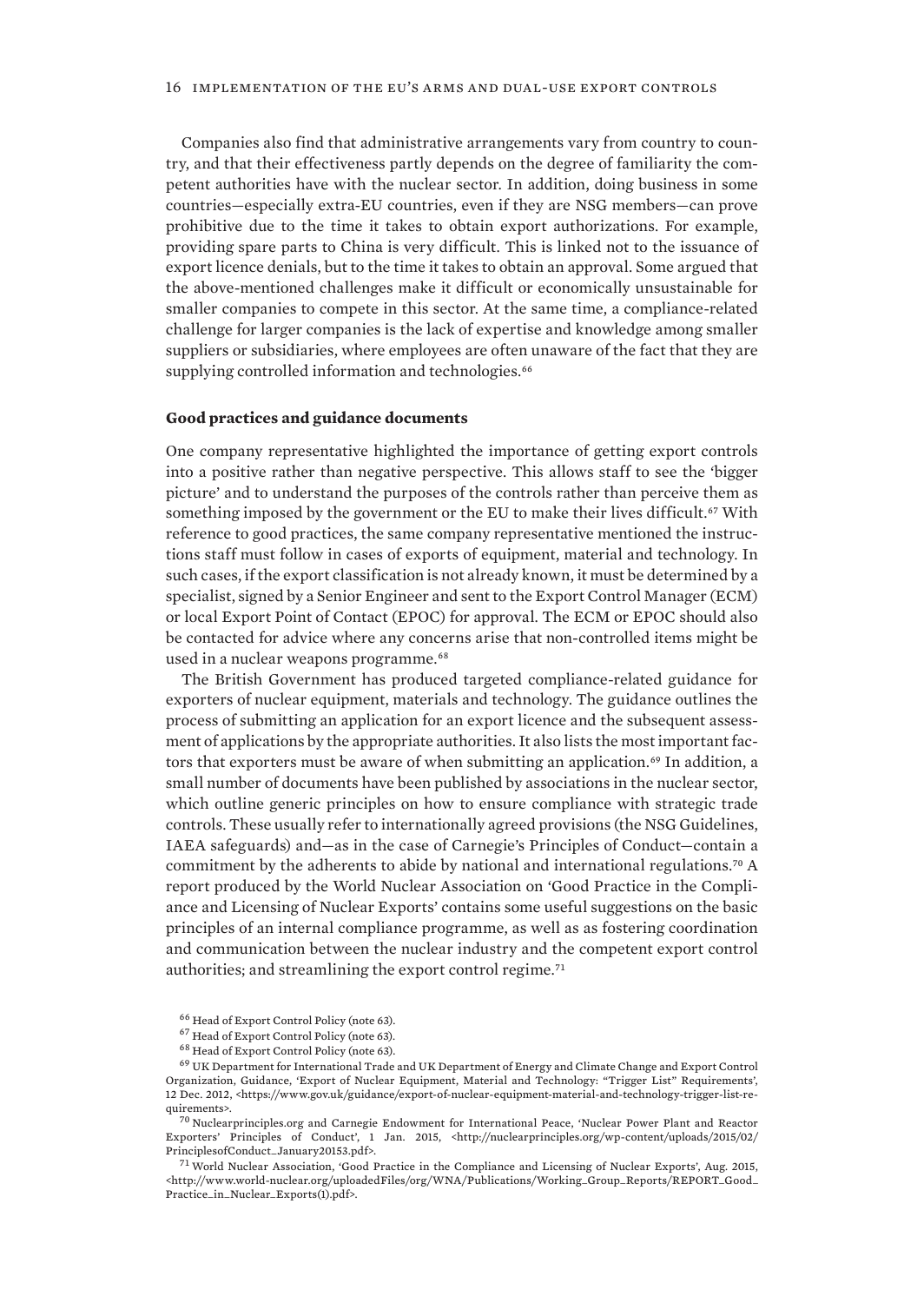<span id="page-26-0"></span>One sector representative noted that there was less need for more targeted guidance documents and more need to encourage governments to streamline their export control regulations in order to reduce the overall burden on the industry.<sup>72</sup> The sector representative also suggested that the NSG should not only undertake outreach to non-member states, but also conduct in-reach activities among its own members. This should be aimed at ensuring that exports to all NSG members are treated equally, something that is not currently the case.<sup>73</sup> On the development of internationally accepted common standards for internal compliance programmes in the nuclear sector, one respondent mentioned the development of a quality management standard for the nuclear sector that also covers export compliance.<sup>74</sup>

### Information and communications technology

### **Impact of dual-use and arms export controls**

According to the EU, the 'value added' of the EU ICT sector in 2013 was around €530 billion, or over €580 billion if the wholesale trade and the manufacturing of magnetic and optical media are included.75 In 2013, 5.6 million people were employed in the ICT sector.76 According to the OECD, in 2012 the sum of all ICT exports from 21 of the 28 EU member states was US \$286 billion.<sup>77</sup>

The ICT sector is significantly affected by dual-use export controls, particularly through the controls on cryptography, which is an integral part of many of the systems produced by the ICT sector. In 2014, dual-use-related exports of telecommunications and 'information security' were worth €32.5 billion.<sup>78</sup>

The impact of dual-use export controls on the ICT sector has also been affected by the expansion in controls on so-called cyber-surveillance technologies. Cyber-surveillance technologies enable the monitoring and exploitation of data or content that is stored, processed or transferred via ICTs, such as computers, mobile phones and telecommunications networks (see box 3.1). Prior to 2011 several cyber-surveillance technologies were covered by dual-use export controls because of the level of cryptography they employed.79 After the Arab Spring uprisings in 2011, a series of NGO and media reports highlighted the role of EU- and US-based companies in the supply of non-controlled cyber-surveillance technologies to states in the Middle East and North Africa.80 Citing the security and human rights concerns connected with their use, the WA and subsequently the EU responded by expanding their dual-use export controls to directly capture a wider range of cyber-surveillance technologies. This led to the creation of controls on mobile telecommunications interception equipment, intrusion

<sup>77</sup> OECD, <https://data.oecd.org/ict/ict-goods-exports.htm#indicator-chart>. These states are Austria, Belgium, the Czech Republic, Denmark, Estonia, Finland, France, Germany, Greece, Hungary, Ireland, Italy, Luxembourg, the Netherlands, Poland, Portugal, Slovak Republic, Slovenia, Spain, Sweden and the United Kingdom.

<sup>78</sup> European Commission (note 18), p. 15.

 $^{79}$  In particular, exports of digital forensics, intrusion software and lawful interception (LI) systems have all been made subject to dual-use export controls on these grounds. 'British Government admits it has already started controlling exports of Gamma International's FinSpy', Privacy International, 9 Sep. 2012, <https://www.privacyinternational.org/news/press-releases/british-government-admits-it-has-already-started-controlling-exports-of-gamma>.

 $80$  See e.g. Elgin, B., Silver, V. and Katz, A., 'Iranian police seizing dissidents get aid of western companies', Bloomberg Business, 31 Oct. 2011, <http://www.bloomberg.com/news/articles/2011-10-31/iranian-police-seizing-dissidents-get-aid-of-western-companies>; and International Federation for Human Rights (FIDH), *Surveillance Technologies 'Made in Europe': Regulation Needed to Prevent Human Rights Abuses*, Position paper (FIDH: Paris, Dec. 2014), <http://fr.scribd.com/doc/251396002/Surveillance-Technologies-Made-in-Europe>.

<sup>72</sup> Senior Project Manager (note 62).

<sup>73</sup> Senior Project Manager (note 62).

<sup>74</sup> Senior Project Manager (note 62).

<sup>75</sup> De Panizza, A. and Bogdanowicz, M., *PREDICT 2016: Key Facts*, Joint Research Centre (JRC) Technical Report (European Commission JRC/Publications Office of the EU: Seville and Luxembourg, 2016), <http://publications.jrc. ec.europa.eu/repository/bitstream/JRC102368/jrc102368.pdf>, p. 15.

 $^{76}$  De Panizza and Bogdanowicz (note 75), p. 16.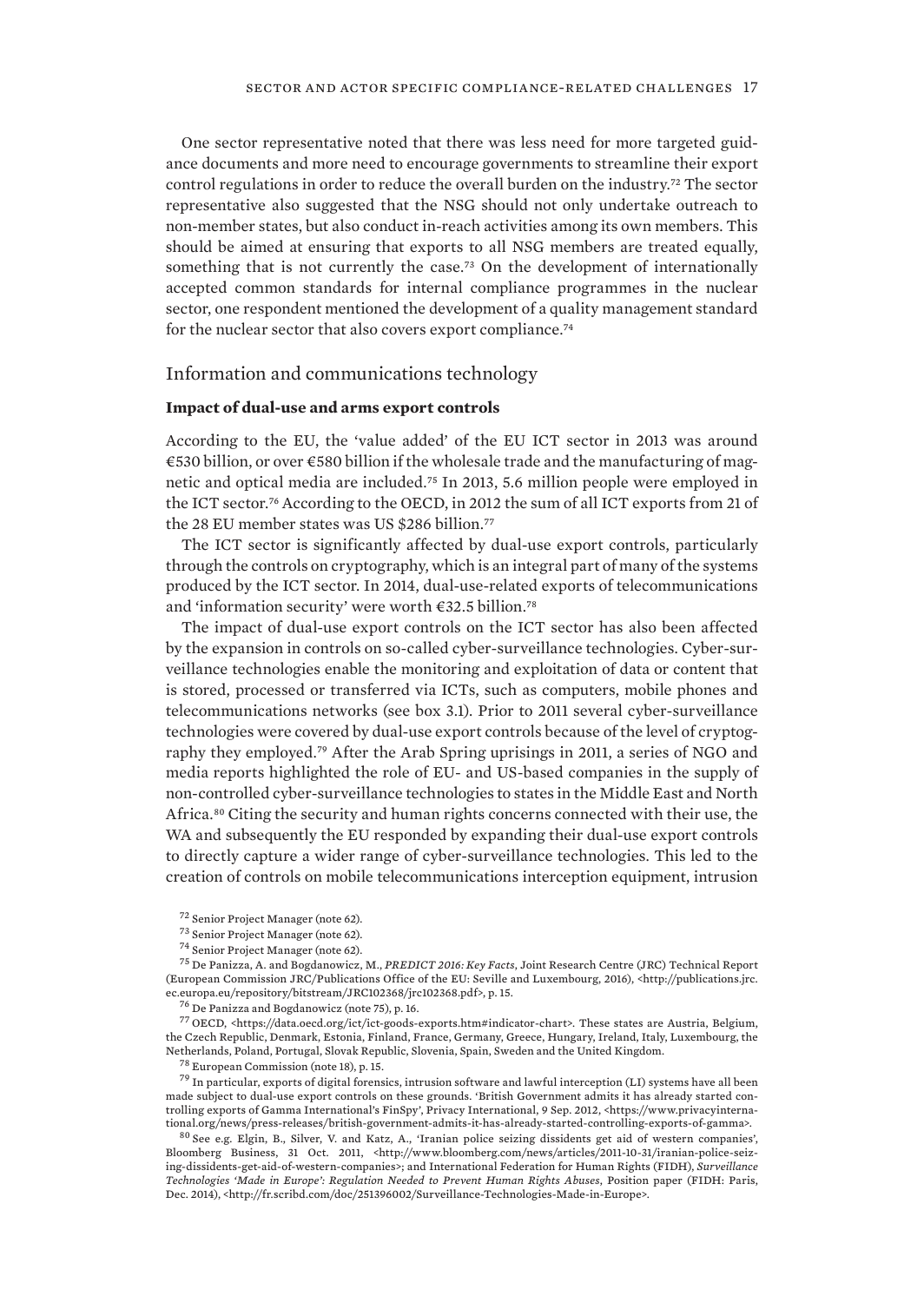#### <span id="page-27-0"></span>**Box 3.1.** Types of cyber-surveillance technologies

1. *Mobile telecommunications interception equipment*—also know as 'IMSI Catchers'—are used to remotely track, identify, intercept and record mobile phones.

2. *Intrusion software* can be inserted into computers and mobile phones without detection and used to remotely monitor and, in certain cases, control them.

3. *Internet Protocol (IP) network surveillance systems* are used to intercept, collect and, in some cases, analyse data as it passes through an IP network.

4. *Data retention systems* are used by network operators to comply with legal requirement to store 'meta data' on their users for potential later use by LEAs or intelligence agencies.

5. *Lawful Interception (LI) systems* are used by network operators to enable them to comply with

requests from LEAs and intelligence agencies for the provision of their users' communications data.

6. *Monitoring centres* are used by LEAs and intelligence agencies to collect, store and analyse different forms of communications data from various surveillance sources.

7. *Digital forensics systems* are used by LEAs or intelligence agencies to retrieve and analyse data stored on networks, computers and mobile devices.

*Note*: A network operator is a company that manages a communications network, such as Vodafone or TeliaSonera. Communications data can be: (*a*) meta data, information about the use of a network or the calls that a subscriber has made; (*b*) content data, about what is said in a phone call or the content of a text message; or (*c*) location data, information about the movements of a subscriber to a mobile phone network.

*Source*: Adapted from Bromley, M., Jan Steenhoek, K., Halink, S. and Wijkstra, E., 'ICT surveillance systems: Trade policy and the application of human security concerns', *Strategic Trade Review* (Spring 2016).

software and Internet protocol (IP) network surveillance systems. The proposed recast of the EU Dual-use Regulation would create an EU autonomous control list for certain monitoring centres and data retention systems, while also establishing a targeted end-use control that would—in certain special circumstances—allow authorities to control non-listed cyber-surveillance technologies.

#### **Sector-related challenges**

Companies in the ICT sector face a number of challenges when seeking to comply with controls on cryptography, particularly when it comes to determining whether the systems they are exporting are covered by the 'Cryptography Note', which outlines the situations in which items are exempt from controls.<sup>81</sup> The representative of one company that makes IT security tools noted that due to the lack of clear guidance from the national authority, it takes a cautious approach when determining whether items are covered by the note. This means that, for the majority of its products, the company applies for an individual licence for every export to a state not covered by Union General Export Authorization EU001.82 This can be a time-consuming process, the length of which varies considerably from one EU member state to another.<sup>83</sup> The company had exported from the Netherlands and from Ireland, and had found that the Irish export control system had a greater reliance on end-user statements, which made the process of applying for licences more time-consuming.<sup>84</sup> The company representative also noted the difference between EU controls on cryptography and those in the USA, where the range of systems exempt from licensing requirements is far

 $81$  Such situations are listed as the sale of items: that are 'generally available to the public by being sold, without restriction, from stock at retail selling points'; where the 'cryptographic functionality cannot easily be changed by the user'; and that are 'designed for installation by the user without further substantial support by the supplier'. In addition, 'when necessary, details of the goods [should be] accessible and will be provided, upon request, to the competent authorities of the Member State in which the exporter is established.' Note 3: Cryptography Note, Council Regulation (EC) no. 428/2009 of 5 May 2009 (note 2).

 $82$  The states covered by Union General Export Authorization EU001 are Australia, Canada, Japan, New Zealand, Norway, Switzerland and Liechtenstein.

<sup>83</sup> Senior Manager, Trade Compliance, ICT multinational Company, Ireland, communication with the authors, 2 June 2017.

<sup>84</sup> Senior Manager (note 83).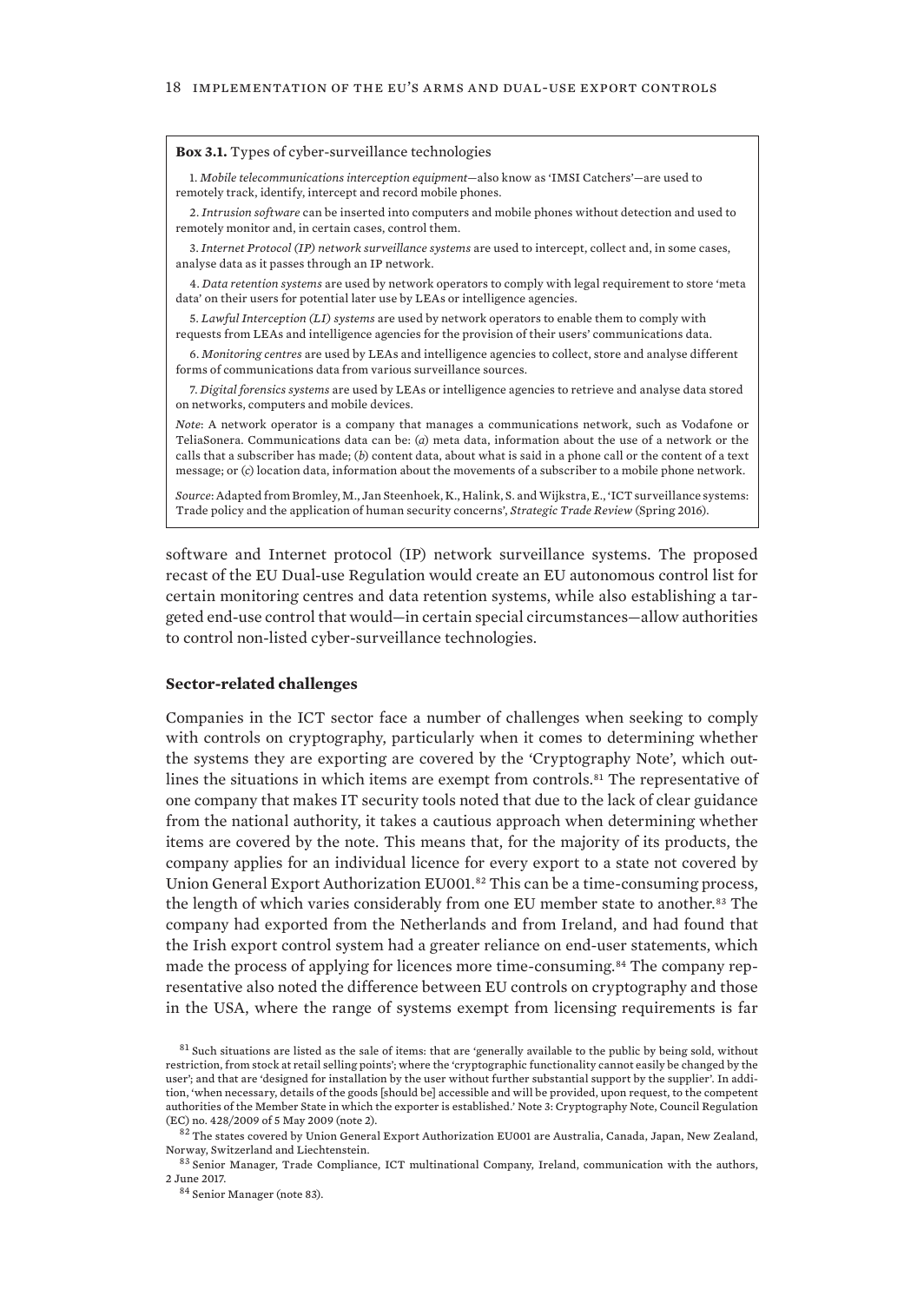broader. Although the company exports similar systems from both the USA and the EU, in the former it has not had to apply for an export licence in the past three years while in the latter making an application is a weekly occurrence.<sup>85</sup> Operating effective end-use controls is also a challenge, particularly when dealing with software that can be downloaded online or IT security infrastructure that can be re-purposed for surveillance purposes. In the former case, steps can be taken to cut off updates if, for example, the end-user is located in a territory that is subject to an embargo. However, there is nothing to stop the end-user from leaving that territory to obtain the update and then moving back.<sup>86</sup>

Making cyber-surveillance technologies subject to dual-use export controls has presented a challenge for many of the companies affected. Some of the companies that produce these systems—particularly the many SMEs involved—have little experience with dual-use export controls or related requirements concerning the creation and management of ICPs. In addition, depending on the systems they produce and their markets, some companies are more likely than others to be forced to adjust their business models as a result of being made subject to dual-use export controls. Another key determinant of how companies are affected by the expansion of controls on cyber-surveillance technologies is the way they are applied by individual EU member states. In 2014, it was reported that Germany was controlling exports of intrusion software through individual licences for each transfer.<sup>87</sup> By contrast, in 2015 it was reported that Italy was controlling exports of intrusion software through the use of general licences, which means that exporters were being given a single licence for exports of intrusion software that was valid for multiple years and destinations.<sup>88</sup>

The companies involved have responded differently to being made subject to export controls. At least one company that produces intrusion software—Gamma Group—is reported to have moved its work in this area to offices in countries that are outside the WA.<sup>89</sup> Amseys, a French company that makes IP network surveillance systems, is also reported to have moved its operations outside of the EU, but it is unclear whether this is as a result of the application of export controls.90 However, other companies have not moved. Indeed, one EU-based producer of IP network surveillance systems noted that being subject to export controls has advantages, particularly as it creates the conditions for political and economic support should a contract need to be cancelled due to changing conditions in the recipient state.<sup>91</sup> Nonetheless, many of the companies affected highlighted similar compliance-related challenges, not least the need for clear and timely information from either the EU or the national licensing authority about which destinations and end-users should be viewed as suitable customers.<sup>92</sup>

There has also been a significant amount of confusion about the precise scope of new controls on exports of cyber-surveillance technologies. In particular, companies and researchers in the IT sector have voiced concerns about the unintended impacts and 'chilling effects' of the controls on intrusion software introduced by the WA and at

<sup>85</sup> Senior Manager (note 83).

<sup>86</sup> Senior Manager (note 83).

 $^{87}$  Page, K., 'Six things we know from the latest FinFisher documents', Privacy International, 15 Aug. 2014, <https:// www.privacyinternational.org/?q=node/371>.

<sup>88</sup> Currier, C. and Marquis-Boire, M., 'A detailed look at hacking team's emails about its repressive clients', The Intercept, 7 July 2015, <http://firstlook.org/theintercept/2015/07/07/leaked-documents-confirm-hacking-team -sells-spyware-repressive-countries/>.

<sup>89</sup> Omanovic, E., 'Surveillance companies ditch Switzerland, but further action needed', Privacy International, 5 Mar. 2014, <https://www.privacyinternational.org/?q=node/377>; and Habegger, H., 'Bund Verscheucht Hersteller von Spionagesoftware Aus Der Schweiz [Federation chases manufacturer of spy software from Switzerland]', Schweiz Am Sonntag, 1 Aug. 2015, <http://www.schweizamsonntag.ch/ressort/politik/bund\_verscheucht\_hersteller\_ von\_spionagesoftware\_aus\_der\_schweiz/>.

<sup>90</sup> SIPRI and Ecorys (note 11), p. 180.

 $^{91}$  SIPRI and Ecorys (note 11), p. 181.

<sup>92</sup> SIPRI and Ecorys (note 11), p. 181.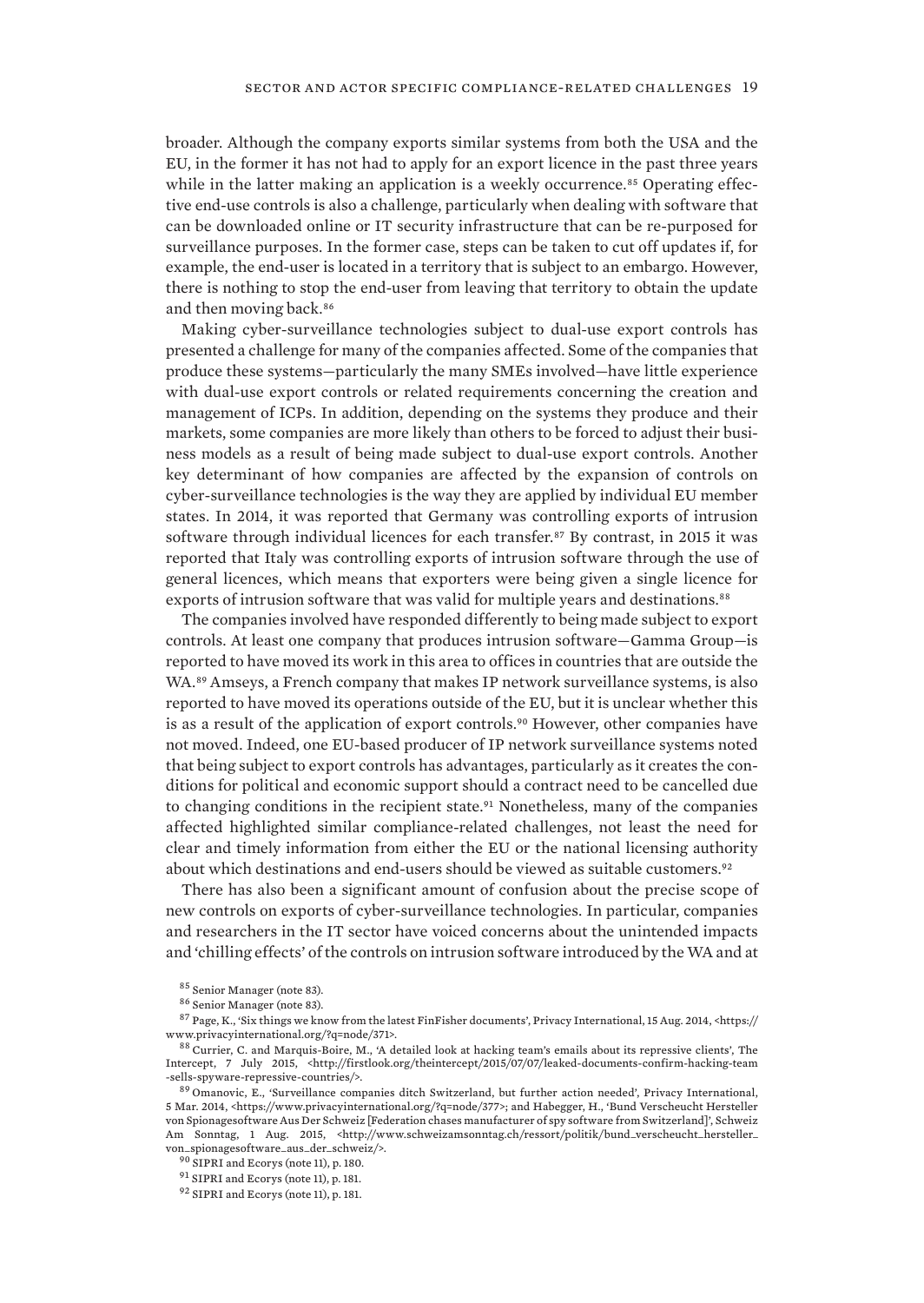the EU level.<sup>93</sup> A number of companies and researchers have argued that the language used describes both the intrusion software used by LEAs and intelligence agencies and systems and processes that are essential to IT security, particularly systems used for penetration testing and processes of vulnerability disclosure.<sup>94</sup> In the USA, concern about the potential impact of controls on exports of intrusion software on processes of vulnerability disclosure and penetration testing led the US Government to delay the adoption of the controls and to seek to amend the language adopted by the WA.<sup>95</sup>

#### **Good practices and available guidance**

A number of compliance-related guidance documents have been targeted at the ICT sector. For example, the European Commission recently produced a set of guidance for exporters with regard to ICT items and the application of the 'Cryptography Note'.<sup>96</sup> However, the guidance is mainly focused on the process through which the note should be applied by EU member states and does not provide concrete information on how the language it contains should be interpreted. A number of corporate social responsibility standards have also been produced that provide guidance for companies affected by controls on exports of cyber-surveillance technologies. The most relevant are the UN Human Rights Council's 'Guiding Principles on Business and Human Rights'; the OECD's set of guidelines for multinational enterprises; the European Commission's 'ICT Sector Guide on Implementing the UN Guiding Principles on Business and Human Rights'; the Electronic Frontiers Foundation's '"Know Your Customer" Standards for Sales of Surveillance Equipment'; and TechUK's 'Assessing Cyber-Security Export Risks'.97 However, these guidelines either largely focus on the ICT sector or cyber-surveillance systems in general, without discussing the particular risks associated with each particular type of system, or only cover certain types of systems.

Various efforts have also been made to clarify the precise scope of the controls on intrusion software. In particular, a number of articles have argued that these controls, if properly applied, should not affect processes for vulnerability disclosure or capture penetration testing systems.98 In 2015 the British Government produced a guidance note aimed at alleviating the concerns of the IT security research community. The

95 Cardozo, N. and Galperin, E., 'Victory! State Department will try to fix Wassenaar Arrangement', Electronic Frontiers Foundation, 29 Feb. 2016, <https://www.eff.org/deeplinks/2016/02/victory-state-department-will-try-fixwassenaar-arrangement>.

<sup>96</sup> European Commission, DG Trade, 'FAQ on controls of "Information Security" items and implementation of the Cryptography Note exemption'.

<sup>98</sup> See Anderson (note 94).

<sup>93</sup> Carty, K., 'Lawmakers assail cybersecurity provisions in international treaty', Morning Consult, 12 Jan 2016, <https://morningconsult.com/alert/lawmakers-assail-cybersecurity-provisions-in-international-treaty/>.

<sup>94</sup> Bratus, S., Capelis, D J, Locasto, M. and Shubina, A., *Why Wassenaar Arrangement's Definitions of Intrusion Software and Controlled Items Put Security Research and Defense at Risk, and How to Fix it*, 9 Oct. 2014, <http://www. cs.dartmouth.edu/~sergey/drafts/wassenaar-public-comment.pdf>. 'Penetration testing systems' are used to test the security of a network by simulating attacks against it in order to locate vulnerabilities. Processes of 'vulnerability disclosure' are the means through which software vulnerabilities are identified and reported. Others have argued that, if properly applied, the controls should have no effect in these areas. See Anderson, C., *Considerations on Wassenaar Arrangement Control List Additions for Surveillance Technologies*, Access Now, 13 Mar. 2015, <https://s3.amazonaws. com/access.3cdn.net/f3e3f15691a3cc156a\_e1m6b9vib.pdf>.

<sup>97</sup> United Nations, Office of the High Commissioner, Human Rights, *Guiding Principles on Business and Human Rights* (United Nations: New York and Geneva, 2011), <http://www.ohchr.org/Documents/Publications/ GuidingPrinciplesBusinessHR\_EN.pdf>; OECD, Guidelines for Multinational Enterprises, [n.d.], <http://www. oecd.org/corporate/mne>; Shift and Institute for Human Rights and Business, *ICT Sector Guide on Implementing the UN Guiding Principles on Business and Human Rights* (European Commission: Brussels, June 2013), <https://www. ihrb.org/pdf/eu-sector-guidance/EC-Guides/ICT/EC-Guide\_ICT.pdf>; Cohn, C. and York, J., "'Know your customer": standards for sales of surveillance equipment', Electronic Frontier Foundation, 24 Oct. 2011, <https://www. eff.org/deeplinks/2011/10/it%E2%80%99s-time-know-your-customer-standards-sales-surveillance-equipment>; and British Government and TechUK, *Assessing Cyber Security Export Risks*, Cyber Growth Partnership Industry Guidance (TechUK: London, 25 Nov. 2014), <https://www.techuk.org/images/CGP\_Docs/Assessing\_Cyber\_Security\_ Export\_Risks\_website\_FINAL\_3.pdf>.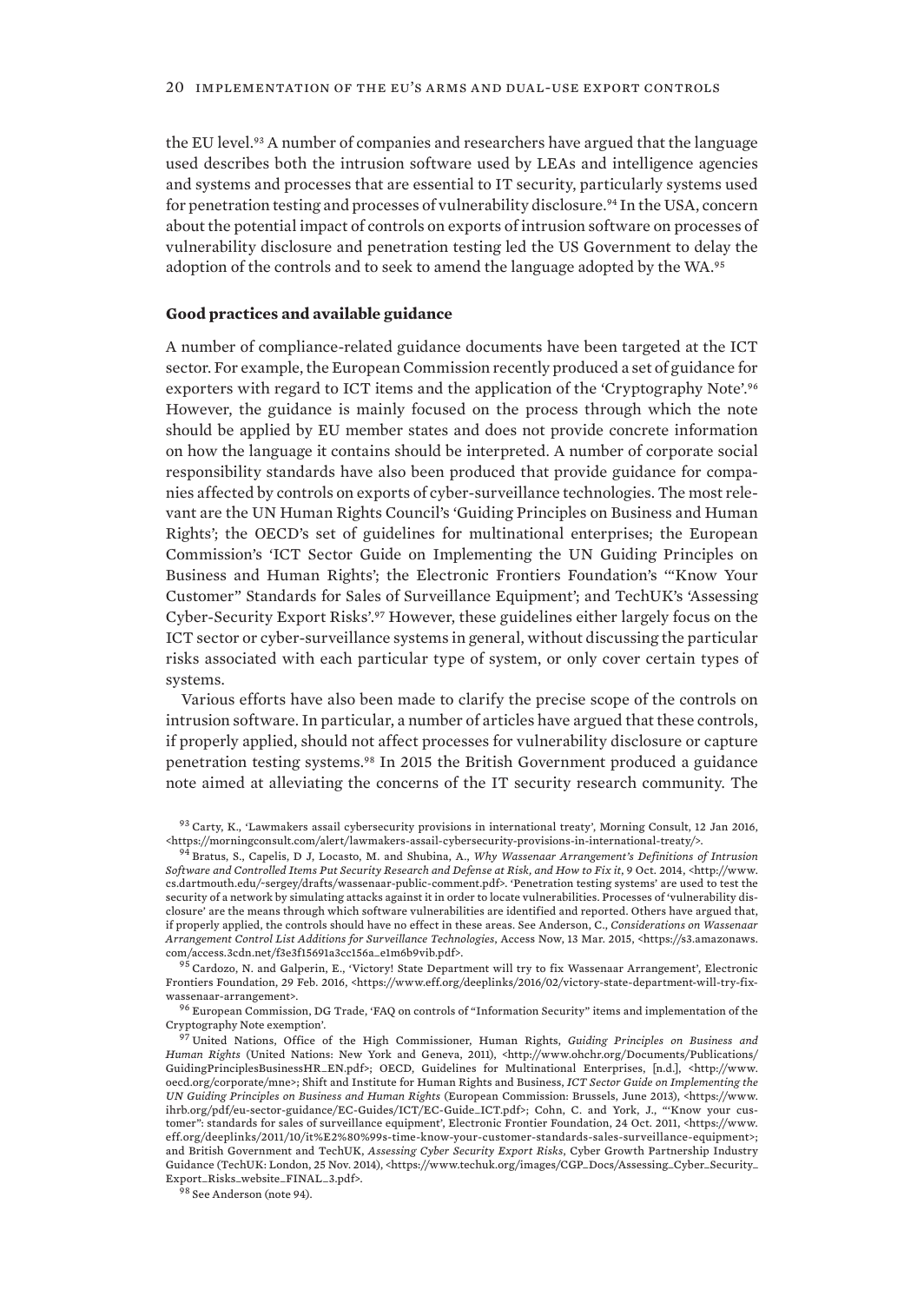<span id="page-30-0"></span>note underlined the exemptions that apply under the WA and the intended focus of the controls. However, the note also indicated that certain types of penetration testing software were covered by the controls on intrusion software as well as certain types of vulnerability disclosures.<sup>99</sup> The note has not fully alleviated the concerns raised by companies and researchers in the ICT security sector.

## Biotechnology

#### **Impact of dual-use and arms export controls**

According to the European Commission, the total value of the production of the European biotechnology industry was  $\in$  105 billion in 2013 and it provided employment for 236 000 people.100 In the Horizon 2020 programme, the EU identifies biotechnology as one of the 'key enabling technologies', on account of its widespread applications across industries, the public sector and research.<sup>101</sup>

The number of biological materials and technologies, and the different types of equipment and other related items included in the EU dual-use list clearly indicate the strong impact of the EU Dual-use Regulation on this sector. The resulting export controls however affect not only industrial actors, but also a wide range of public sector actors such as research institutes, hospitals and universities (see research and academia). Research on biotechnology also produces new technologies and knowledge that cannot be readily classified within the existing parameters of export controls. This presents additional challenges for dual-use export controls to stay up to date and prevent unnecessary periods of uncertainty, for both industry and researchers.

#### **Sector-related challenges**

Actors engaged in biotechnology and the life sciences face a variety of compliance-related challenges. Pathogens occur naturally, and risk assessments that seek to judge the potential danger associated with a transfer on the basis of the amounts of pathogens involved are often inadequate because a tiny sample can multiply and expand rapidly. In addition, enabling technologies—such as the equipment used to grow and store pathogens or to assemble DNA (DNA synthesizer)—have such a variety of uses, both legitimate and prohibited, that control efforts are largely ineffective.<sup>102</sup> The different interpretations of export control regulations by EU member states and the lack of awareness of many affected stakeholders add to these challenges. Lack of awareness is an issue not only for the growing 'do-it-yourself' and 'biohacking' communities, but also for companies and particularly for research institutes.103 In 2012 the Government of Hungary (prompted by the licensing authority) issued a decree directing companies and institutes working in the biotechnology sector to register and report on their activities in connection with the items and technologies listed by the Australia Group.104 The government took this decision because it had not received a single licence application from the sector, even though it had previously carried out a dedicated outreach programme.<sup>105</sup> Where companies and institutes in the biotechnol-

<sup>99</sup> UK Department for Business Innovation & Skills, 'Intrusion Software Tools and Export Control', 10 Aug. 2015, <http://blogs.bis.gov.uk/exportcontrol/uncategorized/eco-issues-guidance-on-intrusion-software-controls/>.

<sup>&</sup>lt;sup>100</sup> European Commission, DG Research and Innovation, 'Biotechnology: An enabling technology for industry', 2016, <DOI: 10.2777/251095>.

<sup>101</sup> European Commission (note 100).

<sup>102</sup> Representative of German governmental research institution, Correspondence with authors, 21 June 2017.

<sup>103</sup> SIPRI and Ecorys (note 11), pp. 36–41. This information was based on a background paper provided by Peter Clevestig.

 $^{104}$  Representative of EU member state licensing authority, communication with the authors, 6 June 2017.

<sup>&</sup>lt;sup>105</sup> Representative of EU member state licensing authority (note 104).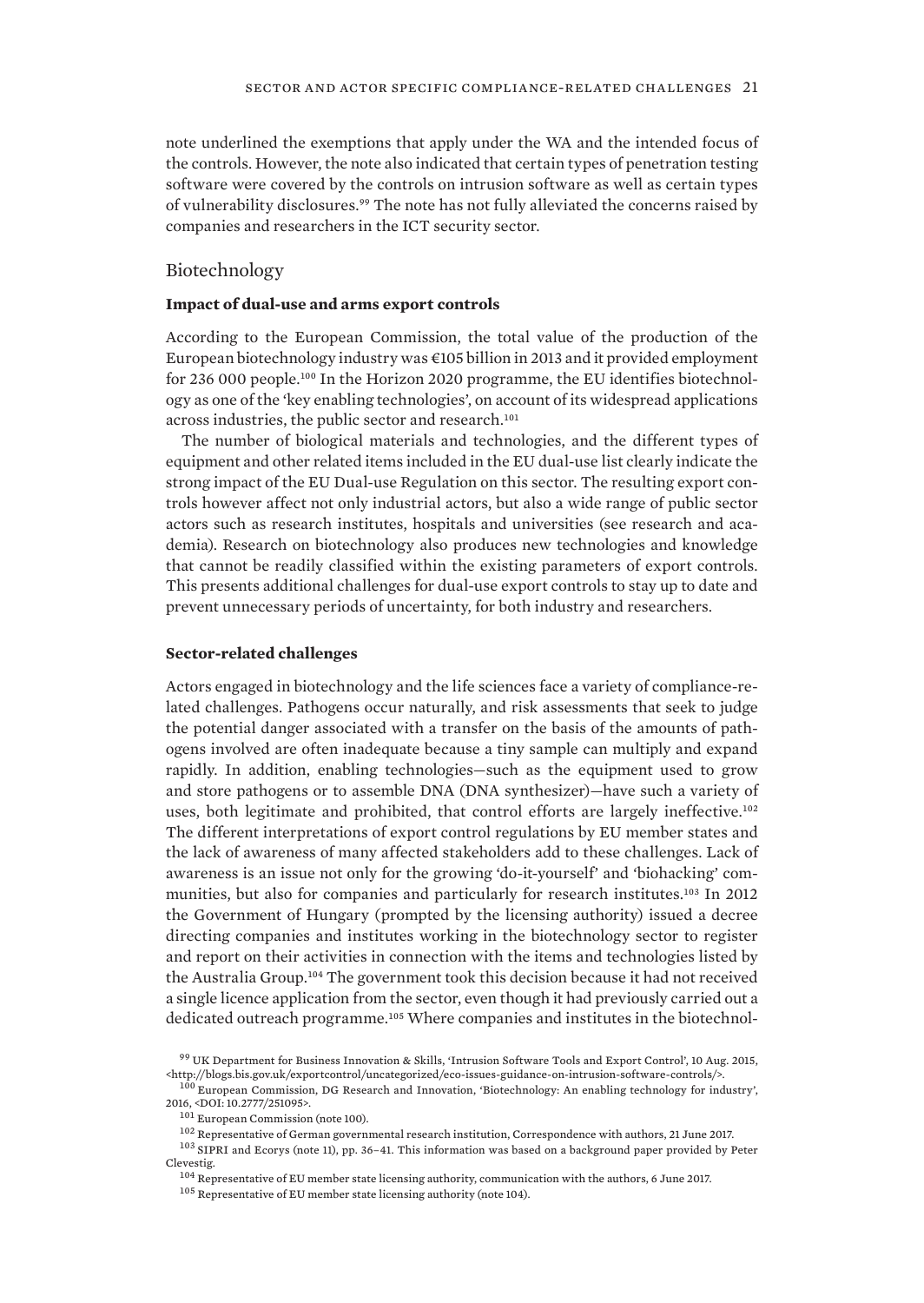ogy sector are aware of export controls, they often view them with suspicion. Among other reasons, this is partly due to concerns that restrictions on the free movement of knowledge and material in this area will create hindrances to business activities, generate obstacles to global public health efforts and generally infringe on the freedom of scientific research.106 A related challenge—which is common to research and academia more generally—is that researchers consider it 'absurd' that they should have to apply for a licence in order to discuss their findings at a conference or publish them in an academic journal.<sup>107</sup>

Another key challenge is the constant emergence of new enabling technologies within the biotechnology sector—such as those described above—that are too broad in scope to be effectively controlled.108 This demands continuing engagement and cooperation among scientists, industry representatives and the authorities in order to address new classification and control challenges. One representative of a research institute argued that one response to these rapid developments should be to narrow the scope of export controls in the biotechnology sector and to apply a 'combination approach': neither pathogens nor enabling equipment alone should trigger export controls, but only certain combinations of the two.<sup>109</sup>

A further challenge in the biotechnology sector is the question of how best to integrate bio-safety initiatives and export control compliance efforts. Bio-safety initiatives are largely focused on vetting particular research projects and ensuring that they are in line with ethical standards. Export control compliance efforts are focused on ensuring that restrictions on the international movement of items are enforced. While the two efforts could be designed to complement each other, there is a danger of over-burdening already stretched institutes. This is true even among the more institutionalized surroundings of universities and research institutes.<sup>110</sup>

#### **Good practices and guidance documents**

Actors from the policy community and in industry and academia have identified approaches to strengthen compliance with export controls and limit the risks of diversion and misuse. The 2016 Symposium on Export Control of Emerging Biotechnologies is an example of bringing actors from these different backgrounds together to identify gaps in and issues with the existing regulatory frameworks. In their findings, the participants in the symposium identified 17 emerging biotechnologies of concern and recommended that four of these should be addressed as a priority.<sup>111</sup>

Monitoring developments in and establishing controls over synthetic biology to improve security has been a topic of much discussion, specifically on issues such as gene synthesis and oversight of the trade in DNA segments, genes and whole genomes. The International Gene Synthesis Consortium (IGSC), established in 2009, which currently comprises seven partners responsible for approximately 80 per cent of international commercial gene synthesis, implements screening procedures against potential misuse. The companies involved rely on the 'know your customer' principle and a

<sup>106</sup> Representative of German governmental research institution (note 102)

<sup>107</sup> Representative of German governmental research institution (note 102)

 $^{108}$  Representative of German governmental research institution (note 102)

 $^{109}$  Representative of German governmental research institution (note 102)

<sup>110</sup> See also Clevestig, P., *Handbook of Applied Biosecurity for Life Science Laboratories* (SIPRI: Stockholm, 2009), <https://www.sipri.org/publications/2009/handbook-applied-biosecurity-life-science-laboratories>.

<sup>111</sup> Fairchild, S. et al., *Findings from the 2016 Symposium on Export Control of Emerging Biotechnologies*, CNS Occasional Papers no. 26 (James Martin Center for Nonproliferation Studies: Monterey, CA, Apr. 2017).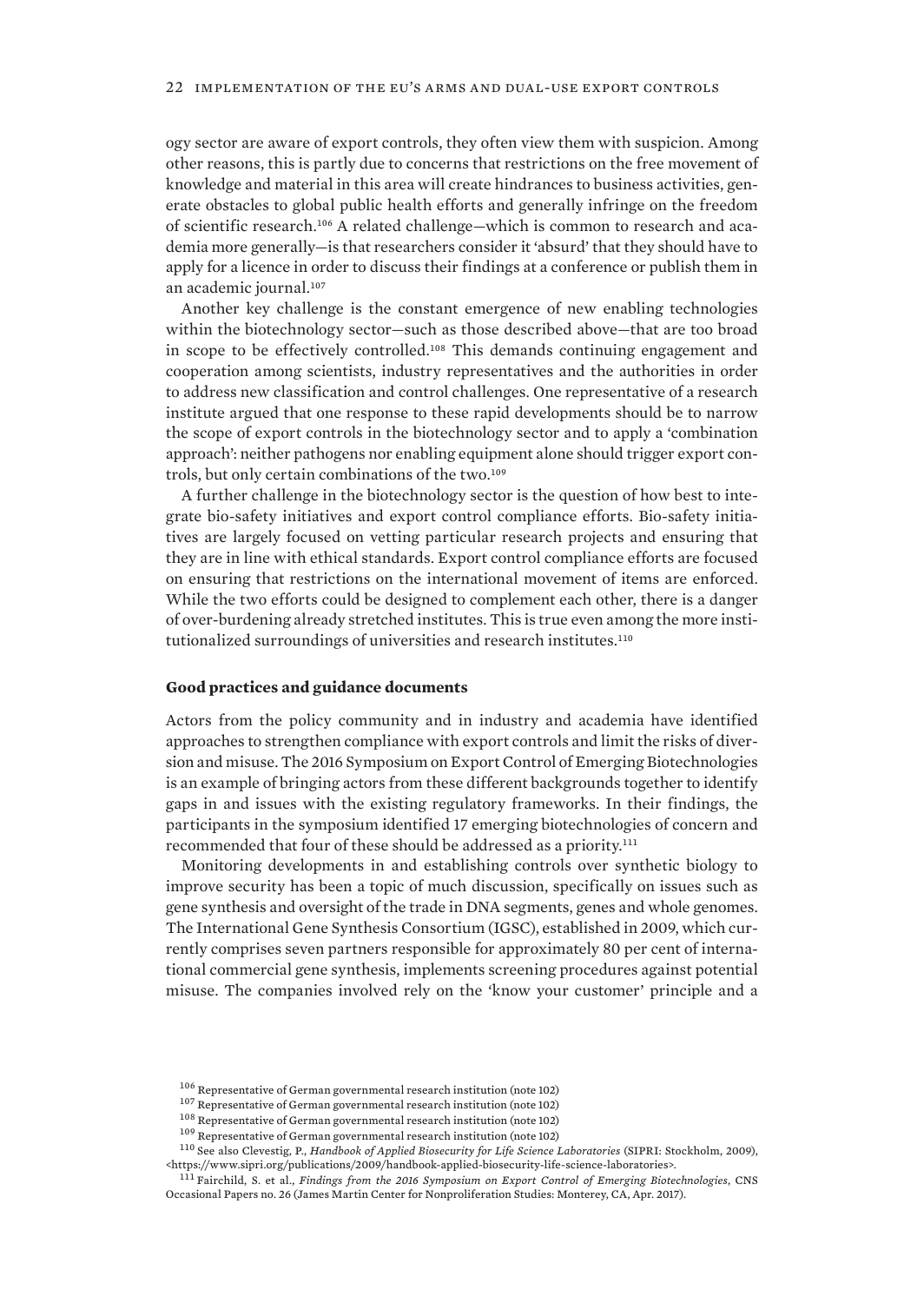<span id="page-32-0"></span>documentation system that permits questionable cases to be examined individually to confirm end-use.<sup>112</sup>

There are only a limited number of targeted compliance-related guidance documents on the biotechnology sector. The website of Australia's Department of Defence provides a generic guide that introduces export controls and their applicability to the biotechnology sector.113 The guide is mostly focused on the specific Australian legislation, the goods covered by the controls and the control of both tangible and intangible transfers of technology. The US Bureau of Industry and Security (BIS) provides additional guidance with regard to research in the biotechnology sector, which discusses issues such as deemed exports, fundamental research and licensing exemptions that are specific to goods and technologies in the sector.<sup>114</sup> No sector-specific documents appear to have been published by the EU or any EU member state. However, as part of the Wiesbaden Process, an industry event focused on the bio sector was organized by the UN 1540 Committee together with the German Government.<sup>115</sup>

Transport or distribution service providers

#### **Impact of dual-use and arms export controls**

Developments in the ICT sector and 3D printing/additive manufacturing mean that the transfer of technology now increasingly takes place through digital transmission rather than physical transportation using traditional modes of transport (air, sea, rail and road).116 Nonetheless, the range of transport or distribution service providers continues to grow due to continuing increases in international trade (see figure 3.1). According to the European Commission, the transport sector currently accounts for 3.7 per cent of GDP and 5.1 per cent of employment in the EU.117 The level of interdependence and overlap of functions provided by transport or distribution service providers is also increasing. Freight forwarders now operate container ships and container shipping companies own freight forwarders. The postal authorities and express parcel services are now also important actors.

Moreover, the number of ancillary and trade-facilitation services that transport and distribution service providers can offer continues to expand, increasing their role in the supply chain. These services range from handling to packaging, customs processing, consolidations, documentation, the sale of insurance and customs clearance.<sup>118</sup> This presents both an opportunity and a challenge. The expansion in the range of services means that the companies involved can potentially provide an additional level of control in the screening process. However, this expansion also increases the responsibilities of the companies and the number of requirements that their export control and compliance divisions must fulfil. The rise of e-commerce retailers is further

<sup>112</sup> SIPRI and Ecorys (note 11), pp. 36-41. This information was based on a background paper provided by Peter Clevestig.

<sup>113</sup> Australian Government, Department of Defence, 'Export controls on materials, equipment and technology used in the biotech industry', n. d., <http://www.defence.gov.au/ExportControls/Biotech.asp>.

<sup>115</sup> 'Risks, Challenges and Responses: Industry's Effective Practices in Responding to Biosecurity Risks', A Conference in Support of Implementing UN Security Council Resolution 1540 (2004) and bilateral discussion at the German Federal Office of Economics and Export Control (BAFA), Information Note, <http://www.un.org/fr/sc/1540/ documents/Information%20Note%20Wiesbaden%20Bio%20Security%20Conf%202013-83.pdf>.

<sup>116</sup> See SIPRI and Ecorys (note 11). This information was based on a background paper provided by Martin Palmer. <sup>117</sup> European Commission, DG Competition, 'Overview: EU competition policy in the transport sector', Dec. 2015, <http://ec.europa.eu/competition/sectors/transport/overview.html>.

 $^{118}$  Consolidations are the process of bringing together shipments from a single or multiple shippers destined for multiple recipients to create a single shipment to in order obtain reduced transport rates. The shipment is later broken up (de-consolidated) into its individual elements for delivery to the recipients.

<sup>114</sup> US Department of Commerce, Bureau of Industry and Security, Chemical and biological controls: General information, Jan. 2014, <https://www.bis.doc.gov/index.php/policy-guidance/product-guidance/ chemical-and-biological-controls>.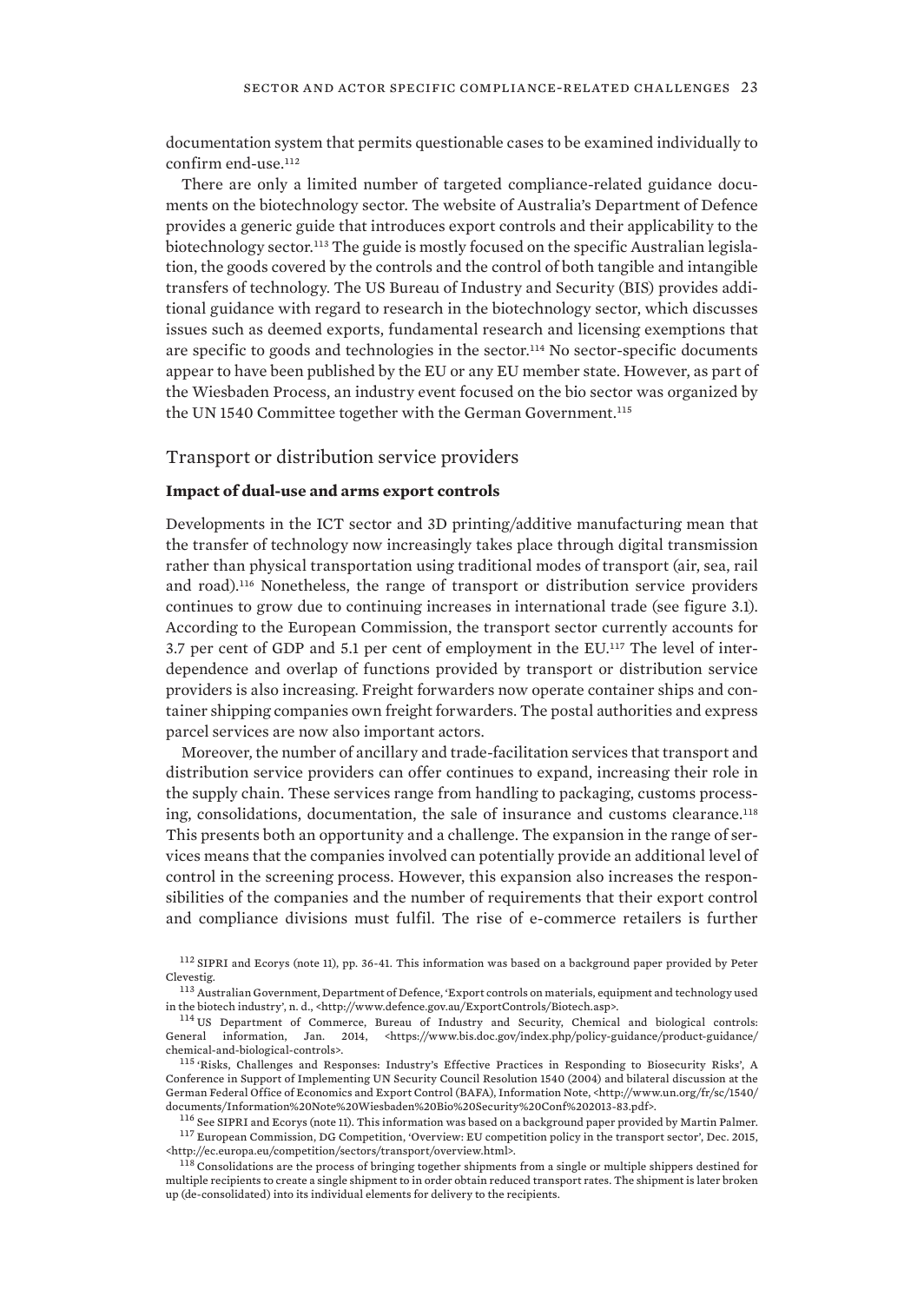<span id="page-33-0"></span>

| <b>AIR</b>                                                                                                                                                                   |    |                                                                                                             | <b>SEA</b>      |       |                                                                                | <b>RAIL</b>     |         |                                                                                                                                 | <b>ROAD</b>      |           |        |
|------------------------------------------------------------------------------------------------------------------------------------------------------------------------------|----|-------------------------------------------------------------------------------------------------------------|-----------------|-------|--------------------------------------------------------------------------------|-----------------|---------|---------------------------------------------------------------------------------------------------------------------------------|------------------|-----------|--------|
| Cargo<br>Passenger                                                                                                                                                           |    | Inland                                                                                                      | Coastal         | Ocean | Cargo<br>Passenger                                                             |                 | Trailer |                                                                                                                                 | Sea<br>container |           |        |
| Domestic                                                                                                                                                                     | EU | Global                                                                                                      | <b>Domestic</b> | EU    | Global                                                                         | <b>Domestic</b> | EU      | Global                                                                                                                          | Domestic         | <b>EU</b> | Global |
| Multimodal<br>Postal<br>Freight forwarders<br>Express carriers<br>Logistics providers<br>Consolidators<br>Wholesalers<br><b>Resellers</b><br>3D Printing<br><b>Retailers</b> |    |                                                                                                             |                 |       |                                                                                |                 |         |                                                                                                                                 |                  |           |        |
| Cargo airlines<br>Passenger airlines<br>Freight forwarders<br><b>Express carriers</b><br>Consolidators                                                                       |    | <b>Container shipping</b><br><b>Barges</b><br>Supply ships<br>Freight forwarders<br><b>Express carriers</b> |                 |       | National rail<br>Private rail<br>Freight forwarders<br><b>Express carriers</b> |                 |         | National road<br>Private road<br>Airlines<br>Freight forwarders<br><b>Express carriers</b><br>Consolidators<br><b>Retailers</b> |                  |           |        |

**Figure 3.1.** Key components of the transportation sector

*Source*: Palmer, M., Background paper on transport sector for SIPRI and Ecorys, *Final Report: Data and Information Collection for EU Dual-Use Export Control Policy Review* (European Commission: Brussels, Nov. 2015).

transforming the transport and distribution service provider landscape. Companies such as Amazon and Alibaba make it possible for smaller producers to deliver products directly to their customers.119 This has assisted the emergence of an ever-expanding community of smaller 'originators of trade', some of which have no awareness of compliance-related issues or may even be actively seeking to by-pass controls.120 Some efforts have been made to improve compliance standards among e-commerce retailers but—given their business models—it is hard to see how existing ICP guidelines can be applied.<sup>121</sup>

The extent to which transport service providers are affected by the EU's dual-use and arms export controls is unclear. According to the European Commission, only 48 licences for the transit of dual-use goods, with a combined value of €108 million, were issued by EU member states in 2013. Consolidated data on the number of licenses issued for the transit of military goods is not available. The Netherlands, which is one of the most active states when it comes to imposing controls in this area, issued over 1000 licences for the transit of military goods in in 2016.122 However, this in no way reflects the impact of ICP requirements on transport and distribution service provider companies, since the relevant regulations go beyond dual-use export controls and include—in particular—the implementation of EU sanctions and US re-export controls. Moreover, screening and preventive measures are not reflected in licence applications, since the current control system in the EU largely applies an end-user control principle based on very few, targeted cases where authorities have information

<sup>119</sup> Representative of industry association (note 5).

<sup>120</sup> Representative of industry association (note 5).

<sup>121</sup> Representative of industry association (note 5).

<sup>122</sup> Government of the Netherlands, 'Maandelijkse rapportage doorvoermeldingen militaire goederen [Monthly reporting on transit reports military goods]', 2 May 2017, <https://www.rijksoverheid.nl/onderwerpen/ exportcontrole-strategische-goederen/documenten/rapporten/2016/10/01/overzicht-doorvoer-militaire-goederen>.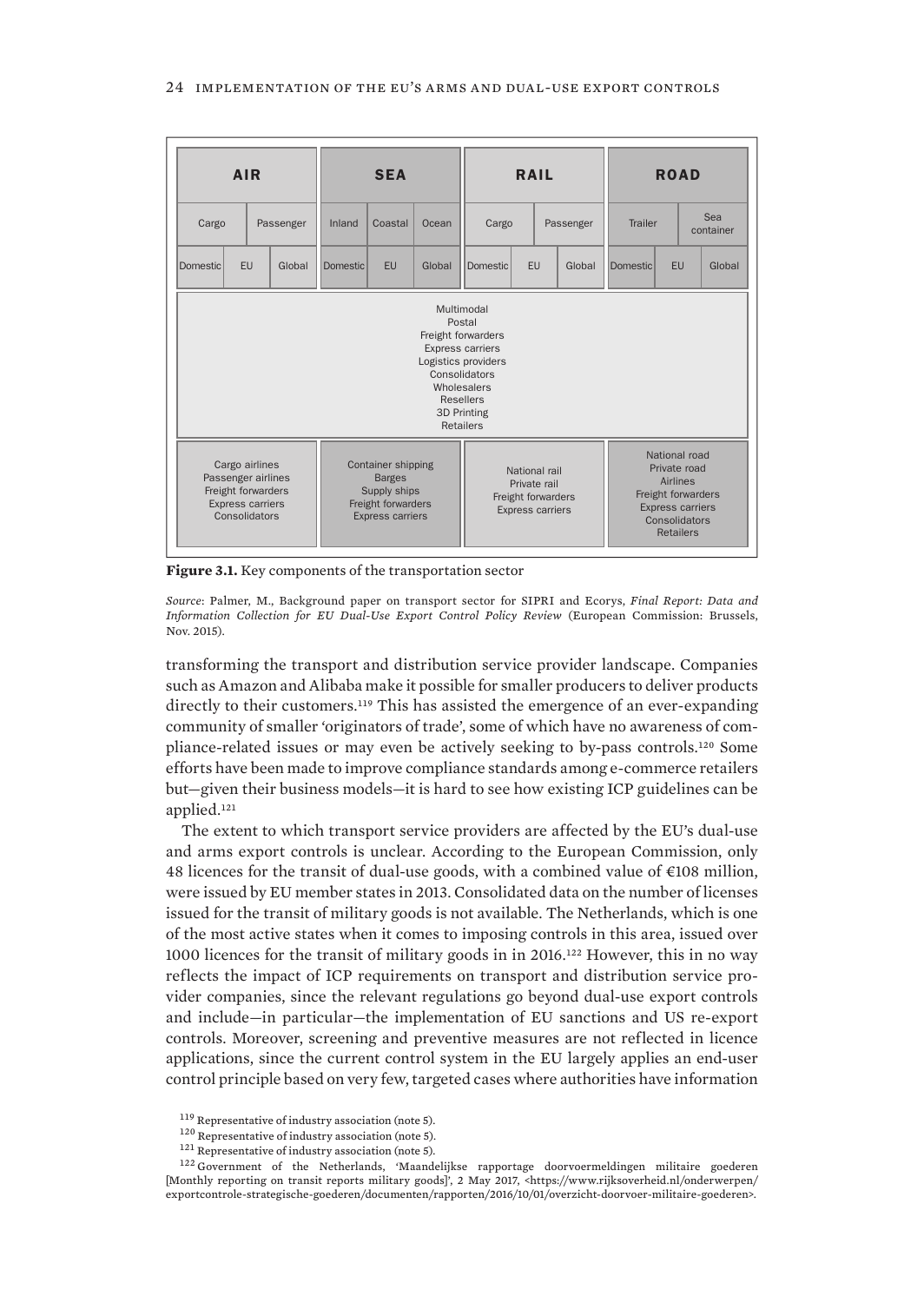about potential misuse. In addition, the customs requirements and controls which apply at the moment the physical items leave the EU, such as the form in which the export authorizations are to be presented and validated, and in some cases returned to the licensing authority, vary in each member state. The result is exceptions to the standard process, and therefore increased costs and risks of non-compliance.<sup>123</sup>

#### **Actor-related challenges**

A number of factors can limit the ability of transport and distribution service providers to effectively implement the provisions on transit and trans-shipment control in the EU's arms and dual-use export controls.124 First, the roles and responsibilities of transport providers are specified not in the EU Common Position or the EU Dual-use Regulation, but in customs law. While there is a requirement to apply for a transit or trans-shipment licence under the EU Common Position and—in a narrower range of cases—under the EU Dual-use Regulation, which actor in the supply chain is required to do so—the exporter overseas, the freight forwarder, the airline or the express carrier—is often unclear.125 Further confusion might be added by the recast of the Dual-use Regulation, which looks set to expand the range of cases in which a transit or trans-shipment licence would be required for dual-use goods. In particular, the proposed language specifies that the catch-all controls and assessment criteria including the new language on human rights, international humanitarian law and terrorism—would also apply to transit. A representative of the transport sector expressed concern over the proposed new language, arguing that it would expand the range of cases in which a licence would be required without clarifying where responsibility for obtaining one should lie.<sup>126</sup>

Second, transport and distribution service providers are not the manufacturer of the commodities and have no expertise on their technical characteristics. They are reliant on the information supplied by the shipper from the country of export, the supplier or the manufacturer.<sup>127</sup> Most transportation companies will have some kind of formal or informal alert system in place to try to identify suspicious transactions.<sup>128</sup> However, these 'red flag' systems are largely based on an analysis of the documentation and other information that has been supplied by the exporter. Third, transporters often have thousands, or even millions, of customers that between them ship tens of millions of commodities. A representative of one company noted that since it carried out more than a million shipments per day and operated in more than 200 countries, any obligation with regard to export controls imposed on the carrier would have to be laid out extremely clearly in the regulations in order to be feasible.<sup>129</sup> Fourth, the transporter works in multiple jurisdictions and with multiple regulatory bodies, in a world where classification systems are not harmonized and there is little or no guidance on the relation between them.130 Furthermore, the transporter seldom acts as either exporter or importer of record or has legal ownership over the commodities transported.131 In addition, freight forwarders provide services according to shippers'

<sup>123</sup> Legal adviser, Global transport company, the Netherlands, communication with the authors, 2 June 2017.

<sup>124</sup> SIPRI and Ecorys (note 11).

<sup>125</sup> Legal adviser (note 123).

<sup>126</sup> Legal adviser (note 123).

 $^{127}$  Palmer, M., The transport sector as counterproliferation partner, 'Restricted parties and the transport sector', *SIPRI Good Practice Guide* no. 2 (Sep. 2016), <https://www.sipri.org/publications/2016/restricted-parties-good-practice-guide>, p. 3.

<sup>128</sup> See SIPRI and Ecorys (note 11).

<sup>129</sup> Legal adviser (note 123).

 $^{130}\,$  Legal adviser (note 123).

<sup>131</sup> See SIPRI and Ecorys (note 11).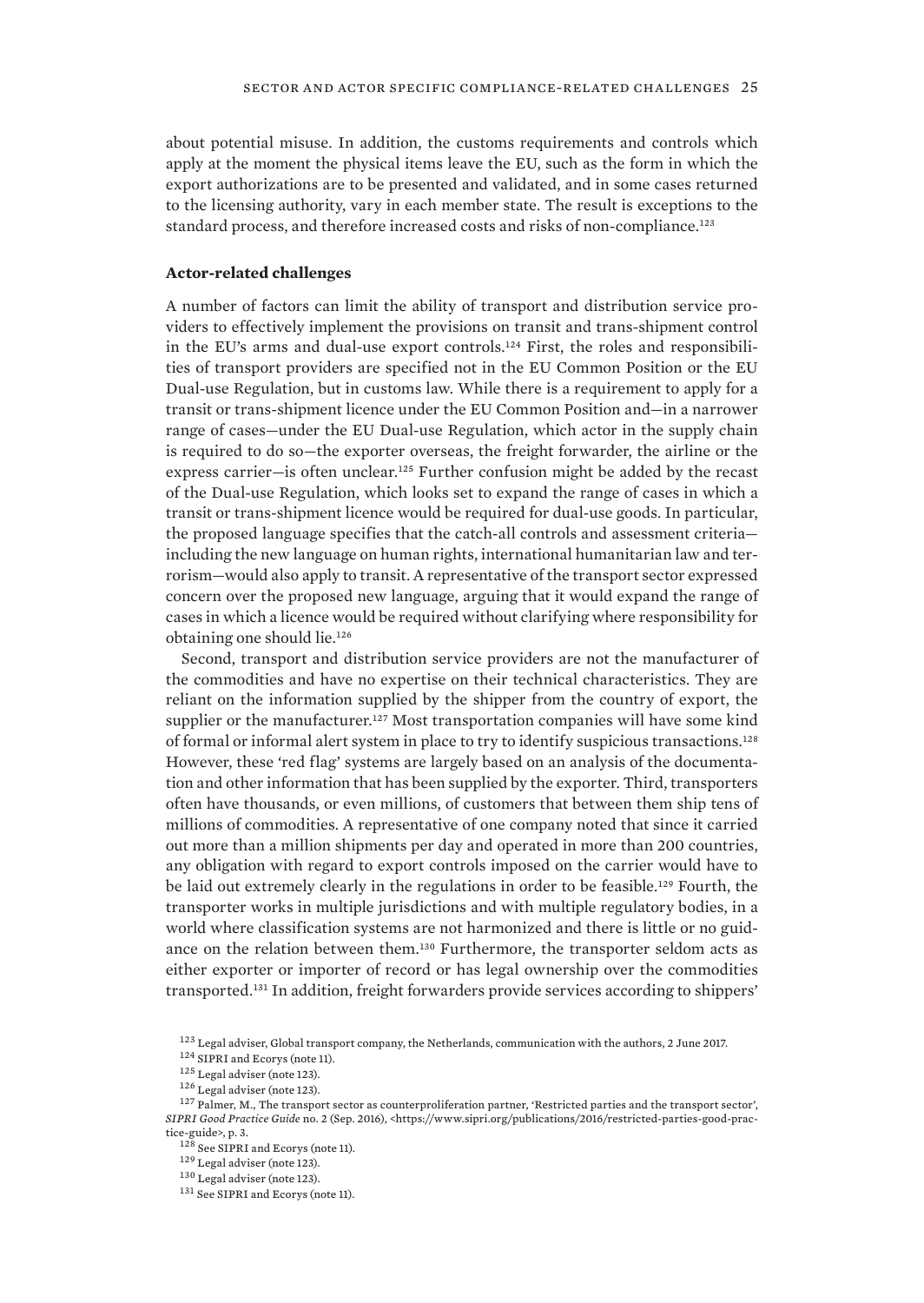requirements; they act as logistics service providers and are not the originators of trade, as is often the case for shippers. The two functions are different and therefore need differently structured ICPs. Guidance on how the ICPs and compliance tools of the two could interact or complement each other would probably be advantageous for both.132 At the same time, exporters in all the sectors categorized in the present analysis require transport value-added solutions that can systematically identify, route and monitor their controlled exports.133 Operators that can meet such a demand will stand out from the crowd in an increasingly competitive industry.<sup>134</sup>

#### **Good practices and guidance documents**

Transporters need to be aware of the constraints and opportunities inherent in their position in the supply chain and develop their compliance measures and a portfolio of added value services accordingly. A number of supply chain compliance programmes and standards are in place within the EU, such as the United Nations Office of Drugs and Crime (UNODC) Container Control Programme, the EU AEO scheme, the Transported Asset Protection Association (TAPA) Air Cargo Security Standard, the International Air Transport Association (IATA) Secure Freight programme and the International Organization for Standardization (ISO) standards and programmes.<sup>135</sup> However, these are largely optional and mainly driven by customer demand rather than regulatory requirements. In addition, none of these programmes effectively integrates all the issues pertinent to the enforcement of the EU's dual-use and arms export controls. Moreover, it is difficult for an authority or a business to identify a company that has obtained a particular compliance programme standard, and for company compliance officers to defend the cost of implementing such tailor-made programmes, which are usually in-house efforts.<sup>136</sup> There is therefore significant scope for additional work on integrating export control compliance-related measures into the safety-focused standards that have been developed.137 The International Federation of Freight Forwarders Associations (FIATA) is updating the entire syllabus of the 'FIATA Minimum Standards' to incorporate safety and security measures and export trade compliance control.<sup>138</sup>

There are a small number of compliance-related guidance documents targeted at transport or distribution service providers. A US Department of Commerce guidance document specifically targeted at freight forwarders proposes a number of measures, such as checklists, export management and compliance programmes, active engagement with the export control authorities and building compliance partnerships with all the parties involved.139 In addition, SIPRI has published a series of good practice guides for the transport sector.140 There are guides on restricted parties, red flags, and transit and trans-shipment, as well as a compilation of additional guidance documents from other sources. The series provides specific guidance for freight forwarders on the lessons learned from setting up and implementing an ICP for a company in the

<sup>132</sup> Representative of industry association, communication with the authors, 13 June 2017.

<sup>133</sup> Legal adviser (note 123).

<sup>134</sup> Legal adviser (note 123).

<sup>&</sup>lt;sup>135</sup> See SIPRI and Ecorys (note 11).

<sup>136</sup> Legal adviser (note 123).

<sup>137</sup> Legal adviser (note 123).

<sup>138</sup> Representative of industry association (note 132).

<sup>139</sup> US Department of Commerce, Bureau of Industry and Security, Office of Exporter Services, Export Management and Compliance Division, 'Freight Forwarder Guidance', Feb. 2012, <https://www.bis.doc.gov/index.php/ forms-documents/compliance-training/export-management-compliance/620-new-freight-forwarder-guidance/ file>.

 $^{140}$  The Transport Sector as Counterproliferation Partner SIPRI Good Practice Guide series is available at <https:// www.sipri.org/research/conflict-and-peace/transport-and-security/transport-service-providers/recent-pubs>.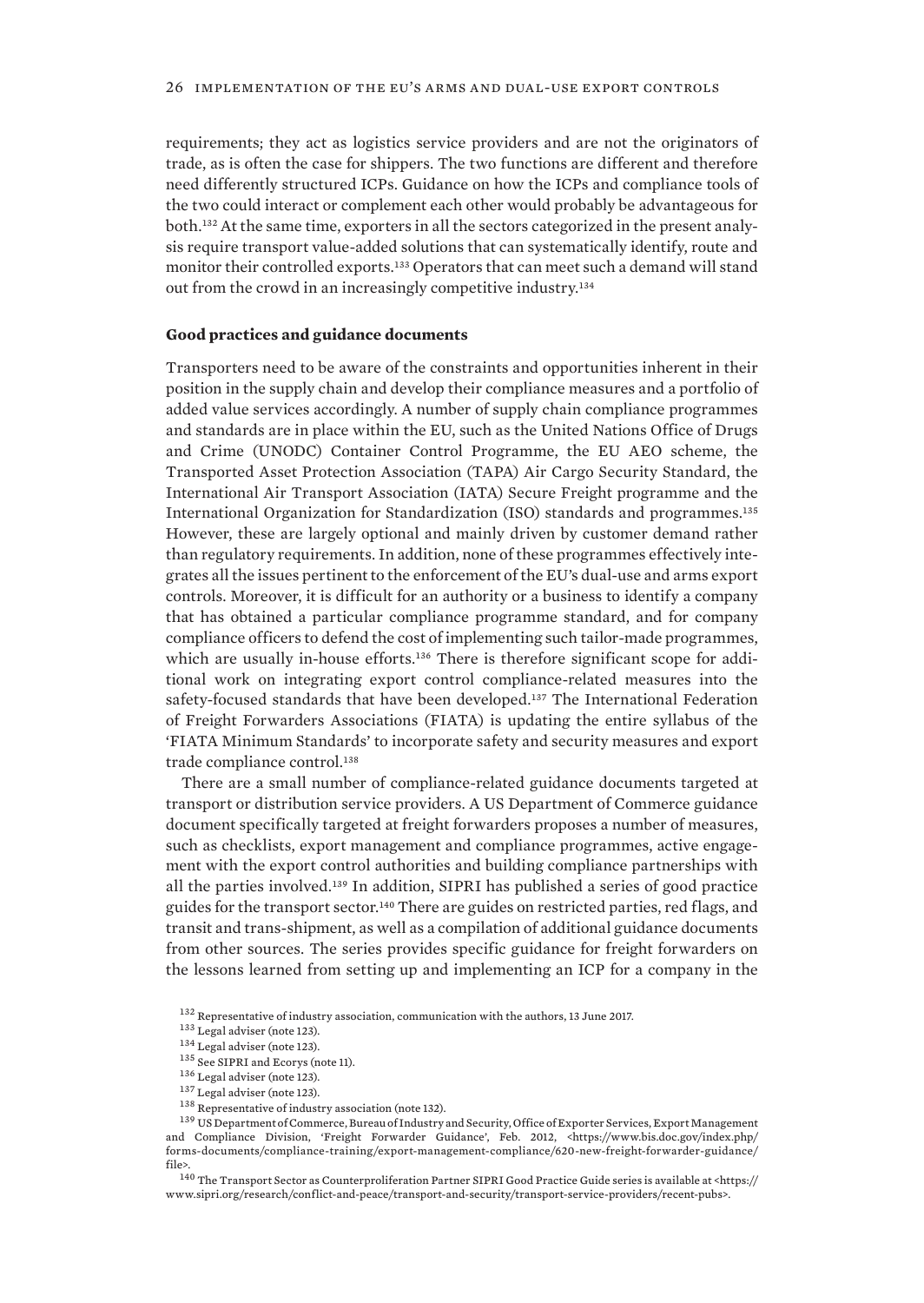<span id="page-36-0"></span>transport sector. The document for freight forwarders provides guidance on advance data collection, vetting clients and identifying restricted goods, as well as the elements of 'whole-of-supply-chain compliance'.141 The document on lessons learned focuses on the ICP aspects of management commitment, responsible officials, risk assessment, export compliance services, relations with governments, record keeping, audits and training.<sup>142</sup>

## Academia and research

#### **Impact of dual-use and arms export controls**

Developments in technology and scientific practices mean that academia and research institutions often 'export' items that are subject to dual-use controls. For example, in a number of cases scientists have published research online that details the processes through which items subject to dual-use export controls can be produced. These actions can be seen as constituting an export of intangible goods and therefore subject to control. Moreover, in the biological, chemical and nuclear fields, work in academia or research might involve transfers of physical items subject to export controls and create avenues for proliferation to take place. This issue is particularly relevant and challenging in the EU, where academic freedom is enshrined as a core value in article 13 of the EU's Charter of Fundamental Rights.<sup>143</sup> In recent years a number of academics have argued that the freedom to carry out and publish certain types of research has been restricted by dual-use export controls.<sup>144</sup>

#### **Actor-related challenges**

Representatives from research and academia highlighted a number of compliance-related challenges. The representative of one research organization producing new technologies for the private sector and government (including a defence ministry) noted that the organization is often developing entirely new products. It can be extremely difficult to determine whether these are subject to dual-use or arms export controls.145 The representative also noted that since the customer is usually in the private sector or a government, the work is not covered by the exemption for fundamental—also referred to as 'basic', as opposed to 'applied'—research. However, the organization often cooperates with universities that work mostly in the field of fundamental research. Since the outcome of the collaboration will be a product for the private sector, the universities are required to classify the technology and make statements regarding potential dual uses, which they often find hard to do.

One representative of a British University highlighted a range of compliance-related challenges: sourcing higher education-specific guidance from experts; interpreting concepts such as 'goods' and 'exports' in ways that are meaningful to academic researchers; the wide breadth of research that is carried out in most research-intensive

<sup>141</sup> Jones, S., The transport sector as counterproliferation partner: 'Counterproliferation good practice for freight forwarders', *SIPRI Good Practice Guide* no. 4 (Sep. 2016), <https://www.sipri.org/publications/2016/ freight-forwarders-good-practice-guide>.

<sup>&</sup>lt;sup>142</sup> Orzel, R., Pal, D. and Heine, P., The transport sector as counterproliferation partner, 'Export control compliance and the transport sector: lessons for internal compliance programmes', *SIPRI Good Practice Guide* no. 5 (Sep. 2016), <www.sipri.org/publications/2016/internal-compliance-programmes-good- practice-guide>.

<sup>143</sup> Charter of Fundamental Rights of the European Union, *Official Journal of the European Communities*, C364, 18 Dec. 2000, pp. 1–22.

<sup>&</sup>lt;sup>144</sup> See Charatsis, C., 'Setting the publication of dual-use research under the export authorisation process: the H5N1 case', *Strategic Trade Review*, vol. 1, no. 1 (autumn 2015), pp. 56–72; and Biercuk, M., 'Science and the slammer: the consequences of Australia's new export control regime', The Conversation, 15 Oct. 2012, <http://theconversation.com/ science-and-the-slammer-the-consequences-of-australias-new-export-control-regime-10127>.

<sup>&</sup>lt;sup>145</sup> Contract Manager, Research Organization, the Netherlands, Interview with author, 5 Apr. 2017.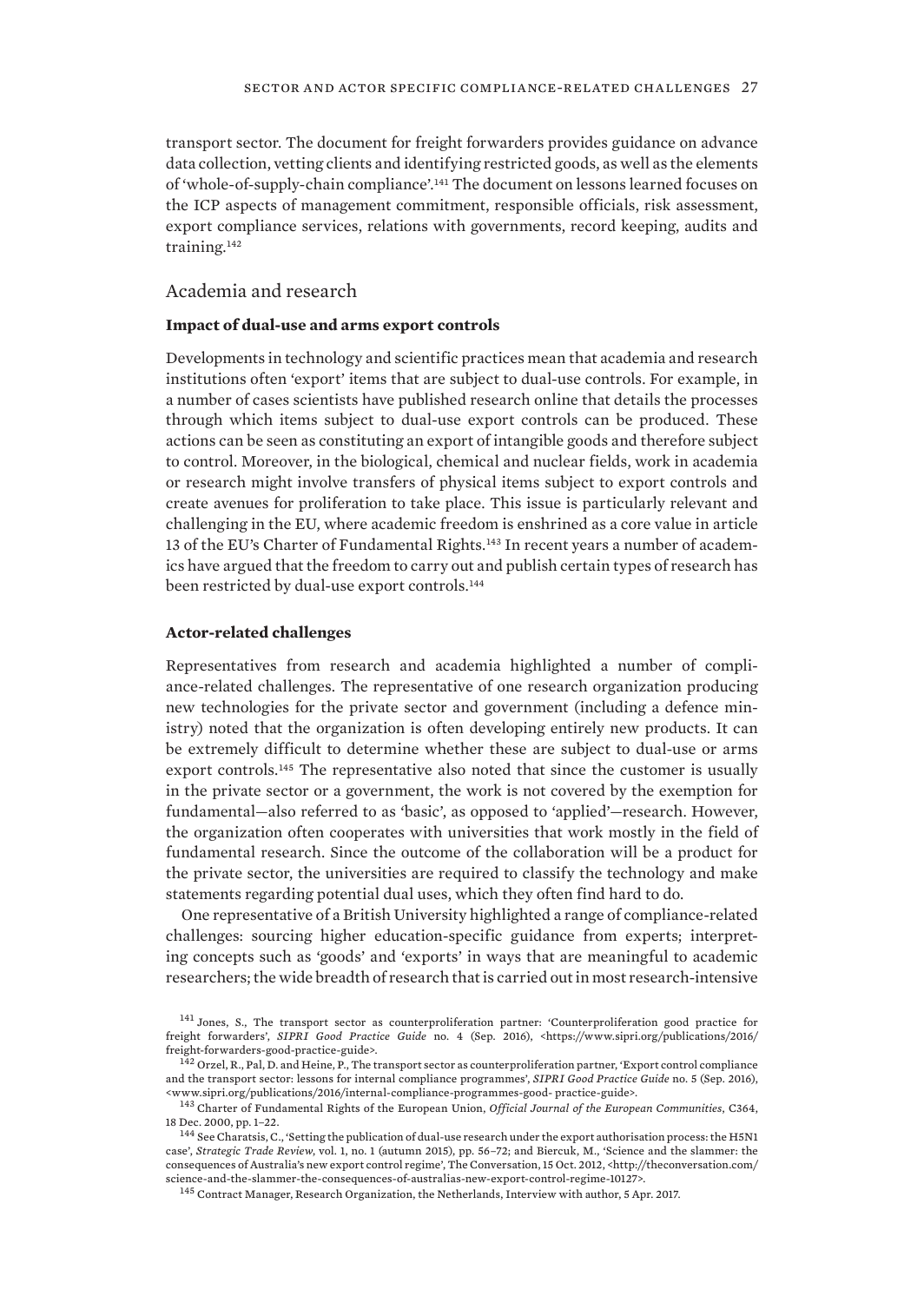universities; the wide range of industry sectors with which researchers working at the university might engage; the relatively small volume of research activities that are actually affected by dual-use and arms export controls, which makes it hard to justify establishing a dedicated compliance office; the highly devolved nature of many universities' operations; and the differences between the export control regulations they are subject to and those that their research collaborators in the USA face.<sup>146</sup>

Both national laws protecting academic freedom and the EU Dual-use Regulation contain language that exempts certain types of academic research from the EU's dual-use and arms export controls, but these provisions can be difficult to interpret. The representative of a national academy of sciences argued that it is often extremely difficult to determine whether the work that a scientist is doing is covered by the protection of 'freedom of research' in Germany's Constitution.147 In basic research in particular, the final results and potential applications are often unpredictable.<sup>148</sup> The Dual-use Regulation states that controls on 'technology' transfers do not apply to information 'in the public domain', to 'basic scientific research' or to the minimum necessary information for patent applications.149 However, interpreting concepts such as 'basic scientific research' and 'in the public domain' can be difficult, as demonstrated by diverging court rulings on how to apply these concepts in EU member states and the USA.<sup>150</sup>

The representative of a national academy of sciences noted that, especially among younger researchers, there seems to be 'a lack of awareness' of scientists' responsibility to assess the potential risks associated with their research.151 In addition, in some cases academia has proved fairly unresponsive to outreach initiatives. The representative of a licencing authority of an EU member state gave the example of an outreach event for academia and research institutions, for which it was difficult to find participants.152 Another noted that academia does not always show great openness to the export control authorities and usually only a few representatives respond positively to invitations to outreach conferences.153 On the other hand, some research institutes or individuals have been interested in receiving updates about the dual-use legislation. One licensing authority representative argued that those working in research and academia are reluctant to be instructed on additional rules as they believe that they already operate in an over-regulated environment.<sup>154</sup>

#### **Good practices and guidance documents**

Representatives from research and academia highlighted several areas of compliance-related good practice. Some referred to the need for awareness raising among scientists by developing codes of conduct.155 Others suggested developing ICPs based

 $^{146}$  Director of research service, British University, Correspondence with author, 28 Mar. 2017.

<sup>&</sup>lt;sup>147</sup> Head of Office of the Committee for the Handling of Security-relevant Research, Germany, Correspondence with author, 7 Apr. 2017.

 $^{148}$  Head of Office of the Committee for the Handling of Security-relevant Research (note 147).

<sup>149</sup> Council Regulation (EC) no. 428/2009 of 5 May 2009 (note 2).

<sup>150</sup> See Charatsis (note 144)

<sup>&</sup>lt;sup>151</sup> Head of Office of the Committee for the Handling of Security-relevant Research (note 147).

 $^{152}$  Representative of EU member state licensing authority, communication with the authors, 2 June 2017.

<sup>153</sup> Representative of an EU member state export control authority, communication with the authors, 6 June 2017 <sup>154</sup> Representative of EU member state licensing authority (note 152).

<sup>&</sup>lt;sup>155</sup> One respondent from a national academy of science listed as a best practice tool for raising awareness among scientists, German Research Foundation (DFG) and the German National Academy of Sciences, Leopoldina, *Scientific Freedom and Scientific Responsibility: Recommendations for Handling Security-relevant Research* (DFG and German National Academy of Sciences: Bonn and Halle, 28 May 2014), <https://www.leopoldina.org/uploads/ tx\_leopublication/2014\_06\_DFG-Leopoldina\_Scientific\_Freedom\_Responsibility\_EN.pdf>.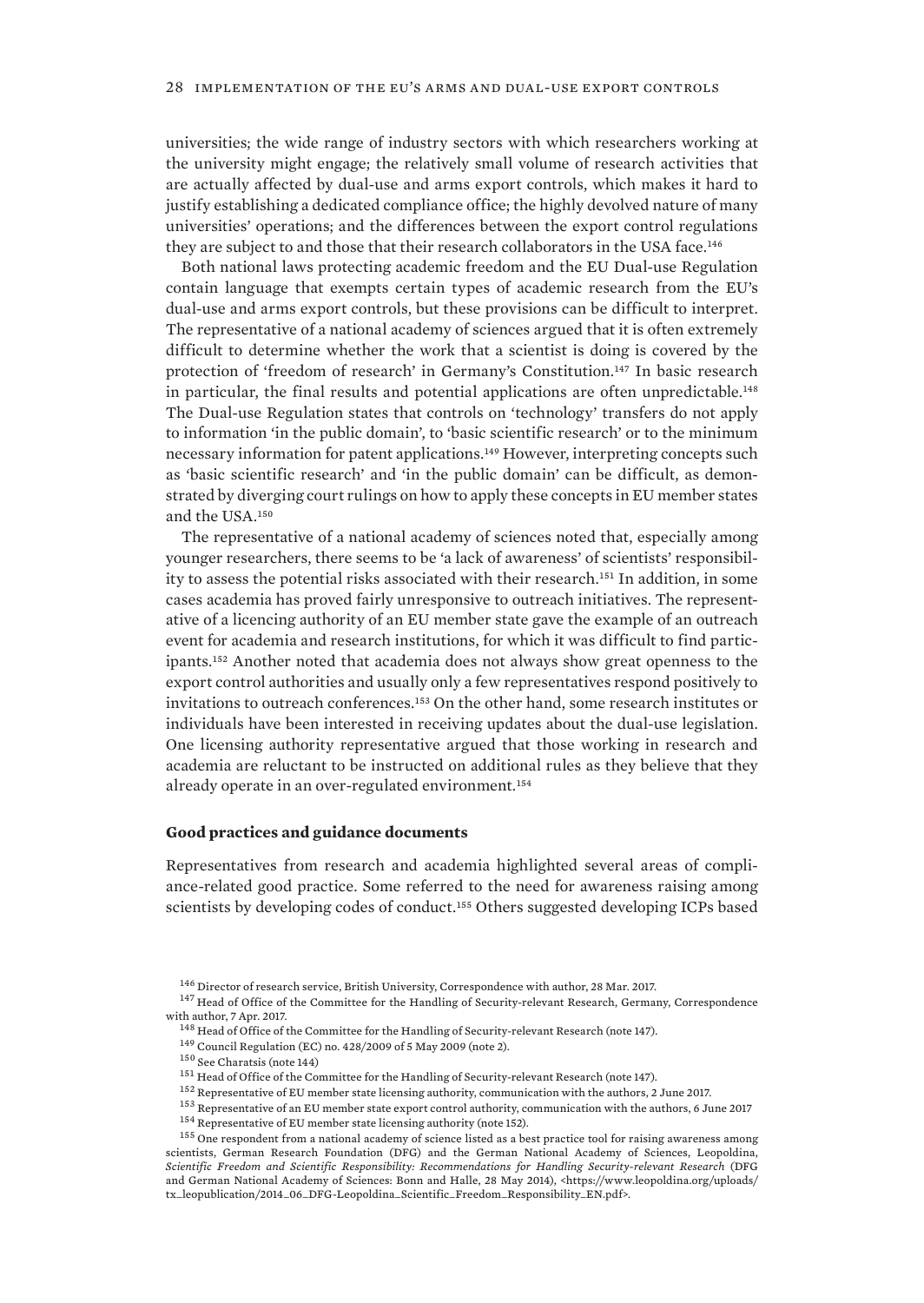on guidance from the national export licensing authorities.156 In this regard, the UK's 'Higher Education Guide and Toolkit on Export Controls and the ATAS Student Vetting Scheme', and the higher education-specific training session held in November 2016 by the British Export Control Organization and Project Alpha at King's College, London were both regarded as useful sources of information.157 Another case of good practice in dealing with export controls has been established by a Belgian university, KU Leuven, where a 'Committee for Ethics in Dual-use Research' has been established.158 Researchers are encouraged to submit an 'application for advice', specifying the title of the research and whether its potential outcomes could in any way have military or WMD-related applications. If the research raises dual-use concerns, the committee contacts the competent authority to seek advice.

A respondent from a research centre located in Belgium shared the internal good practices adopted by the institute, which had created a flow chart to help researchers understand when they need to apply for a licence. Each department at the institute deals with a different research topic. Department directors were instructed to check whether the technology being developed under a particular programme could be classified as dual use. This process allowed the institute to create a 'Technology Integration Map' that covered all the technologies developed internally. To keep the map up-to-date the process needs to be repeated on a regular basis, given the fact that technology changes rapidly. The Belgian research centre's experience shows that for research institutes which 'develop technology 10 years before industrial application' reliance on the judgement of technical experts during classification is crucial, since dual-use lists compiled by regulators are not composed with frontier technologies in mind.<sup>159</sup>

A number of government guidance documents are available targeted at academia and research institutions. The German export licensing authority, BAFA, publishes an information leaflet that explains export controls on technology transfers and technical assistance for universities and research institutions.160 It presents a set of examples of critical technical assistance and a guide to detecting possible attempts at procurement. The British Department for Business, Innovation and Skills publishes a guide for academics and researchers in the UK that explains the general exemptions for basic research and information in the public domain, and the conditions under which export controls apply, with case studies and an overview of the legislative background.161 The Australian Government has also provided brief scenarios to illustrate cases where export controls may apply, including scenarios common to academics and researchers.<sup>162</sup>

<sup>160</sup> German Federal Office for Economic Affairs and Export Control (BAFA), *Information Leaflet on Responsibilities and Risks in Case of Know-how Transfer: Control of Technical Cooperation with Individuals, Universities and Research Institutions*, Part 1: Sensitization, 1 Aug. 2005, <http://www.bafa.de/SharedDocs/Downloads/EN/Foreign\_Trade/ afk\_information\_leaflet\_know-how\_transfer.pdf?\_\_blob=publicationFile&v=2>.

<sup>161</sup> Department for Business Innovation and Skills, Export Control Organization, *Guidance on Export Control Legislation for Academics and Researchers in the UK* (Department for Business Innovation and Skills: London, Mar. 2010), <https://www.gov.uk/government/uploads/system/uploads/attachment\_data/file/68680/ Guidance\_on\_Export\_Control\_Legislation\_for\_academics\_and\_researchers\_in\_the\_UK.pdf>.

<sup>162</sup> Australian Government, Department of Defence, Defence Export Controls, 'Defence Trade Controls Act: Scenarios', <http://www.defence.gov.au/ExportControls/Scenarios.asp>.

<sup>156</sup> Another German research organization elaborated an internal export control system following the guidelines provided by the competent national authority (BAFA).

<sup>157</sup> *Higher Education Guide and Toolkit on Export Controls and the ATAS Student Vetting Scheme*, Drafted in partnership with the Association of University Legal Practitioners and Project Alpha of King's College, London. In partnership with the Export Control Organization and the Foreign and Commonwealth Office, 2 Apr. 2015 <http://projectalpha. eu/wp-content/uploads/sites/21/2015/07/20150407\_Guidance\_for\_Academia\_on\_Export\_Controls\_UpdatedCR. pdf>; and Event hosted by the University of Oxford in association with the Association of Research Managers and Administrators (ARMA).

 $^{158}$  Ethics committee for Dual-use Research, KU Leuven <br/>  $\cdot$ http://set.kuleuven.be/ethicsatarenberg/dual-use>

<sup>159</sup> Export Compliance Manager, Research Centre, Belgium, Correspondence with author, 8 May 2017.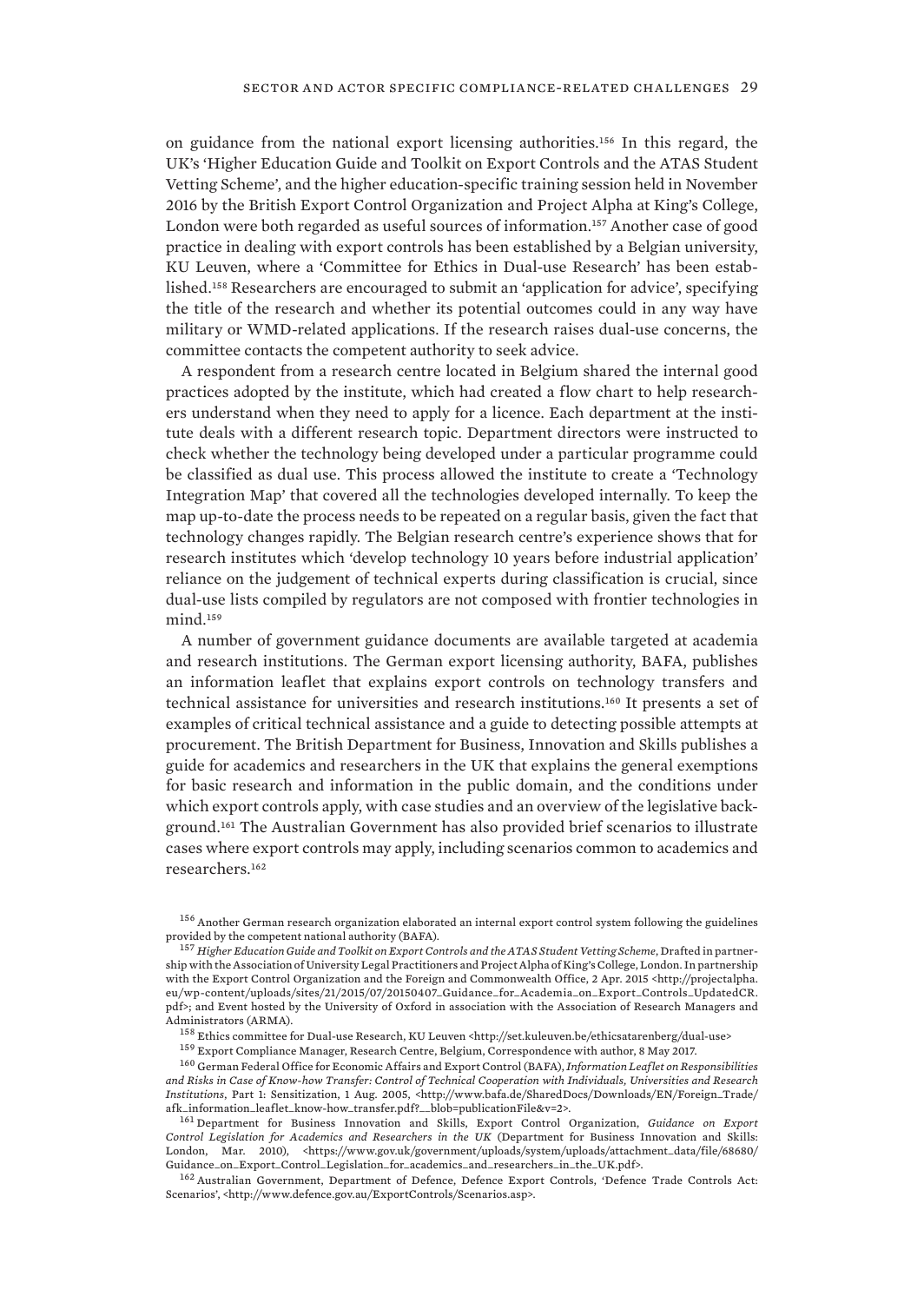#### 30 implementation of the eu's arms and dual-use export controls

The 'Toolkit on Export Controls' targeted at British universities provides a comprehensive set of guidelines on potential dual-use concerns relevant to universities in the UK.163 It contains an overview of the applicable legislation and licencing procedures, an interpretation of key definitions and a discussion on the areas of research potentially affected by export controls and the exemptions that may apply. Other institutes, such as the Royal Netherlands Academy of Arts and Science, the National Academy of Sciences Leopoldina, the German National Research Foundation (DGF) and the Robert Koch Institute, have produced guidance documents that highlight the dualuse potential of life science research and issues of biosecurity.<sup>164</sup> They also provide guidelines on the criteria that should be used to assess dual-use research, the stage at which this assessment should be made and who should be responsible for making it. Nonetheless, while they cover the life sciences in some detail and provide case studies on nuclear and nanotechnology research, they do not provide instructions tailored to other specific fields of research.

<sup>163</sup> Association of University Legal Practitioners and Project Alpha (note 157).

<sup>164</sup> Royal Netherlands Academy of Arts and Science (KNAW), 'Improving bio-security: assessment of dual-use research', Dec. 2013; German Research Foundation (DFG) and the German National Academy of Sciences (note 155); Robert Koch Institute, 'Dual use potential of life sciences research: Code of conduct for risk assessment and risk mitigation', 14 June 2013, <http://www.rki.de/EN/Content/Institute/Dual\_Use/code\_of\_conduct.html>.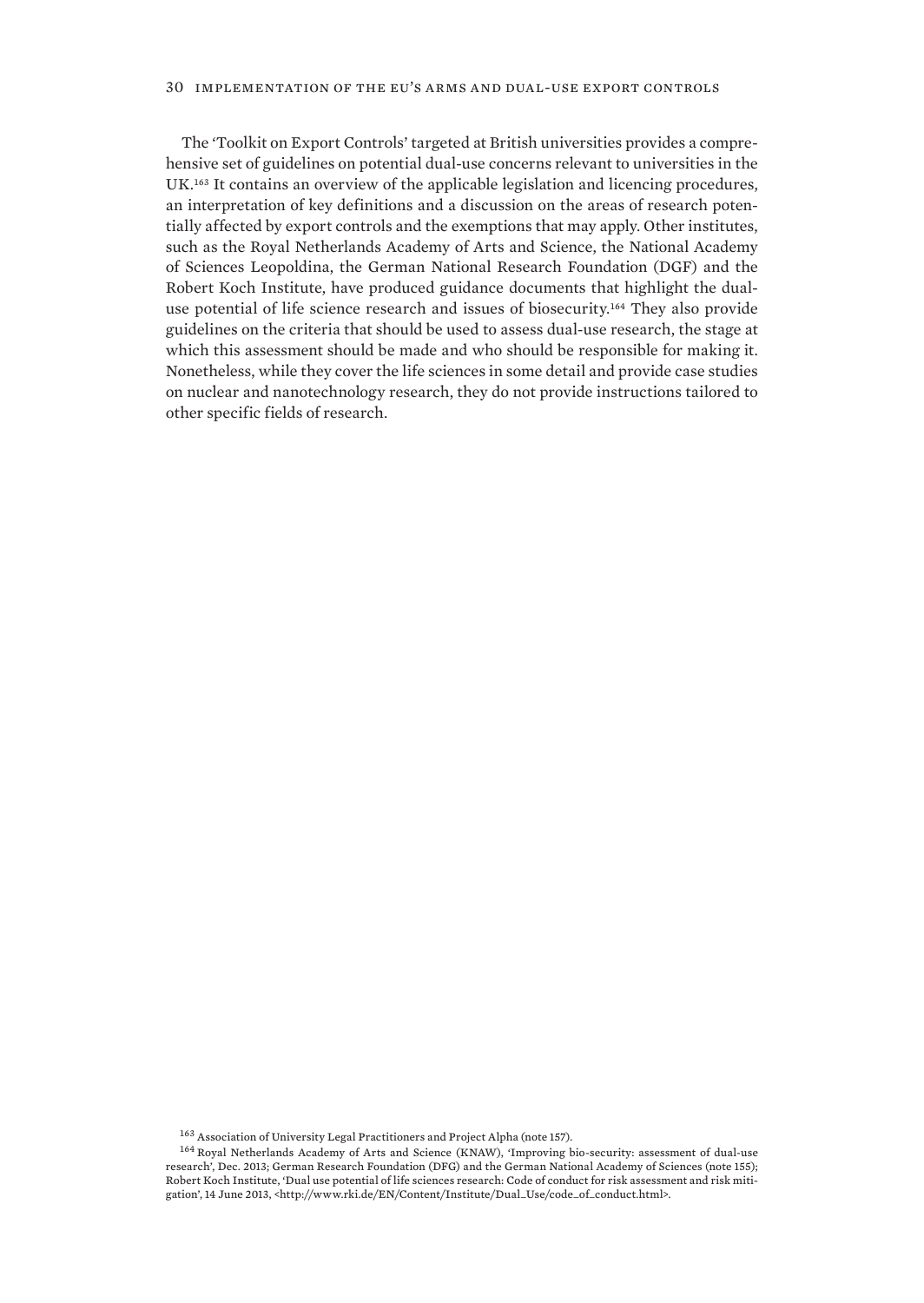# <span id="page-40-0"></span>**4. Cross-sector and actor compliance-related challenges**

Chapter 3 identified a number of sector- and actor-specific compliance-related challenges, but many issues affect stakeholders from across the different sectors. This chapter summarizes some of these issues: (*a*) the particular challenges facing SMEs; (*b*) differences in the implementation of controls in different EU member states, or location-related challenges; (*c*) product classification; (*d*) managing multinational supply chains; (*e*) ITT controls; complexity, multiplicity and vagueness; (*f*) risk assessments; and (*g*) securing support from senior management and mobilizing sufficient resources.

## Particular challenges for SMEs

Because of their size, it might be possible for SMEs to tailor their compliance programmes better than larger companies. However, they are also less likely to have the expertise and the contacts with government officials that would be found in a multinational entity.165 The majority of the companies that contributed to the 2015 SIPRI/ Ecorys study agreed that trade compliance-related challenges vary according to the size of the firm. This point was confirmed in the European Commission's impact assessment as well as the interviews for this study. This is not surprising given the fact that one of the main differences in terms of trade compliance challenges between large and small or medium-sized companies, identified in the 2015 study and confirmed in the 2017 interviews, is the level of human and financial resources available to work on export control within the company.<sup>166</sup>

Interviewees identified several types of challenges for SMEs:<sup>167</sup>

1. *Technical challenges*: The lists of controlled items produced by the various multilateral regimes are constantly evolving. For a small company it is not easy to stay up to date with these changes. In this regard, the assistance they receive from industry associations is fundamental.

2. *Administrative challenges*: These are mostly related to procedures for obtaining an export authorization, which can be highly complex and require information on end-users that is not always easily available.

3. *Legal challenges*: Legal complexity and lack of clarity/ambiguities in the law.

4. *Logistical challenges*: Most of the companies offering logistics solutions for the strategic trade supply chain are not in a position to offer a product that can systematically identify, monitor and track controlled exports according to their needs across the several jurisdictions the commodities might traverse.<sup>168</sup>

Because of this disparity, compliance requirements and conditions for accessing facilitated/ex-post control procedures might favour larger companies. For example, in order to benefit from EUGEAs, companies often have to register, follow specific record-keeping procedures, carry out self-auditing and prepare for compliance visits. This generates costs for companies. Smaller companies are less likely to have such procedures already in place, or more likely to incur costs that are disproportionate

<sup>165</sup> Representative of a UK industry association, Correspondence with author, 20 Mar. and 24 April 2017.

<sup>166</sup> Technical expert (note 26); and Managing Director (note 26).

<sup>&</sup>lt;sup>167</sup> Technical expert (note 26); and Sales Manager, Machine Tool company, Italy, Correspondence with author, 24 and 31 Mar. 2017.

<sup>168</sup> Legal adviser (note 123).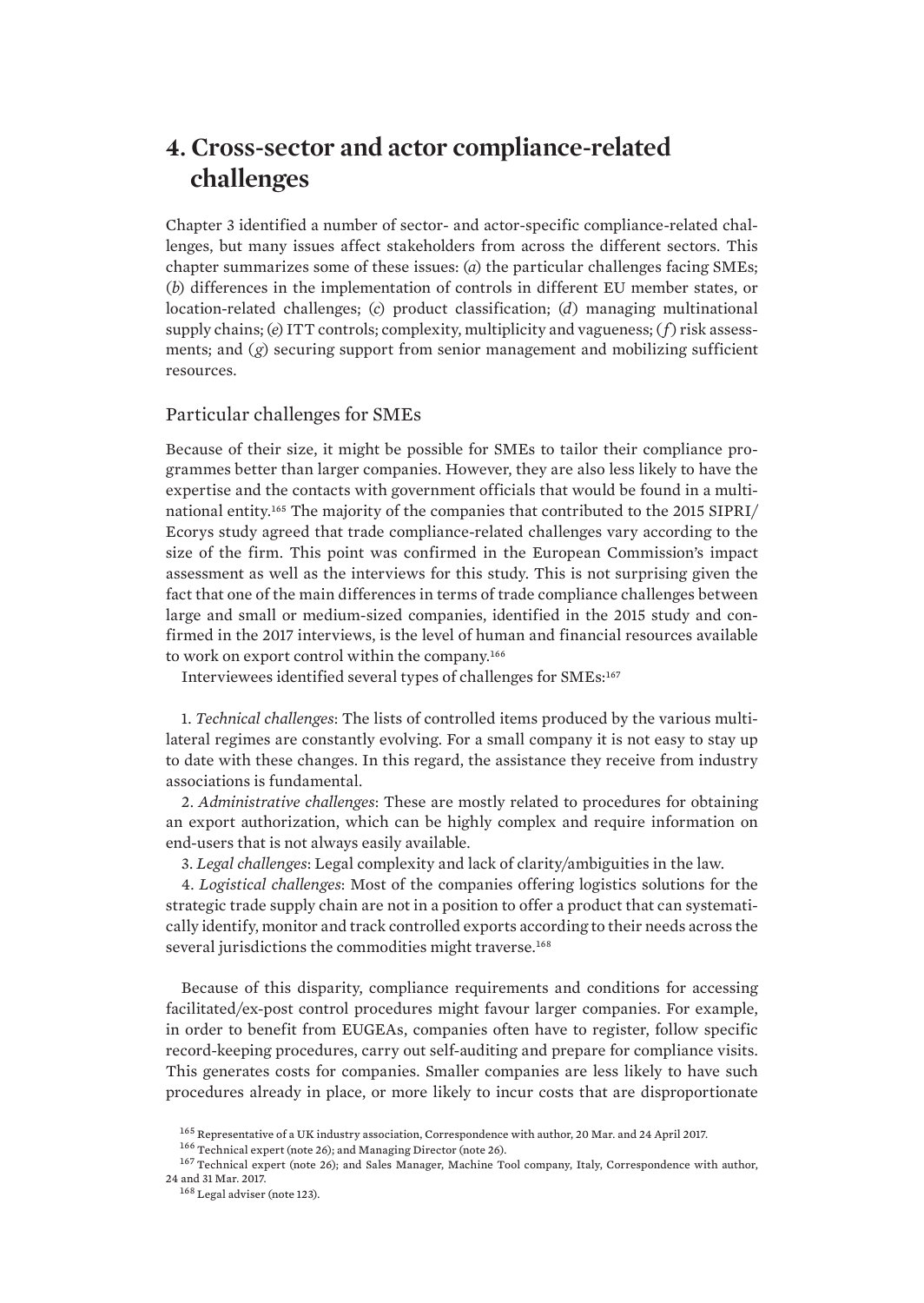<span id="page-41-0"></span>to their size. If, as planned, the recast of the Dual-use Regulation makes it obligatory for companies that use EU General Export Authorizations to have an ICP in place, this burden could increase. This could be partly addressed by systematically involving the associations and sectors that primarily represent SMEs in providing support and guidance, which would require them to establish the capacity to do so. In this context, it would be helpful to identify companies that could contribute to the development of export control compliance guidelines and tools suitable for SMEs.<sup>169</sup>

#### **Best practices and available guidance**

There are very few guidance documents available that are specifically geared to SMEs. The Australian Department of Defence refers to the 'Australian Best Practice Guide for the Management of Controlled Exports and Technology', which provides specific advice for SMEs on tailoring their compliance systems according to their involvement in the market and the type of products and technologies they trade, and provides concrete examples.170 The European Commission has produced an SME-specific guide on compliance-related issues. However, the guide is mainly focused on the integration of international standards on Human Rights into ICPs and does not cover dual-use and arms export controls in any substantive detail.<sup>171</sup>

#### Differences in the implementation of controls

The EU Common Position forms part of the EU's CFSP, one of the areas of 'special' EU competence. Measures adopted in this area are legally binding on member states but they are free to determine their mechanisms for implementation and the EU has no legal powers to sanction non-compliance. Although the Dual-use Regulation forms part of the EU's 'common commercial policy', one of the areas of 'exclusive' EU competence, certain aspects of controls—particularly licensing decisions and enforcement have been left in the hands of EU member states. As a result, there continue to be substantial differences in terms of how the EU's arms and dual-use export controls are implemented at the national level. This includes determining whether items are controlled through the use of individual, global or general licences (where no EUGEAs are in place) and the way in which applications for licences for similar exports are assessed by different EU member states. However, the extent to which this is the case has always been difficult to establish. The specific areas where concerns have been raised about different national practices are the implementation of 'catch-all' controls and different processing times for licence applications. Several companies have highlighted the negative impacts in terms of the 'distortion of competition' and 'legal uncertainty' produced by the uneven application of the catch-all clause.<sup>172</sup>

Another key variation is whether the licensing authority operates a system of electronic licensing or still relies on hard copy documentation. Companies based in states where electronic licence procedures have been introduced argued that this has not led

<sup>169</sup> Bauer S. and Bromley, M., 'The dual-use export control policy review: balancing security, trade and academic freedom in a changing world', Non-Proliferation Consortium Paper, Mar. 2016.

<sup>170</sup> Australian Government, Department of Defence and Australian Industry Group, *Australian Best Practice Guide for the Management of Controlled Exports and Technology*, May 2014, <http://www.defence.gov.au/exportcontrols/\_ master/docs/australian-best-practice-guide-for-the-management-of-controlled-exports-and-technology-may14. pdf>.

<sup>171</sup> European Commission, Internal Market, Industry, Entrepreneurship and SMEs, *My Business and Human Rights: A Guide to Human Rights for Small and Medium-sized Enterprises* (European Commission: Brussels, 20 May 2015), <http://ec.europa.eu/DocsRoom/documents/10375/attachments/1/translations/en/renditions/pdf>.

<sup>&</sup>lt;sup>172</sup> Legal Officer, Chemical company, the Netherlands, Correspondence with author, 8 June 2015; Interview with author, 17 August 2015; Legal Officer, Chemical company, Belgium, Correspondence with author, 19 June 2015; Export Control Officer, Chemical company, Germany, Correspondence with author, 26 June 2015.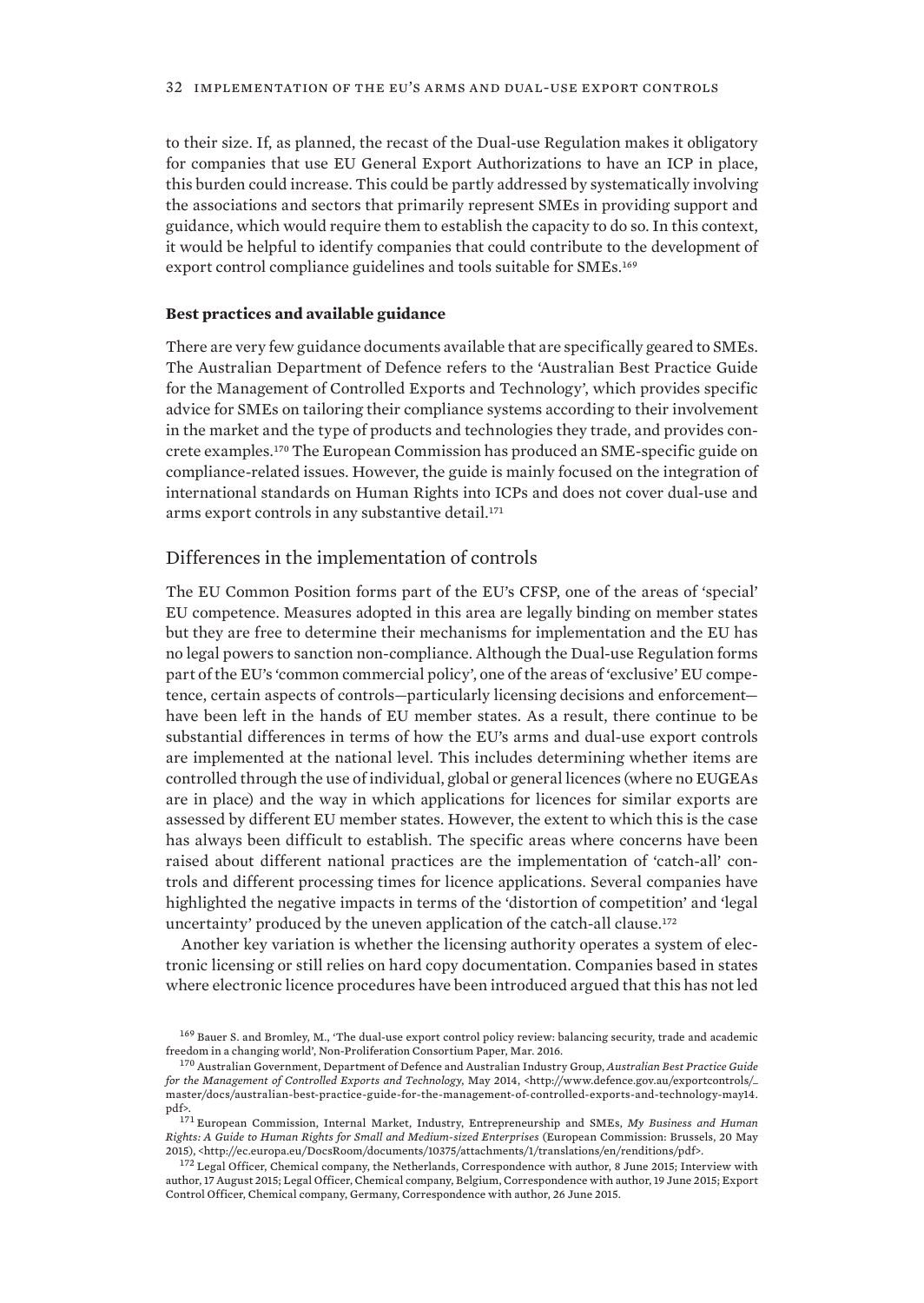<span id="page-42-0"></span>to significant improvements since problems remain with their speed and effectiveness. However, companies based in states where electronic licence procedures have not been introduced argued that such systems might make the process faster, since they currently need to send original documents through the regular mail.<sup>173</sup> The administrative burden associated with licensing procedures may also have consequences for the compliance costs associated with staff capacity, screening systems, software and databases, and training.174 These in turn will differ depending on the frequency with which applications are made by a particular company, the degree of access to fast track procedures, the speed of processing, the responsiveness of licensing authorities to queries and the time/capacity they have to respond, as well as the specific paperwork required, which differs between countries and for different types of licences.

#### **Best practices and available guidance**

One of the outcomes of the review of the EU Common Position—completed in 2015—was to introduce some improvements in the mechanisms for sharing information among member states, particularly with regard to approved and denied export licences.<sup>175</sup> As part of its draft recast of the EU Dual-use Regulation, the European Commission has proposed more detailed processes for reporting and information sharing, particularly with regard to the implementation of catch-all controls and processing times for licences. These measures may go some way towards smoothing out the differences between how EU member states implement their dual-use export controls. However, it is not clear that it would ever be possible—or even desirable—to create a truly 'level playing field' as long as key aspects of policy implementation—particularly licensing decision making—remain in the hands of EU member states. In addition, until there are clearly agreed standards in these areas, it is unclear what contribution targeted guidance on ICP implementation could make. However, enhanced information exchange on different practices, which identifies issues that present particular challenges for companies and other stakeholders in one country but have been successfully addressed in another, would go some way towards addressing this issue.

# Product classification

Classifying products in order to determine whether and if so, how they are covered by dual-use or arms export controls is a common challenge highlighted by representatives from different sectors in a number of EU member states. Large enterprises can potentially produce or work with thousands of items—including parts and components that might be on the EU military list or EU dual-use list, or affected by catch-all controls. In addition, product classification is an issue for companies not only when they are exporting items themselves, but also when dealing with customers and suppliers. Suppliers that do not export, or do not export to states outside the EU, face a particular set of challenges when it comes to complying with dual-use and arms export controls. For dual-use goods, this group of companies does not have to apply for licences, but may be asked to classify items and inform those that do export, as part of a system or the item, that this item is listed as a dual-use good. One company representative from the defence and aerospace sector noted that the main compliance-related challenge was responding to the 'overwhelming' volume of product export control classification

 $^{173}\,$  SIPRI and Ecorys (note 11), p. 230.

<sup>174</sup> SIPRI and Ecorys (note 11), p. 231.

<sup>175</sup> Council of the European Union, 'Council conclusions relating to the review of Common Position 2008/944/ CFSP on arms exports and the implementation of the Arms Trade treaty (ATT)', 20 July 2015, http://data.consilium. europa.eu/doc/document/ST-10900-2015-INIT/en/pdf.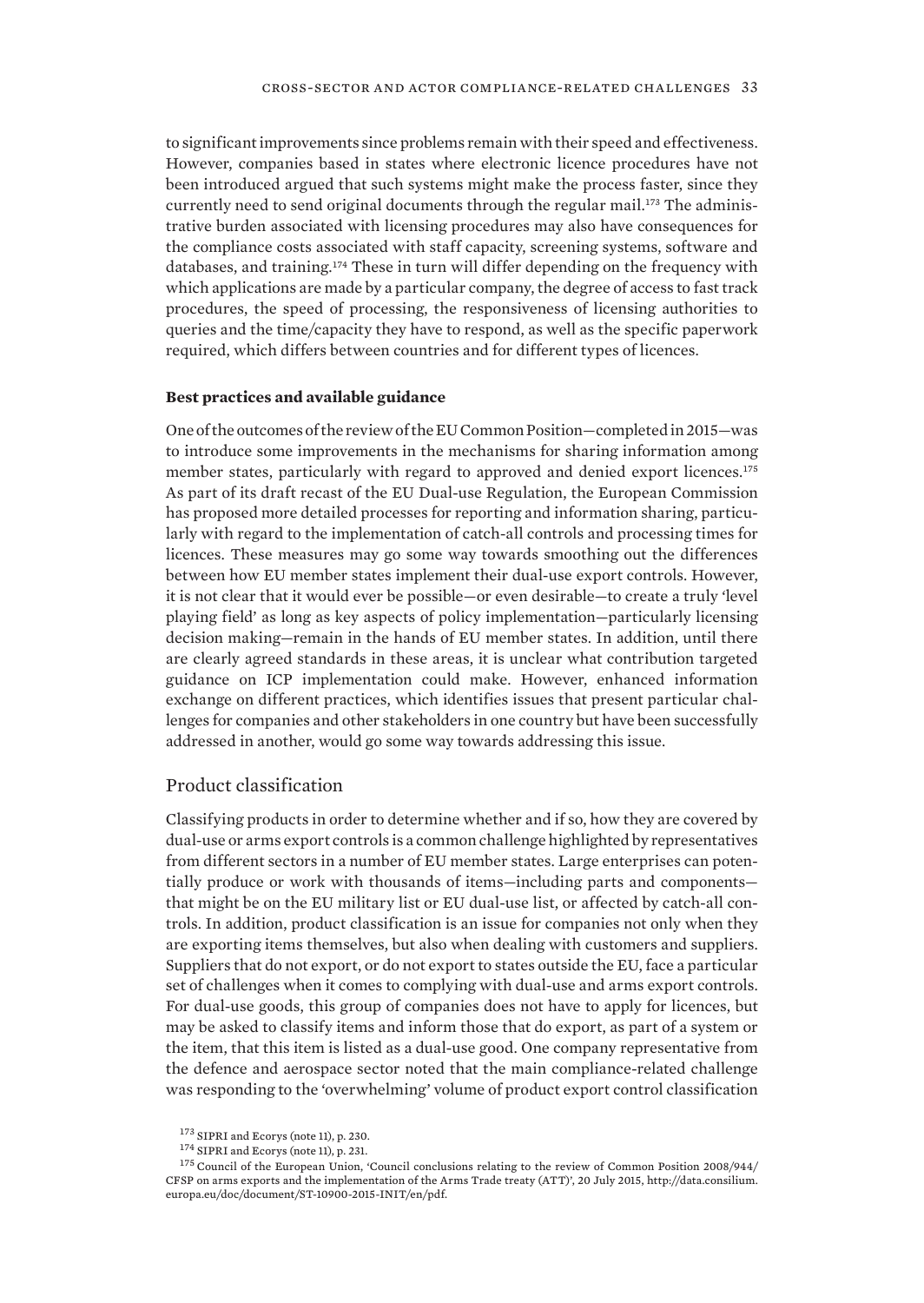<span id="page-43-0"></span>requests from partners, suppliers and customers.176 At the same time, a wholesaler could be faced with the reverse problem—that it lacks in-depth technical knowledge about the items but needs to export them. Wholesalers thus have to rely on producers to share those classifications.

However, the wide and expanding range of goods and technologies that are subject to dual-use export controls also means that some authorities, particularly those in smaller EU member states, may be unable—because of a lack of resources or expertise—to respond in a timely or accurate way to product classification requests. As a company representative from the defence and aerospace sector noted, product classification issues can become particularly tricky when dealing with highly technical and complex topics such as cryptography.177 Knowledge or expertise in these areas is extremely scarce, which makes it hard for export licensing officials to make accurate decisions, or to challenge them if it looks like errors have been made.

#### **Good practices and available guidance**

In the USA companies can submit a production classification request for dual-use goods to the BIS via the Simplified Network Application Process-Redesign (SNAP-R).<sup>178</sup> Companies can submit up to six classification requests at a time and are encouraged to provide 'sales brochures, catalogues, and other descriptive information' in order to help determine the category that captures the item concerned.<sup>179</sup> Until 1 June 2014, the British Government maintained a Commodity Classification Service that helped companies to understand whether they needed to apply for a licence. However, 'the extreme pressure of workload on the Technical Assessment Unit and the whole of the Export Control Organization arising from the introduction of a new computer system' led to the service being discontinued.<sup>180</sup> There are, however, 'provisional plans for its resurrection' in the future. This revival will probably be linked to the official launch of the new LITE electronic licensing system, which will replace the current SPIRE system 'by the first quarter of 2018'.<sup>181</sup> One representative of a British industry association noted that this decision 'left many firms who are unaware of whether they need licences or not with little alternative but to "self-rate" their products, or to utilize the services of expensive consultants'.<sup>182</sup>

## Managing multinational supply chains

When establishing their internal compliance programmes or, more generally, when dealing with export controls, multinational companies in particular must consider multiple regulations.183 Because they deal with several products and customers, 'more aspects of compliance may be involved'.184 In addition, the headquarters of multinational companies are responsible for guaranteeing the implementation of export control regulations in multiple locations. This makes it important to 'find a common denominator to apply everywhere in a harmonized way' while avoiding a

<sup>176</sup> Security & Export Control Manager, Aerospace company, France, Correspondence with author, 10 Apr. 2017.  $^{177}$  Representative of industry association (note 132).

<sup>178</sup> US Bureau of Industry and Security (BIS), 'Commerce control list classification', accessed 28 June 2017, <https:// www.bis.doc.gov/index.php/licensing/commerce-control-list-classification>,.

<sup>179</sup> US Bureau of Industry and Security (BIS), 'Classification request guidelines', accessed 28 June 2017, <https:// www.bis.doc.gov/index.php/licensing/commerce-control-list-classification/classification-request-guidelines>.

<sup>180</sup> Representative of industry association (note 132).

 $^{181}$  Representative of industry association (note 132).

<sup>&</sup>lt;sup>182</sup> Representative of industry association (note 132).

<sup>183</sup> Chief export compliance officer (note 39).

<sup>&</sup>lt;sup>184</sup> Chief export compliance officer (note 39).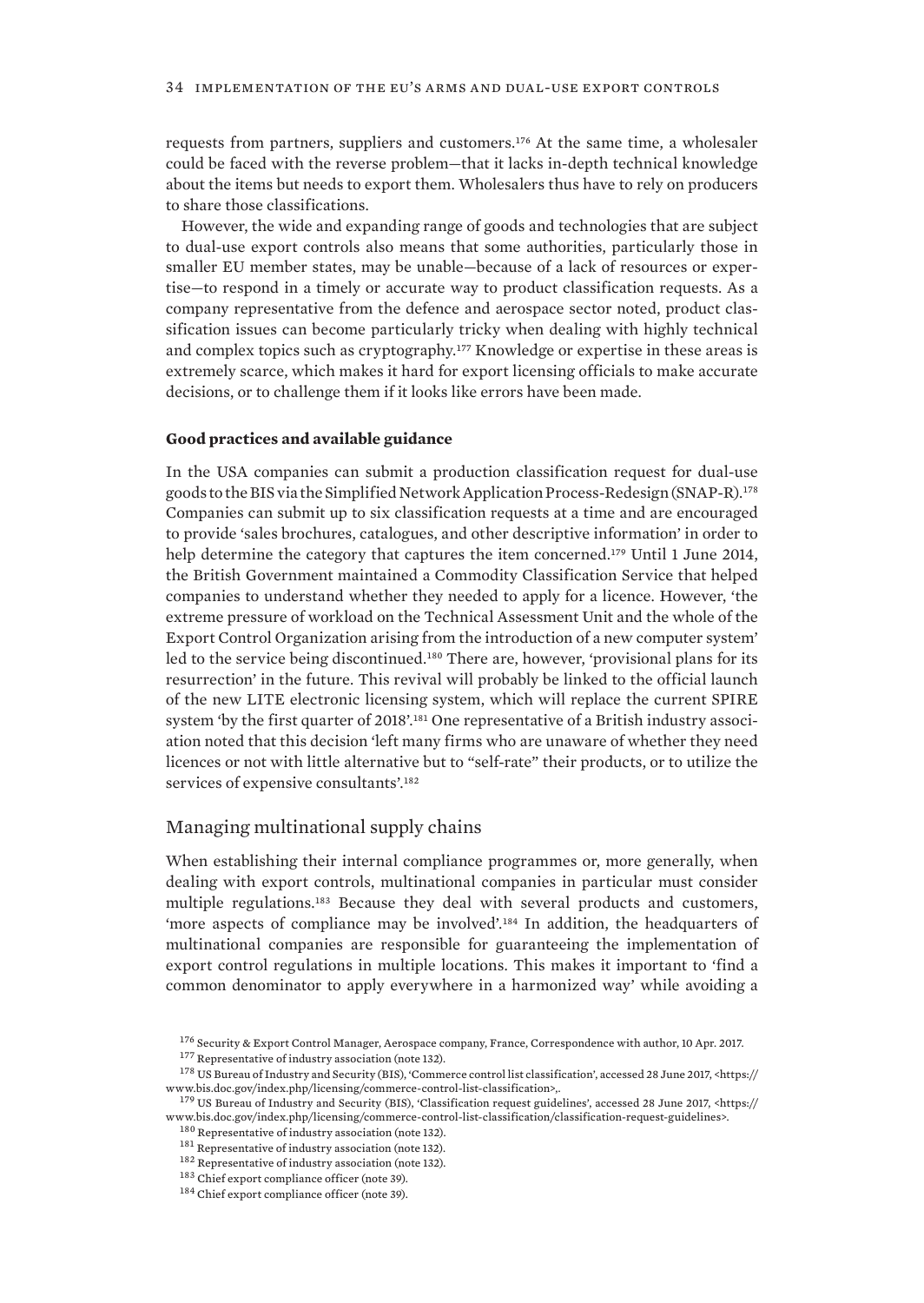<span id="page-44-0"></span>one-size-fits-all approach.185 The challenges of operating in multiple national jurisdictions are naturally multiplied when different or even contradictory interpretations and rules are being applied (see above). Another trade compliance-related challenge multinational companies have in common is the amount of time and effort that must be spent doing due diligence and risk assessment checks while acquiring or merging businesses covered by a wide variety of laws in multiple jurisdictions.186 Finally, it is worth highlighting that spreading a compliance culture and embedding compliance procedures in small subsidiaries is a challenge for larger companies, which makes SME challenges also 'big company' challenges.<sup>187</sup>

#### **Good practices and available guidance**

One interviewee explained how multinational supply chains are not a problem if they are adequately factored into the compliance process. In this case, compliance positions have been established in all production facilities and sales offices. Export applications are submitted to the licensing authorities where the production facility is located, planning ahead by submitting them well in advance to take account of differing processing times (30 days or 60 days in the two EU member states the company exports from). US extraterritoriality rules can be avoided by procuring special materials from Europe. Classification is based on the materials used, and each item is given a part number and full material description. An array of resources are available for company training for new and current staff, most of which is internal and not acquired from the outside or based on outside guidelines. Resources include regular in-house training with guest speakers, monthly webex presentations on different topics, internal conferences and online training, as well as attendance at external events.188 Every employee must undergo compliance training, which is arranged through the HR department at least once every two years.<sup>189</sup>

A company from the automotive sector stated that it had established a global role responsible for export control regulatory compliance to reflect the multinational nature of the company's operations.190 Its establishment has been coupled with regional offices, which regularly communicate with country risk managers since each country has its own laws and regulations governing the import and export of materials, products, information and technology. The procedures at its base are internally developed and periodically revised. The company representative also indicated that an element of good practice is the adoption of an 'International Sanction Matrix', which summarizes the 'legal touch points' of the company's business with export control laws and regulations in the different jurisdictions in which they operate, such as the USA, the EU and Japan.

# Intangible technology transfer controls

ITT is a key element of daily life for many global business entities and supply chains. ITT can occur through email attachments, server uploads or downloads, cloud computing or other Internet-sharing platforms. A large multinational company will carry out ITT numerous times every day, involving transfers between different branches

<sup>185</sup> Chief export compliance officer (note 39).

<sup>186</sup> Director of compliance, Defence and Aerospace multinational company, Italy, communication with author, 14 June 2017.

<sup>&</sup>lt;sup>187</sup> Managing director, Semiconductor company, Italy, communication with author, 14 June 2017; and Director of compliance (note 186).

<sup>&</sup>lt;sup>188</sup> Compliance officer, the UK, communication with author, 10 April 2017.

<sup>189</sup> Compliance officer (note 188).

<sup>190</sup> Compliance manager, Multinational automotive industry, Interview with author, 23 Mar. 2017.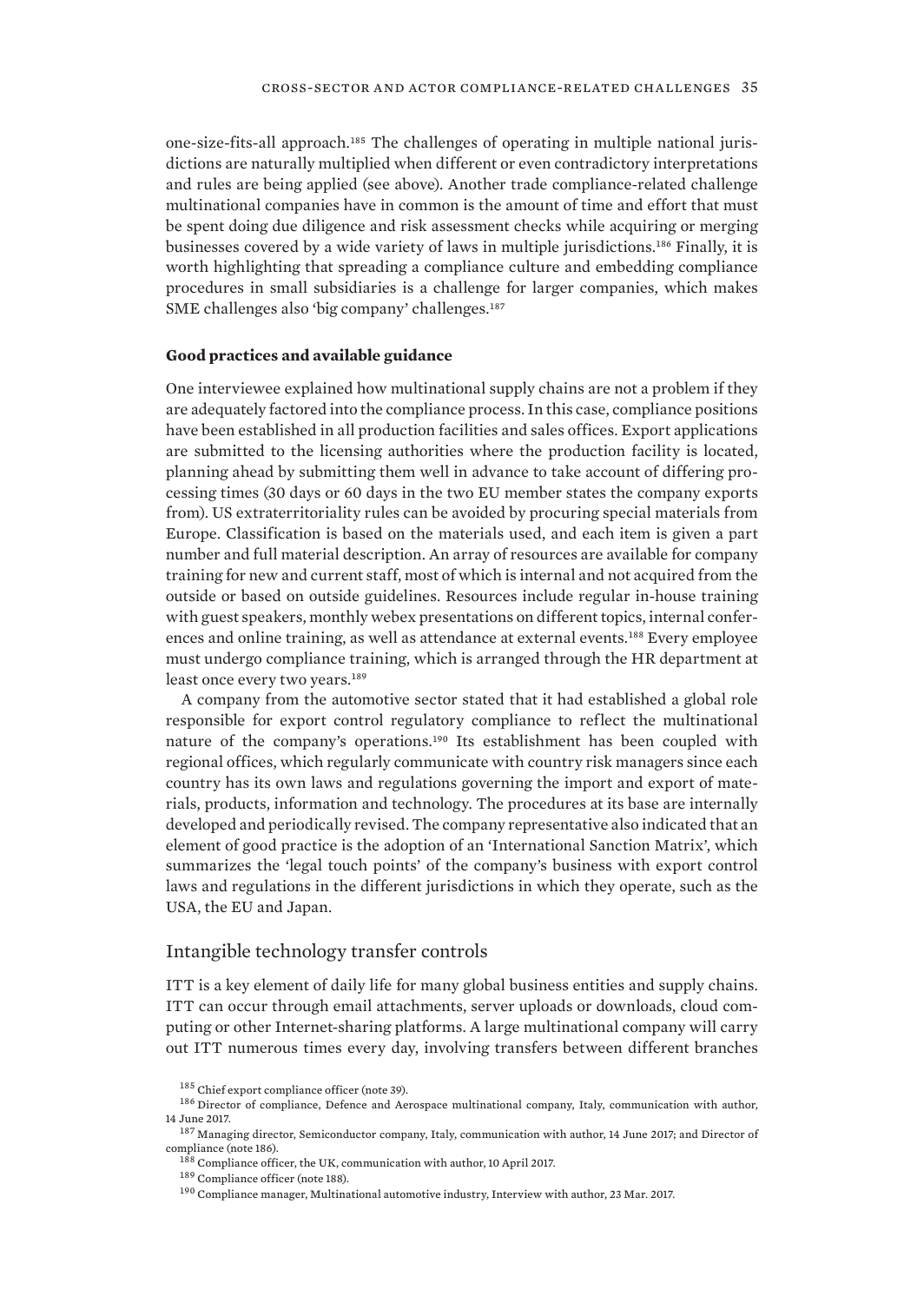<span id="page-45-0"></span>of the company and transfers between itself and other companies in a supply chain. According to a respondent from an electronics company, implementing effective ITT controls in a multinational company is a 'difficult and time-consuming' activity that requires regular training sessions in order to raise awareness and understanding among staff.191 This can generate significant compliance costs for companies and other stakeholders. Additive manufacturing or 3D printing in particular is transforming modes of production, transportation and sales in many sectors. Moreover, as noted above, ITT controls are one of the key ways in which academia and research have become subject to dual-use export controls. The fact that ITT is difficult for enforcement authorities to monitor makes industry compliance even more important.<sup>192</sup>

#### **Best practices and available guidance**

ITT is a recurring theme in both general and sector-specific compliance-related guidance documents. However, for the most part, references to ITT are confined to brief sentences or paragraphs that highlight the fact that transfers of technology—in the form of knowledge or data—can constitute an export and may therefore be subject to export controls and licensing requirements. There are no compliance-related guidance documents with an exclusive focus on ITT. The Australian Industry Group has produced a guide on the management of controlled exports and technology for the Australian Department of Defence. It engages more thoroughly with technology transfers, and includes Australia's requirement for a 'Technology Control Plan' and a full-length example.193 The British Government provides guidance on the export of technology that while it does not explicitly refer to intangible transfers, does discuss the implications of a number of types of technology transfer that fit into this category.194 The German licensing authority BAFA has issued a similar guide in German, which covers both the export of technology and technical assistance, and explicitly mentions ITT and specific issues such as the definition of technology and 'cloud computing'.<sup>195</sup>

# Complexity, multiplicity and vagueness

Some of the respondents to the 2015 SIPRI/Ecorys study flagged the need for 'legal clarifications' on 'transit provisions', the difference between 'technical data' and 'technical assistance', and ITT and 'brokering activities'.196 A key message from that study is that legal uncertainty or a lack of clarity increases compliance costs, since different interpretations have to be prepared for and considered. Companies also frequently mentioned that increasingly complex regulations and sanctions, reinforced by vague legal provisions or legal uncertainty, present a particular challenge. With reference to the EU, more than one respondent stressed the importance of harmonizing

<sup>191</sup> Director Export Control & ECO, Electronics Company, Germany, Correspondence with Author, 16 May 2017 <sup>192</sup> Bauer and Bromley (note 169).

<sup>196</sup> Chemical company, Germany, Interview with author, 16 July 2015; Regulatory Affairs Officer, Chemical company, the Netherlands, Correspondence with author, 18 June 2015.

<sup>193</sup> Australian Government, Department of Defence and Australian Industry Group, *Australian Best Practice Guide for the Management of Controlled Exports and Technology*, Part Two, Section B, May 2014, <http://www.defence.gov. au/exportcontrols/\_master/docs/australian-best-practice-guide-for-the-management-of-controlled-exports-andtechnology-may14.pdf>.

<sup>194</sup> British Department for Business Innovation and Skills, Export Control Organization, *Guidance on Export of Technology* (Department for Business Innovation and Skills: London, Mar. 2010), <https://www.gov.uk/government/ uploads/system/uploads/attachment\_data/file/15203/Export\_of\_technology\_Guidance\_-\_URN\_10-660\_-\_new\_ logo\_-\_2012.pdf>.

<sup>&</sup>lt;sup>195</sup> German Federal Office for Economic Affairs and Export Control, Technologietransfer und Non-Proliferation: Leitfaden für Industrie und Wissenschaft (Federal Office for Economic Affairs and Export Control: Frankfurt, June 2016), <http://www.bafa.de/SharedDocs/Downloads/DE/Aussenwirtschaft/afk\_merkblatt\_technologietransfer. pdf?\_\_blob=publicationFile&v=4>.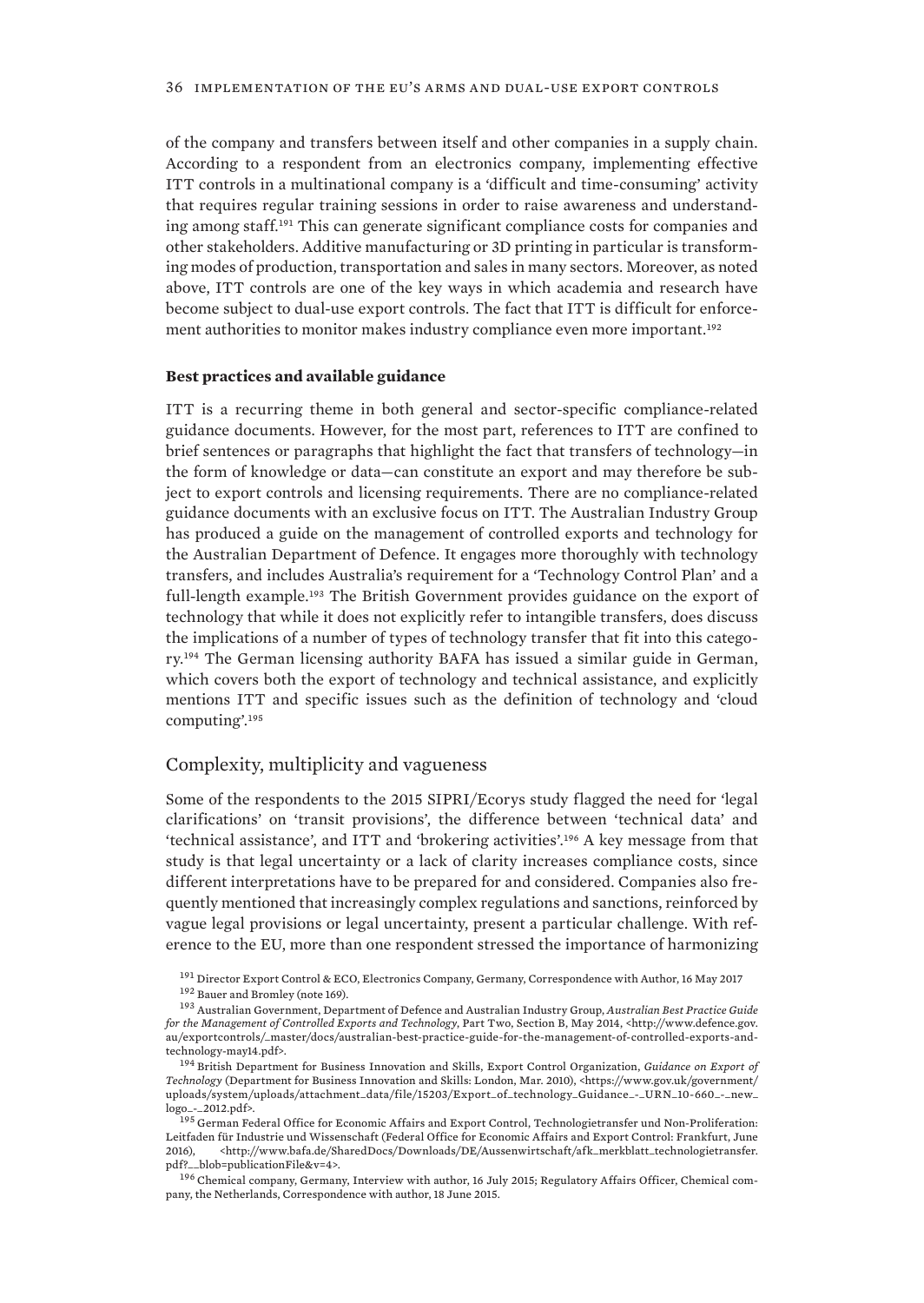<span id="page-46-0"></span>the definitions of key terms that appear in both export and customs legislation.<sup>197</sup> Harmonization should also apply to the functions of the relevant entities in the field of export controls within the EU. The work of DG TRADE, for example, should be aligned with that of DG TAXAUD.<sup>198</sup> In addition, concerns were raised about the lack of clarity in the language of the recast of the Dual-use Regulation with reference to the definitions of exporters and ITT.199 The issue of vagueness also applies to the functioning of the 'catch-all' controls, which are difficult to implement in the absence of a clear framework.200 Linked to this is the requirement to establish and maintain multiple 'compliance' systems (e.g. ISO and AEO) and to identify overlaps and synergies with existing compliance processes.

#### **Good practices and available guidance**

The main goal of many of the compliance-related guidance documents highlighted in this study is to create greater clarity for the companies and other actors affected by the EU's dual-use and arms export controls. However, as the study demonstrates, there are many gaps in the guidance material available. There is also scope to further clarify the terms and definitions in the EU Dual-use Regulation, such as 'basic research' and 'technology'. Creating systematic ways for customs authorities to provide input into the legal drafting process for trade control regulations, including sanctions, will also increase coherence between different legal concepts.

#### Risk assessments

Another cross-sector challenge is how a company or an institute that is subject to the EU's arms and dual-use export controls can obtain a more complete picture of the transaction and any potential risks of diversion or misuse, given the partial or limited information it will have at its disposal. Performing these kinds of risk assessments means keeping up to date with 'red flags' such as prohibited or suspicious parties, end-users, end-uses, illicit trafficking routes and so on, as well as legal changes, and integrating these swiftly into company routines. In addition, linked to the issue of how to structure internal compliance procedures, there is the question of how best to ensure the right person in the company receives the information. There are a number of software tools available to help companies perform risk assessments but most of these appear to focus on denied party screening, rather than the broader range of concerns that should be covered by an effective risk assessment framework.201 Moreover, they tend to be costly, which poses a challenge in particular for SMEs.

The challenge for companies and institutes affected by the EU's dual-use export controls may become more acute as a result of the recast of the EU Dual-use Regulation. The proposed language would require companies to carry out 'due diligence' to establish whether any unlisted dual-use goods that they are planning to export will be used in any of the situations covered by the catch-all clause. It also expands the coverage of the catch-all—which currently covers the supply of items to a military end-user in an embargoed state, or that will be used in connection with a WMD programme or as spare parts for illegally supplied military items—to include exports of items that are, or may be, intended 'for use by persons complicit in or responsible for directing

<sup>&</sup>lt;sup>197</sup> Representative of industry association (note 5); Senior Manager (note 83); and Representative of EU member state licensing authority (note 152).

<sup>198</sup> Representative of industry association (note 5).

<sup>199</sup> Senior Manager (note 83).

<sup>200</sup> Representative of industry association (note 5).

<sup>201</sup> Representative of EU member state licensing authority, communication with the authors, 7 June 2017.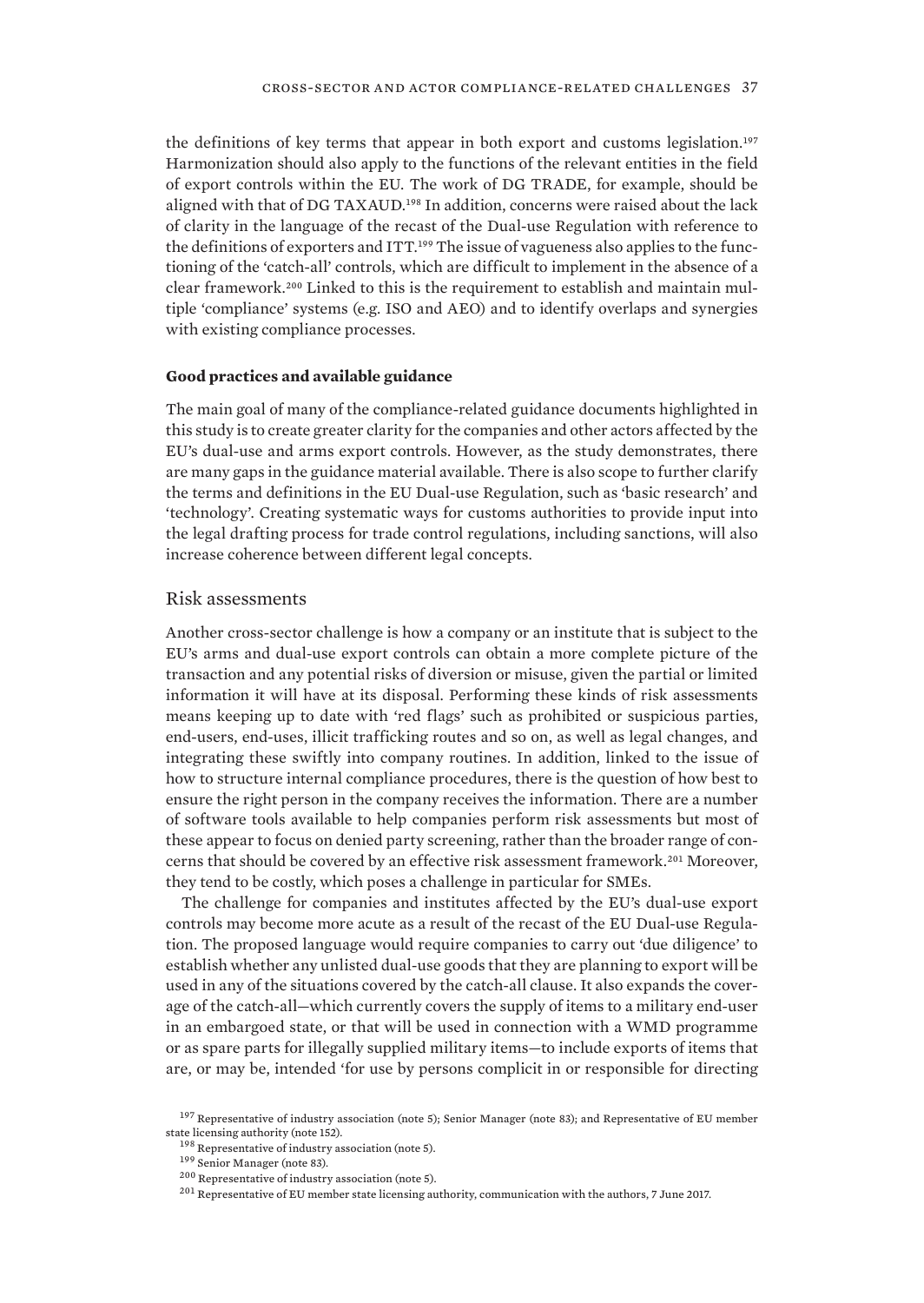<span id="page-47-0"></span>or committing serious violations of human rights or international humanitarian law in situations of armed conflict or internal repression in the country of final destination ... or for use in connection with acts of terrorism'.<sup>202</sup> The challenge is particularly acute for the wide range of goods and technologies that are subject to dual-use export controls, which have entirely benign or positive (and in some cases essential) applications but also have the potential for misuse in the wrong hands.

#### **Good practices and available guidance**

The EU Common Position on the export of military equipment has an accompanying User's Guide, which provides guidance on how the eight criteria should be implemented. This document is publicly available and provides information for companies in the defence and aerospace sector on the kinds of risk assessments they should be carrying out and the different sources of information they can rely on when doing so. However, the User's Guide is exclusively focused on transfers of military items to military end-users and does not provide specific guidance on the risks associated with exports of dual-use goods. There is currently no equivalent document on the EU Dualuse Regulation. A number of companies—particularly in the ICT sector—have developed ICPs that encompass both export control-related issues and a wider range of concerns in the human rights field. These could form the basis for the kind of due diligence processes envisaged under the recast of the Dual-use Regulation. For example, Ericsson's Sales Compliance Board brings together different departments to assess the human rights issues associated with a particular sale.203 The Board can approve or reject deals or make them subject to conditional approval.204 A company working in the IT security field has put measures in place to ensure, as far as possible, that end-users are not involved in WMD-related activities or in human rights violations, for the subset of products for which such an end-use is a theoretical possibility.205 This involves using a screening pyramid to determine which parties are involved in the transaction, what they will do with the product and what else they do.<sup>206</sup>

# Securing support from senior management and mobilizing sufficient resources

Developing and managing an ICP incurs costs for the company or institute involved. These costs include training and employing the staff needed to set up and run the ICP—not just the members of the compliance team but also sales personnel and other employees that need to understand how the ICP works—as well as purchasing screening software and other support tools. Companies and institutes put ICPs in place because of the benefits they expect to derive from access to simplified export procedures or faster export decisions, the reduced risk of making an illegal export and the increased potential to attract customers and investors. At the same time, measuring the precise benefits that can be derived from implementing an ICP is an extremely difficult task to perform and attempting to do so can lead to under-resourced policies. Since it is impossible to measure the effectiveness of ICPs in terms of profit and loss, commonly used cost-benefit analyses will be misleading, and companies will need to identify other ways to make the case for the mobilization of appropriate resources.

<sup>202</sup> European Commission (note 9).

<sup>203</sup> Purdon, L., *Human Rights Challenges for Telecommunications Vendors: Addressing the Possible Misuse of Telecommunications Systems, Case Study: Ericsson* (IHRB, 16 Nov. 2014), <http://www.ihrb.org/publications/reports/ human-rights-challenges-for-telecommunications-vendors.html>.

<sup>204</sup> Purdon (note 203).

<sup>205</sup> Senior Manager (note 83).

<sup>206</sup> Senior Manager (note 83).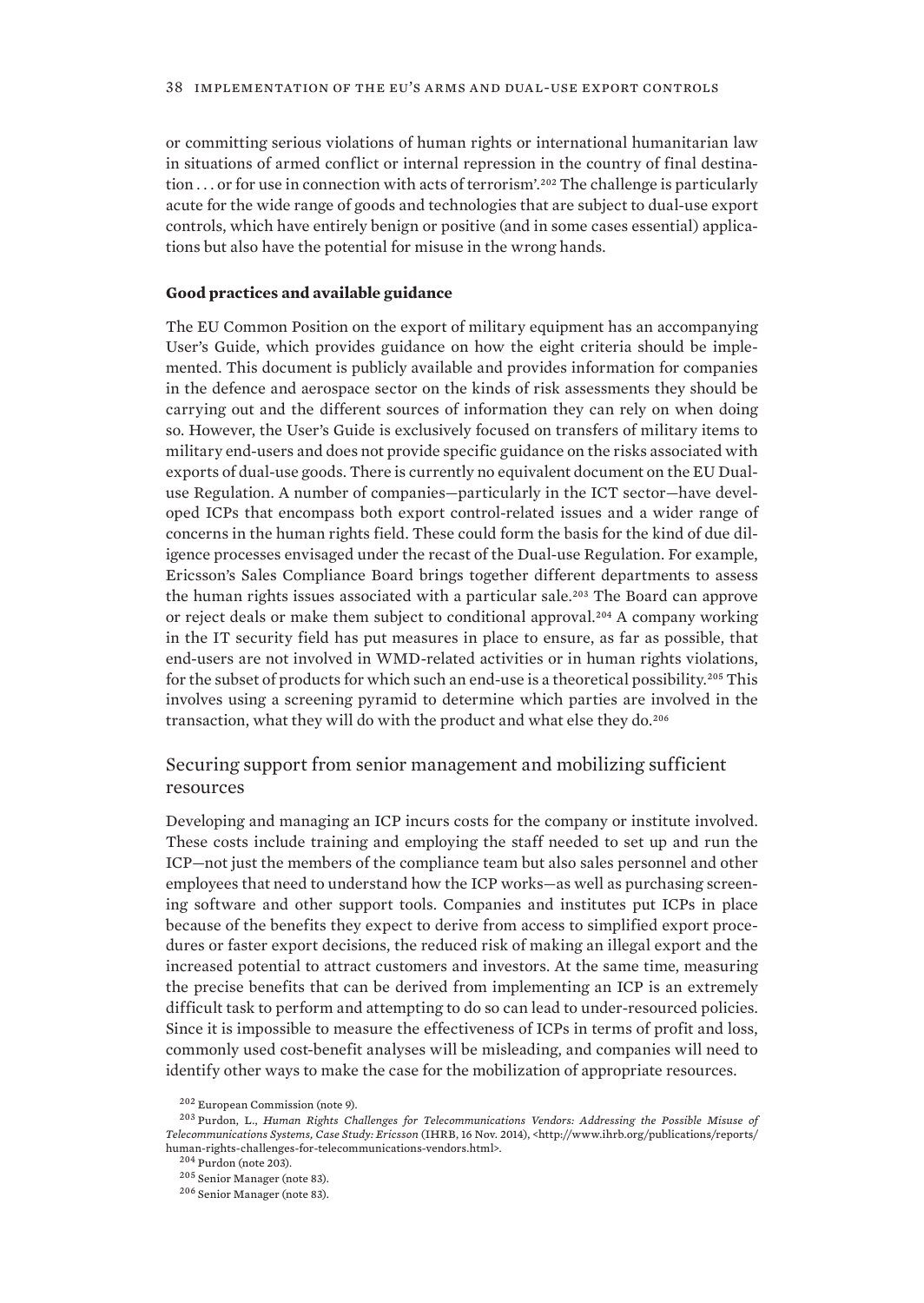#### **Good practices and available guidance**

The German approach of legally requiring a member of senior management as the Export Control Responsible Person (*Ausfuhrverantwortlicher*) to be liable for export control compliance and any offences—including the risk of prison—is one way to ensure buy-in from the top and the mobilization of appropriate resources. Another approach suggested by companies is peer benchmarking through informal or formal exchanges on staffing costs and the costs and components of compliance systems, as well as exchanging information about any penalties incurred. Legal requirements can also help compliance officers mobilize the necessary resources, as can penalty provisions.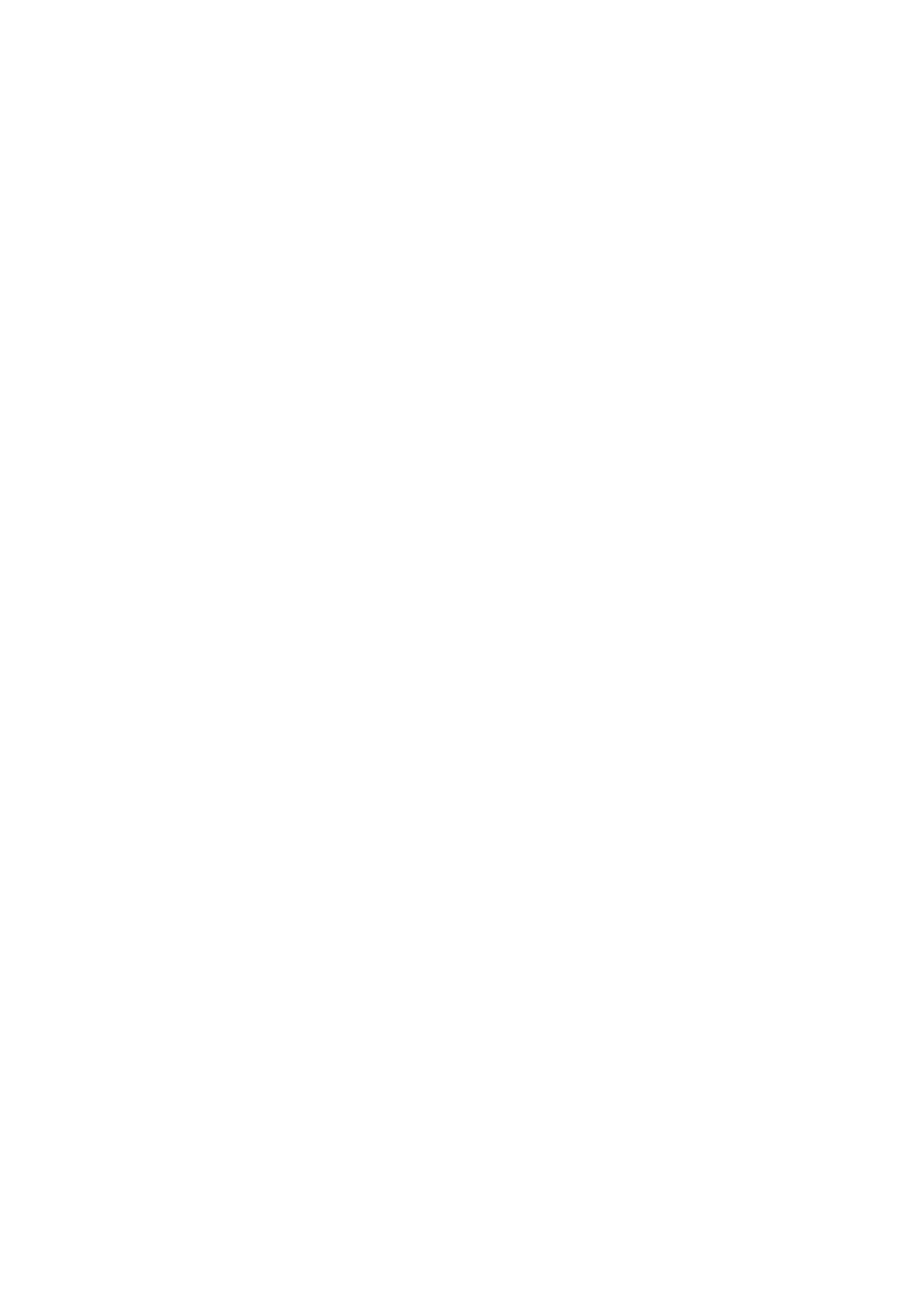# <span id="page-50-0"></span>**5. Conclusions**

The main components of an ICP are well established and widely recognized. The key principles established by the USA, the EU and individual EU member states over the past 20 years—and in some cases even earlier—are still broadly applicable today. In particular, an effective ICP should have several specific goals:

1. To develop contacts and relationships of good standing between the company and export agencies;

2. To stay informed of updates to the government's export control laws and regulations;

3. To centralize export-related questions and issues;

4. To standardize procedures;

5. To provide early warning and screening of all enquires and orders;

6. To generate coherent and complete documentation on all sensitive export transactions; and

7. To train all employees engaged, either directly or indirectly, in exports.<sup>207</sup>

It is also widely recognized that the exact parameters of an ICP should be tailored to fit the specific needs of the company or other stakeholder that is putting it in place. In particular, an ICP needs to be adapted to the size and structure of the company and integrated into standard procedures and business practices. The various issues linked to the scope and operation of an ICP are discussed below.<sup>208</sup>

# The scope of an ICP (the 'what')

1. The ICP must consider the type of product (classification and potential uses), the type of activity, the country of destination (in particular for the implementation of sanctions), the end-use, the end-user and the entities involved, as well as the resulting licensing requirements and prohibitions.

2. The entities involved in a transaction will include the invoicing entity, the receiving entity, banks, intermediaries and transit/trans-shipment points. Intermediaries during transportation could be freight forwarders, shippers and customs agents. The intermediaries and relevant parties in the recipient country might be agents, distributors, brokers, joint ventures, subcontractors and subsidiaries.

3. Applicable laws might concern multiple jurisdictions, some of which may be contradictory, and comprise regular export, transit, trans-shipment and brokering controls as well as sanctions and other restrictive measures (national, regional and international).

## How to establish and operate an ICP (the 'how')

1. Processes and procedures are required to facilitate and enable compliance, to monitor compliance (internal audits) and to act where a compliance breach is detected; some form of infrastructure, such as software and screening tools, specialized staff,

<sup>&</sup>lt;sup>207</sup> Institute for Science and International Security (ISIS), Key elements of an effective export control system, 2003, <http://exportcontrols.info/key\_elements.htm>.

<sup>&</sup>lt;sup>208</sup> The questions to be considered when establishing and implementing an ICP were developed in the context of a previous SIPRI project. Bauer, S., 'Internal compliance: implementation challenges for government and industry', Background paper, Mar. 2015.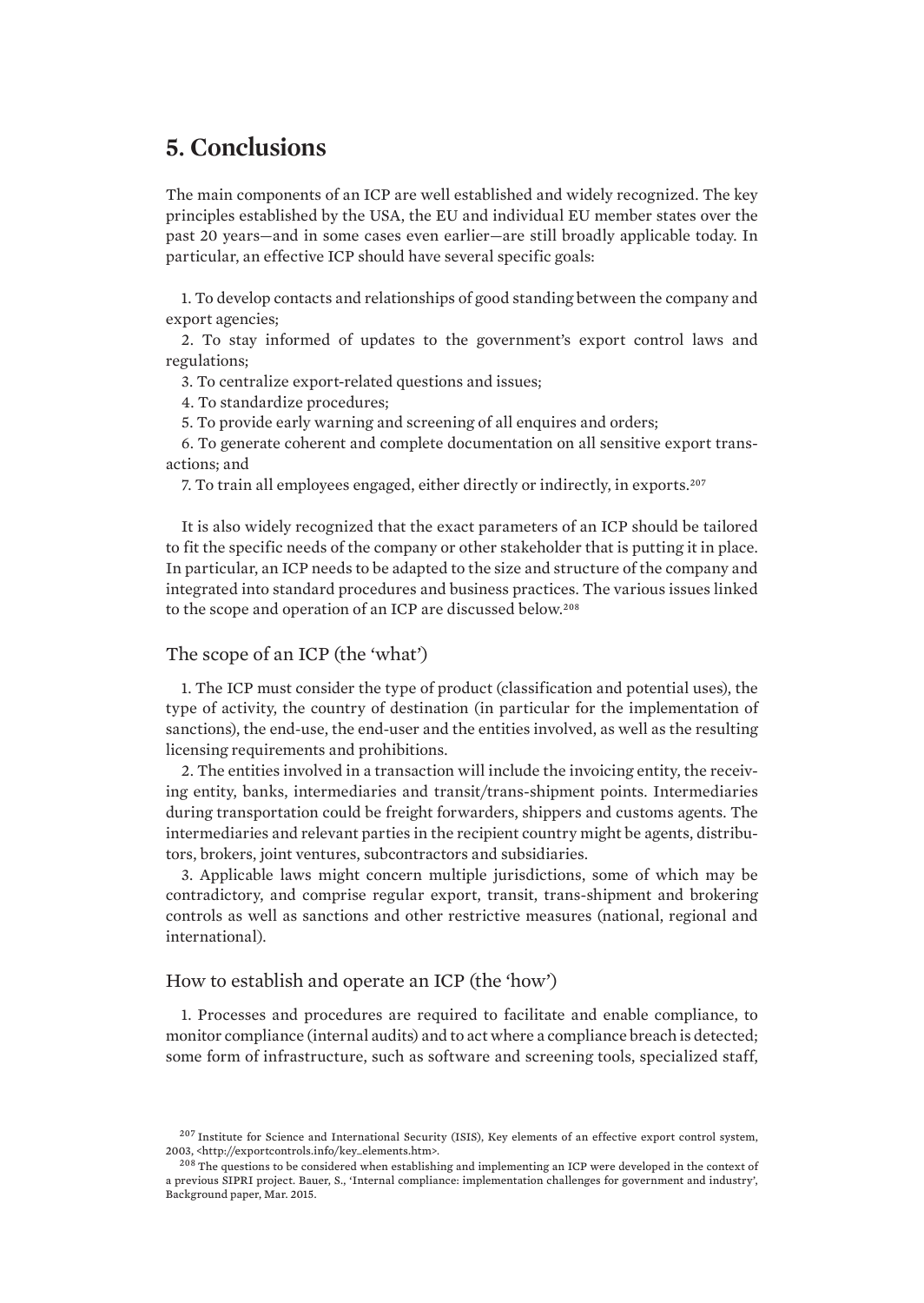<span id="page-51-0"></span>awareness raising and training of other staff, and may also involve support from external lawyers and consultancies.<sup>209</sup>

2. An effective ICP will enable a company to communicate with the licensing authorities and facilitate swift processing of applications and queries, as well as regular contact with the authorities.

3. An explicit company policy or written commitment is generally considered a key element.

At the same time, for the person or team tasked with establishing, maintaining or improving an effective ICP, the challenges are manifold.

1. Incentivizing compliance among company staff and making the case for compliance in the business world, which is often driven by speed, competition and market access.

2. Identifying the relevant staff within the company for the purposes of raising awareness and in-depth training. This may involve purchasing, product development, sales, logistics, contract/legal department, finance, IT and HR staff.

3. Mobilizing resources for staff training, software tools and external advice.

4. Securing support from senior management and colleagues.

5. Ensuring that information flows within the company.

6. Designing the most appropriate (effective and efficient) compliance system for the company for both legal requirements (on licensing, prohibitions, record keeping, notification/reporting, but also in line with relevant privacy and data protection requirements) and company policy/risk assessment, which may go beyond the legal requirements in a given country, especially where headquarters are based in a different jurisdiction or where extraterritoriality applies. This will depend on the company's size, structure, product range and markets.

7. Identifying actual needs, benchmarks and international standards for ICPs. Which model to follow? Should industry set voluntary self-compliance standards or develop codes of conduct?

# The need for better guidance and greater clarity

This report demonstrates that the type and extent of the impact that dual-use and arms export controls have on different companies and other stakeholders are determined by a range of factors, such as their size, location, product range and market structure. At the same time, there are a number of challenges linked more specifically to the sector in which the company or stakeholder is operating. Some of these sectors have been better served in terms of the production of effective guidance documents. Companies and stakeholders from all sectors have developed compliance-related good practices that could be of benefit to others both within and beyond their sector. The report also highlights a range of cross-cutting compliance-related issues of concern to most if not all of the sectors covered by the study. Some of these issues affect some sectors and actors more than others. For example, implementing controls on ITT will affect multinational companies and research institutes/universities in particular.<sup>210</sup>

There is a clear need to generate better—and better targeted—guidance, resources and other tools, and in other ways promote greater clarity for the companies and

<sup>209</sup> European Commission, 'Strategic export controls: ensuring security and competiveness in a changing world'. A report on the public consultation launched under the Green Paper COM(2011)393, European Commission Staff Working Document, Brussels, 17 Jan. 2013, SWD(2013) 7 final <http://trade.ec.europa.eu/doclib/docs/2013/february/ tradoc\_150459.pdf>.

<sup>210</sup> European Commission (note 18), p. 16.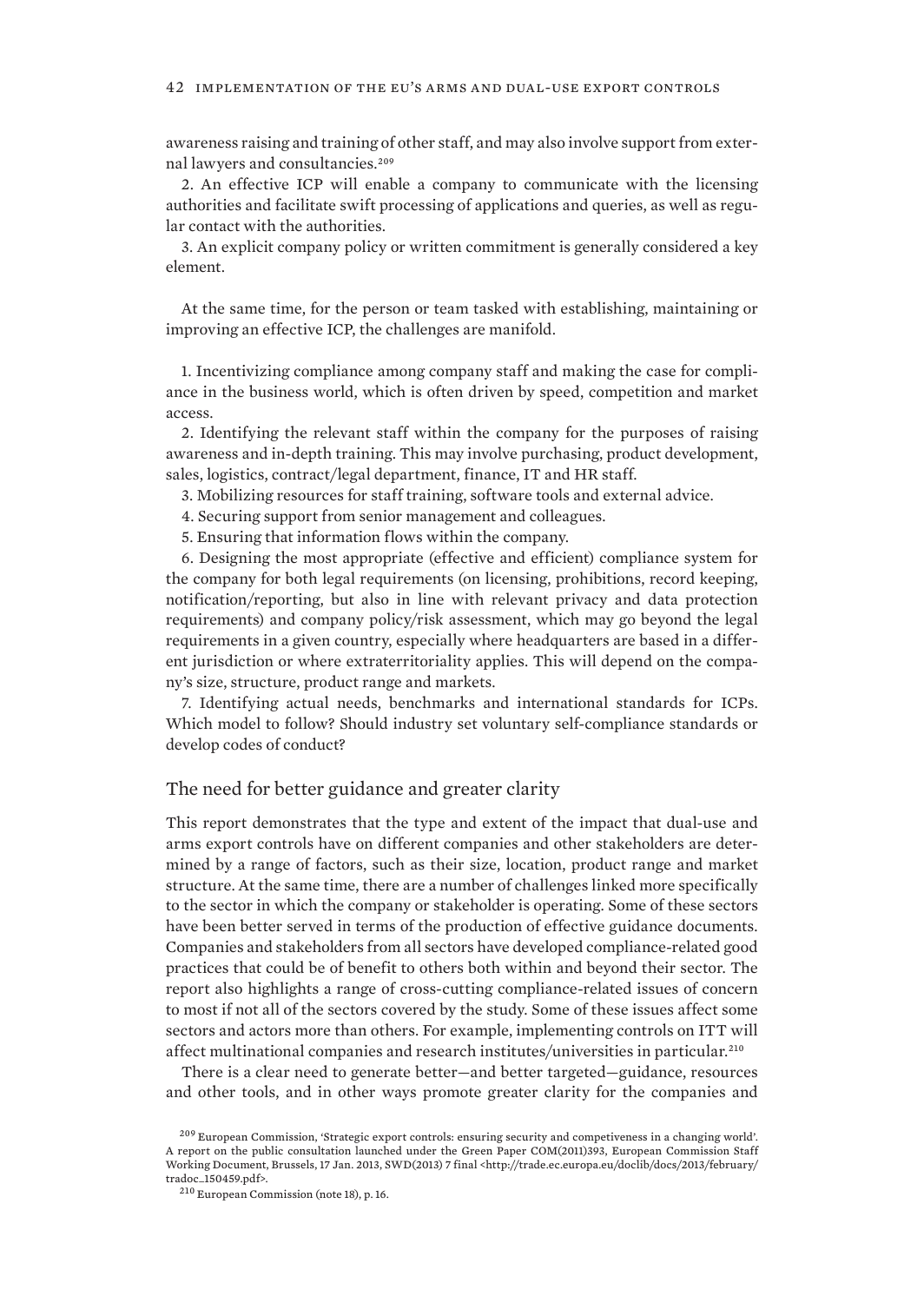stakeholders affected by the EU's dual-use and arms export controls. Some of the greatest need is not for sector-specific guidelines but for 'functional guidance' on particular aspects of export controls where there is a lack of understanding about the scope of controls or where there are clear differences in the way controls are being interpreted at the EU member state level. There is a clear role for industry associations to play in helping to generate this material and a number of initiatives are under way in this field. Efforts by the United Nations 1540 Committee to engage with industry on issues related to dual-use export controls and non-proliferation through the so-called Wiesbaden process, which was initiated in 2012 with support from the German Government, have resulted in ambitions to develop compliance-related guidance.<sup>211</sup> One outcome of the Wiesbaden process is the creation of the Botticelli project, an industry-led network launched in Belgium in October 2015 that aims to produce 'guidelines to help companies implement internal compliance programs'.212 However, to date no guidance documents have been produced.

The EU also has a clear role to play in generating useful guidance material, particularly as it moves ahead with its review of the Dual-use Regulation. During the consultation process a number of key areas were identified for attention and highlighted in the draft recast published by the European Commission in September 2016. The EU has recognized the lack of guidance documents to help companies understand how they should implement controls on exports of dual-use goods. The Impact Assessment notes: 'the EU has so far not issued any guidance on the control of emerging technologies, while for example, some competitors like the US and Japan have clarified their approach, for the benefit of their operators, to the control of technology transfers through the cloud'.213 The draft recast also—for the first time—introduces a definition of an ICP into the Dual-use Regulation and would make having an ICP obligatory for any company wishing to use a global licence or the proposed EUGEA on intra-company transmission of software and technology.214 However, there is scope for the review process to go considerably further, by laying out in more detail the key components of an effective ICP and tailoring these standards to the different sectors affected by the EU's Dual-use export controls.

As the EU moves forward with this process it will need to improve on—and learn lessons from—previous efforts to promote the adoption of ICPs—particularly under the ICT Directive and in connection with the AEO Programme—which have often been patchy and poorly coordinated and where the outcomes have been uneven. It would also be wise to try to build on the various guidelines highlighted in the course of this concept note as well as recent efforts by the US Government to develop improved ICP-related material. In particular, the US Government has recently launched a new website with both general, sector- and actor-specific guidelines and resources on what an ICP should contain.<sup>215</sup> These tools could be adapted and used by the EU and national governments to fit their specific needs.

<sup>211</sup> Kasprzyk, N., Shadung, M. and Stott, N., *Towards the 2016 Comprehensive Review: Former Experts Assess UNSC Resolution 1540*, Institute for Security Studies (ISS) monograph no. 191 (ISS Africa: Pretoria, Addis Ababa Dakar and Nairobi, 2015); 'First Industry Conference on Security Council Resolution 1540', UNODA website, 25 April 2012 <https://www.un.org/disarmament/update/20120425/>; 'Wiesbaden III: Governance and compliance management conference on Resolution 1540 (2004)', Information note, <http://www.un.org/en/sc/1540/documents/ Information%20Note%20Germany%201540%20Industry%20WS%202014-74.pdf>.

<sup>212</sup> Zero, S., 'Towards smarter nuclear export controls', World Nuclear News, 6 Oct. 2015, <http://www.world-nuclear-news.org/V-Towards-smarter-nuclear-export-controls-0610151.html>.

<sup>213</sup> European Commission (note 18), p. 6.

<sup>&</sup>lt;sup>214</sup> The draft recast states that "'internal compliance programme" shall mean effective, appropriate and proportionate means and procedures, including the development, implementation, and adherence to standardised operational compliance policies, procedures, standards of conduct, and safeguards, developed by exporters to ensure compliance with the provisions and with the terms and conditions of authorisations set out in this Regulation'.

<sup>215</sup> See 'Internal Compliance Programme' Guide, <http://icp.rit.albany.edu/>.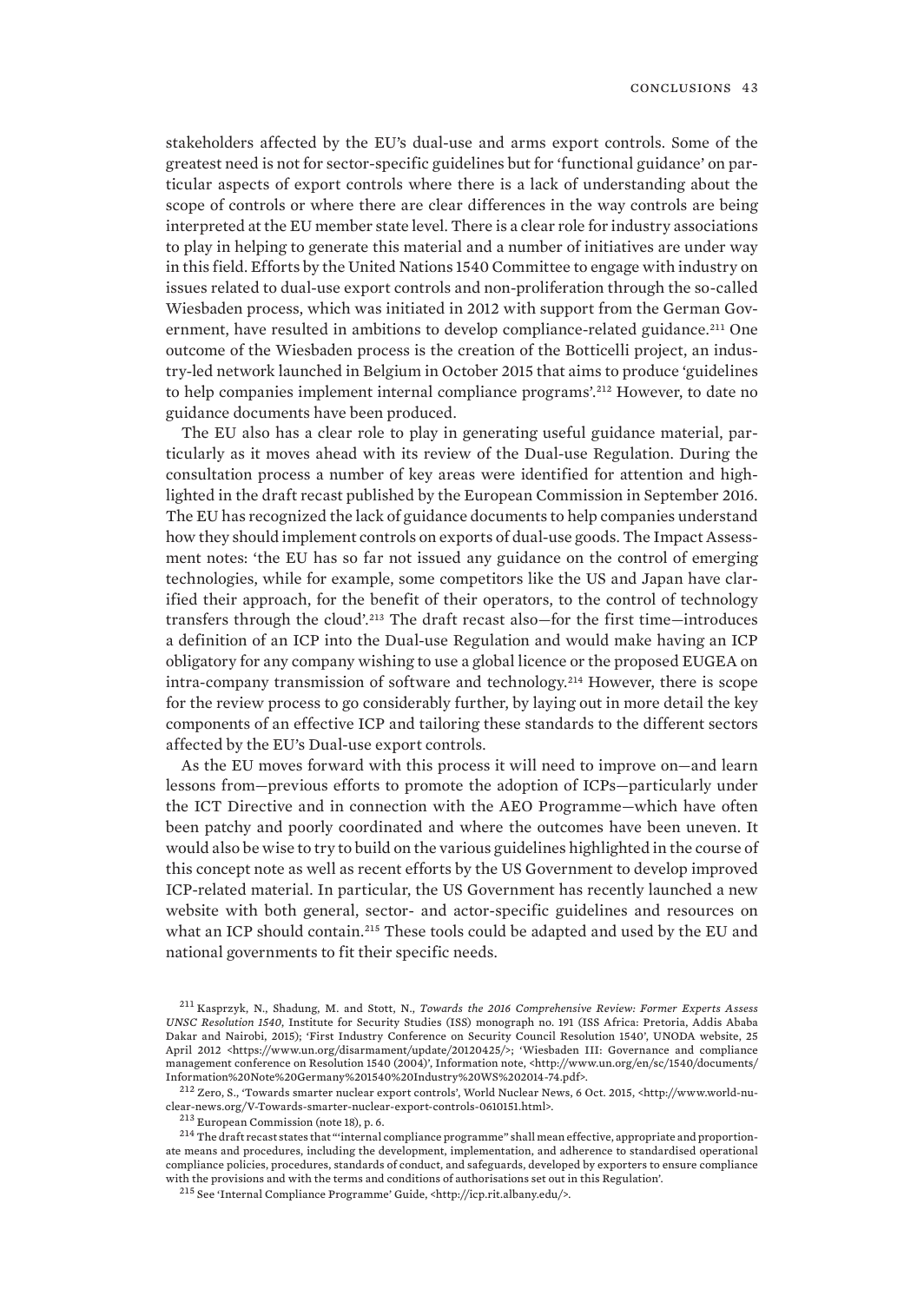<span id="page-53-0"></span>When drafting any guidance documents, regular exchanges with industry will be essential. Here, it will be important that SMEs, not just multinational corporations, are represented in this feedback loop and that a broad range of sectors' and stakeholders' perspectives and particularities are taken into account. It will also be important to widen the range of industry actors that are consulted. The industry associations responsible for certain sectors, such as biotechnology and the transport sector, have to date had only limited discussions about dual-use and arms export controls at the EU level. Finally, it will be essential to build on work already carried out. For example, the Joint Working Group on AEO-ICP Convergence mandated by the Dual-Use Coordination Group and the AEO Network has already gathered industry input into the process, which should be carried forward. The remainder of these conclusions highlights the particular areas on which the EU should focus its attention when drafting targeted compliance-related guidance.

Areas where sector-, actor- and issue-specific standards could be developed

### **ICT Sector**

In relation to the ICT sector, a key gap that the EU needs to fill is to create greater clarity about the intended scope of the controls on intrusion software and to make clear that work in the field of IT security is not covered by controls. At the same time, there is also a need to bring together technologists, legal experts and policymakers to draft a detailed set of good practice guidelines for the companies that are the intended target of the expanded controls on cyber-surveillance technologies. As it stands, there is a significant lack of clarity about the intended focus of the controls and the issues that should be taken into account when deciding whether a particular export is suitable. These guidelines would need to be based on existing legal standards and recommendations relating to the capabilities that cyber-surveillance technologies should have, as well as those detailing when and how cyber-surveillance technologies should be used by national authorities, and how their use should be governed.

#### **Academia and research**

The ability of academia and research institutes to comply with dual-use and arms export controls would also be enhanced by greater clarity at the EU level with regard to the coverage of controls. The EU Dual-use Regulation exempts basic or fundamental research from control requirements. However, the term 'basic scientific research' has been interpreted differently in individual EU member states, something that became a central issue in disputes regarding the publication of research on Influenza A.216 As described above, some guidelines have been drawn up to make applicants and evaluators more aware of their obligations under dual-use export controls, but these efforts could be conducted more broadly and systematically, and in areas of research that have not previously been the focus of attention.<sup>217</sup> There is also a need to raise awareness of issues related to dual-use and arms export controls within academia, and to create forums where representatives of academia and research can meet to discuss

<sup>216</sup> SIPRI and Ecorys (note 11), p. 38; and Enserink, M., 'Dutch appeals court dodges decision on hotly debated H5N1 papers', *Science*, 16 July 2015, <http://www.sciencemag.org/ news/2015/07/ dutch-appeals-court-dodges-decision-hotly-debated- h5n1-papers>.

<sup>217</sup> European Commission, 'Explanatory note on the control of 'export' for 'dual-use goods', including technology transfers, under Council Regulation (EC) no 428/2009 setting up a Community regime for the control of exports, transfer, brokering and transit of dual-use goods', <https://ec.europa.eu/research/participants/portal/doc/call/ h2020/h2020-drs-2015/1645163-explanatory\_note\_on\_the\_control\_ of\_export\_for\_dual-use\_items\_en.pdf>.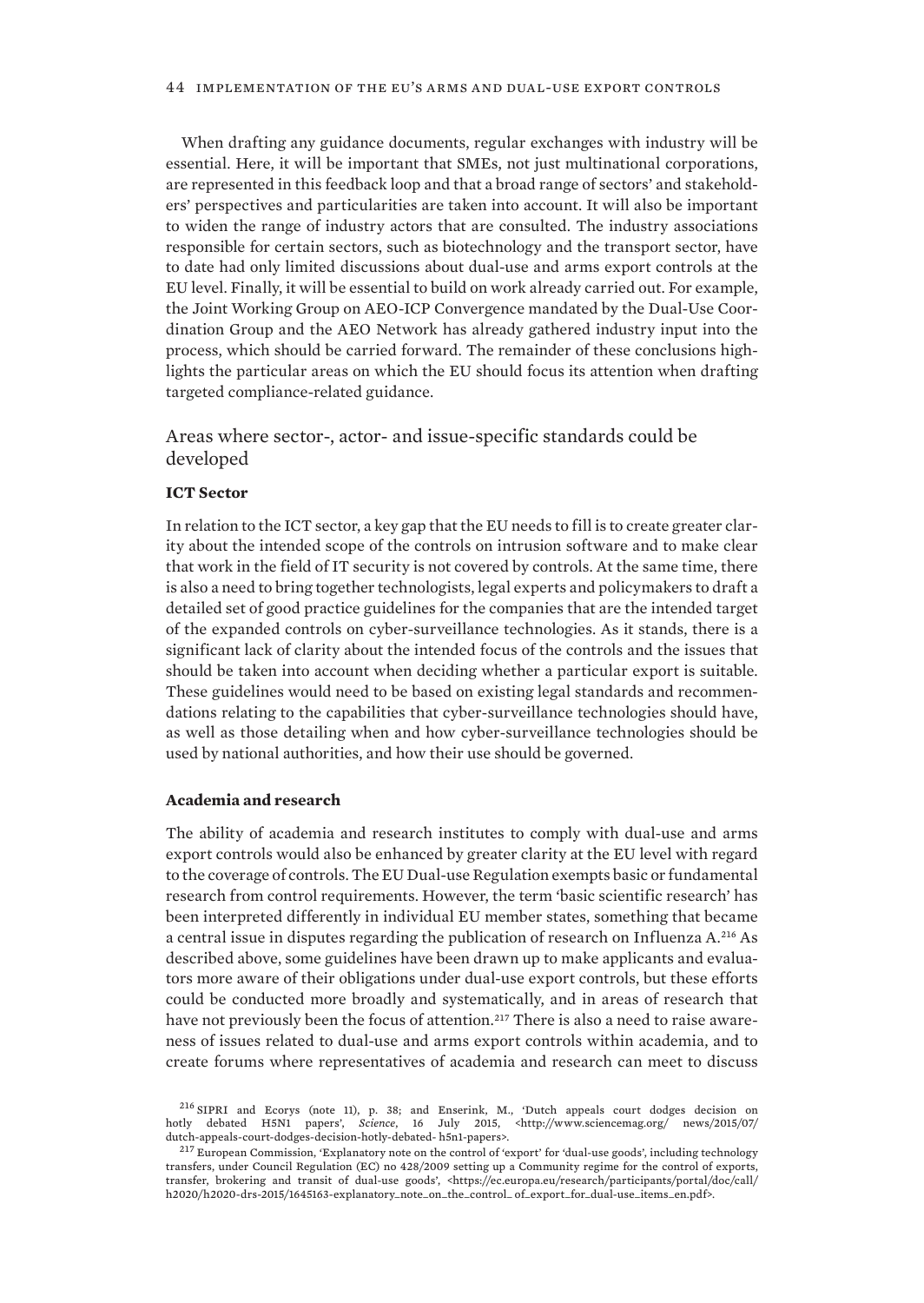shared challenges and examples of good practices. Representatives from research and academia noted in particular that there are very few opportunities to discuss experience and good practices in the field of export control compliance at the EU level.<sup>218</sup> As they noted, the challenges they encountered were 'generic across higher education' but also varied depending on the 'university's research profile and activity'.<sup>219</sup>

#### **Transport service providers**

The application of dual-use and arms export controls to transport or distribution service providers is also an area that could benefit from greater clarity and actor-specific guidance at the EU level. As it stands, there are no agreed definitions of some of the key terms that apply in this area. For example, the EU Dual-use Regulation and the Union Customs Code have different definitions of the term 'transit'.220 The draft recast of the EU Dual-use Regulation seeks to bring greater clarity to the definition of transit.<sup>221</sup> However, as noted the recast also implies certain expansions to the scope of transit controls that would widen the range of potentially affected companies. According to the European Commission, changes in this area would be beneficial 'in terms of legal clarity, uniform application throughout the EU and enhanced security—while additional costs for the involved authorities can also be expected to remain very low due to the small number of transit operations concerned'.<sup>222</sup>

#### **Product classification**

Providing tools that companies can use to assist them with product classification or that EU member states can use to better respond to industry enquiries is also an area where the EU should focus its attention. The 2014 Commission Communication mentions the possibility of creating an 'EU technological reaction capacity' that could help to draft future control list language and produce guidance on how particular control list entries should be interpreted. If such a capacity were to be established it would need to have access to expertise across the full spectrum of technologies covered by dual-use export controls, and to harness inputs from both industry and academia. The proposed recast does not make specific recommendations on this issue but does note that: 'The Commission and the Council shall, where appropriate, make available guidance and/or recommendations for best practices for the subjects referred to in this Regulation to ensure the efficiency of the Union export control regime and the consistency of its implementation'.<sup>223</sup>

 $221$  The proposed recast specifies that transit controls cover items: '(a) which are placed under the external transit procedure and only pass through the customs territory of the Union; (b) which are trans-shipped within, or directly re-exported from, a free zone; (c) which are in temporary storage and are directly re-exported from a temporary storage facility; (d) which were brought into the customs territory of the Union on the same vessel or aircraft that will take them out of that territory without unloading'. The proposal also specifies that transit controls can apply to: '(a) the declarant within the meaning of Article 5(15) of the Union Customs Code; (b) the carrier within the meaning of Article 5(40) of the Union Customs Code; (c) the natural person carrying the goods to be exported where these goods are contained in the person's personal baggage within the meaning of Article 1(19)(b) of Regulation (EU) 2015/2446'. European Commission (note 9), pp. 21, 26.

 $222$  European Commission (note 18), pp. 33-34.

<sup>223</sup> European Commission (note 9), p. 41.

<sup>218</sup> Contract Manager (note 145).

<sup>219</sup> Director of research service (note 146).

<sup>220</sup> The Union Customs Code entered into force in 2013, replacing the 2008 Community Customs Code. Regulation (EU) no. 952/2013 of the European Parliament and of the Council of 9 Oct. 2013 laying down the Union Customs Code, *Official Journal of the European Union*, L69, 10 Oct. 2013, p. 1. Its substantive provisions are applicable from 1 May 2016, once the corresponding Commission acts are in force, see European Commission, 'The Union Customs Code: a recast of the Modernised Customs Code', <http://ec.europa.eu/taxation\_customs/ customs/customs\_code/ unioncustoms\_code/index\_en.htm>.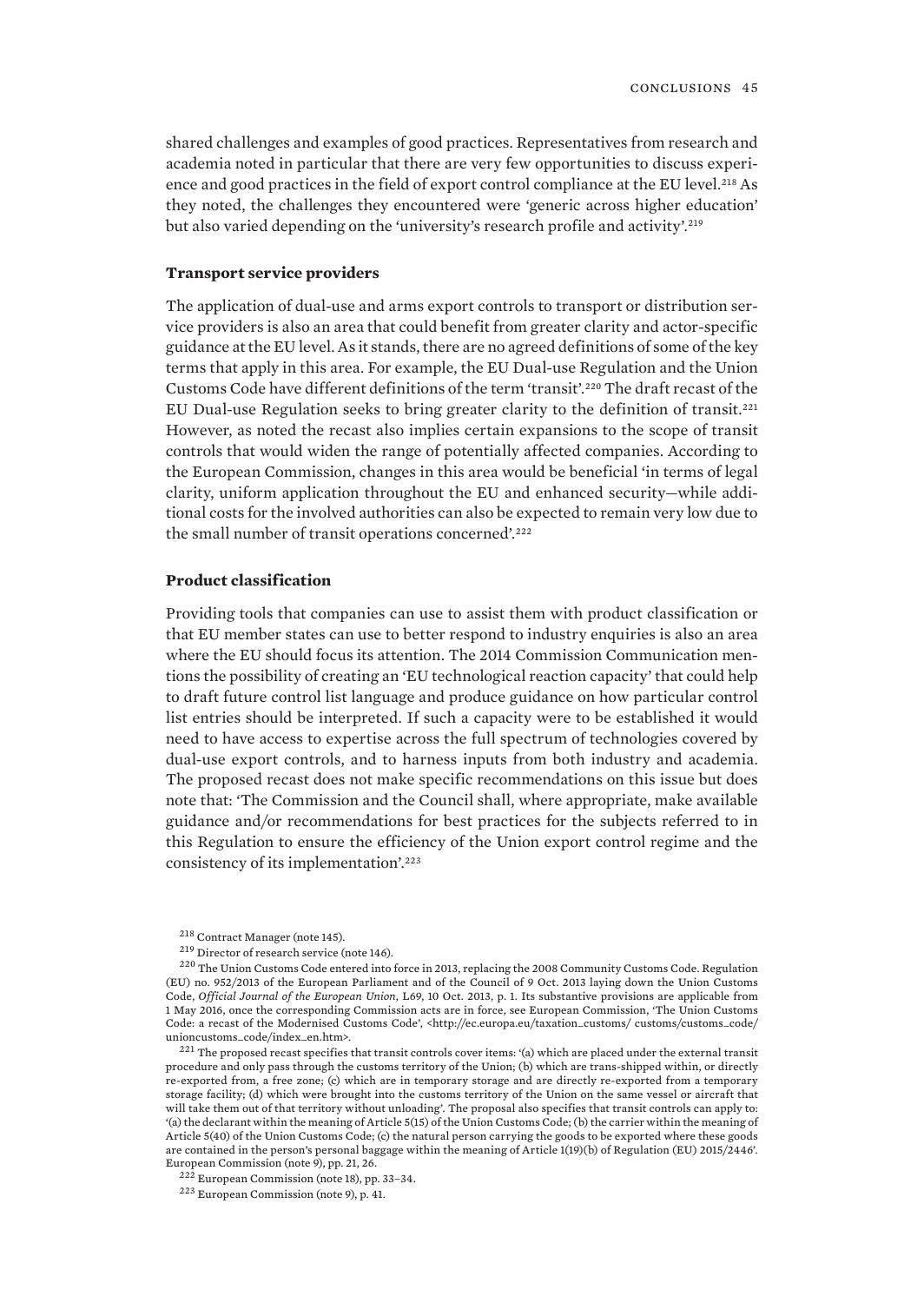#### **Intangible technology transfer controls**

Companies from a number of sectors frequently underlined the need for legal clarification of the coverage of ITT controls and practical guidelines to help with compliance. The ability of companies and institutes to comply with ITT controls would potentially be enhanced by greater clarity at the EU level about their exact coverage. The draft recast of the EU Dual-use Regulation attempts to bring greater clarity to the application of ITT controls by specifying that controls would only apply when the technology is made available to 'legal and natural persons and partnerships' outside the EU, rather than a destination as is currently the case.<sup>224</sup> The draft recast also proposes a new EU General Export Authorization for 'Intra-company transmission of software and technology'.225 The intention of the new language is—in part—to 'facilitate the use of cloud services'.226 However, Digital Europe has argued that the language needs to be further clarified, particularly by deleting the reference to 'making available' software and technology in electronic form.<sup>227</sup> The concern appears to be that even under the proposed language, a company supplying technologies that allow another company to provide cloud services would be held responsible for who downloads information from the cloud.

#### **Risk assessments**

As part of its draft recast of the EU Dual-use Regulation, the European Commission has proposed making 'available guidance and/or recommendations to ensure common risk assessments by the competent authorities of the Member States' for the implementation of licensing criteria.<sup>228</sup> This could take the form of a user's guide to the EU Dual-use Regulation, with detailed sector-, actor and issue-specific guidelines and risk assessment tools for exports of all types of dual-use goods and technologies. The development of such a document would be a useful outcome of the review process, particularly if it were to result in a public document that companies and institutes affected by the EU's Dual-use Regulation could draw on when making their own risk assessments.

<sup>224</sup> European Commission (note 9), p. 19.

<sup>225</sup> European Commission (note 9), p. 8.

<sup>226</sup> European Commission (note 9), p. 7.

<sup>227</sup> Digital Europe, *European Commission Proposed Recast of the European Export Control Regime: Making the Rules Fit for the Digital World* (Digital Europe: Brussels, Feb. 2017), <http://www.digitaleurope.org/ DesktopModules/Bring2mind/DMX/Download.aspx?Command=Core\_Download&EntryId=2358&language =en-US&PortalId=0&TabId=353>.

<sup>228</sup> European Commission (note 9), p. 33.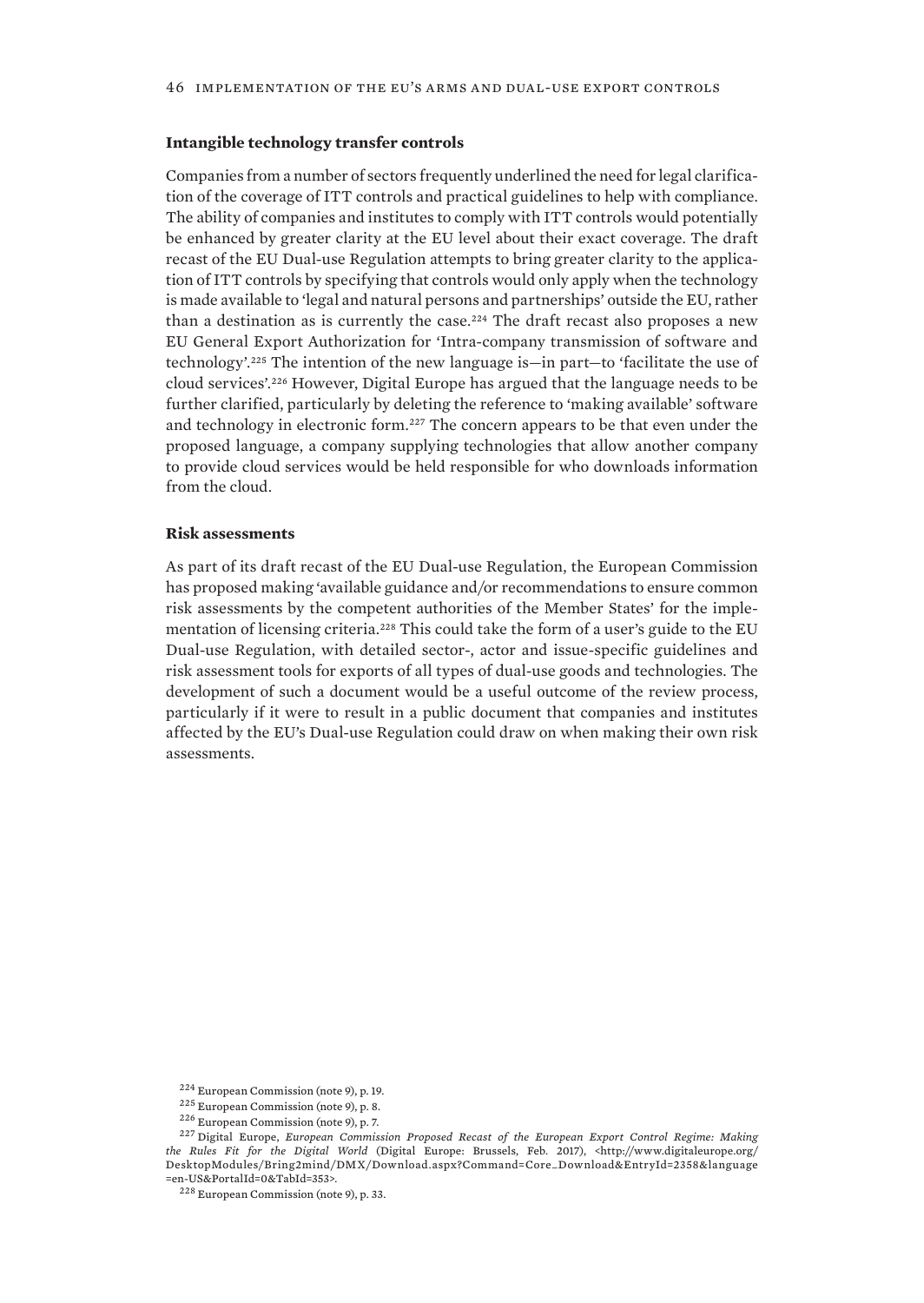# <span id="page-56-0"></span>**About the authors**

**Dr Sibylle Bauer** (Germany) is Director of Studies, Armament and Disarmament and also Director of SIPRI's Dual-use and Arms Trade Control Programme. Since 2005 she has designed and implemented capacity-building activities in Europe and South East Asia, with a focus on legal and enforcement issues related to the enhancement of transit, brokering and export controls. Before joining SIPRI in 2003, she was a Researcher with the Institute for European Studies (ULB) in Brussels. Her recent publications include 'The dual-use export control policy review: balancing security, trade and academic freedom in a changing world', Non-proliferation Paper no. 48 (Mar. 2016, co-author) and 'Export controls', *Routledge Handbook of Nuclear Proliferation and Policy* (Routledge, 2015).

**Kolja Brockmann** (Germany) is a Research Assistant in the Dual-use and Arms Trade Control Programme, following an EU Non-proliferation Consortium internship at SIPRI. He finished his Master's degree in Non-Proliferation and International Security at the War Studies Department of King's College London in 2016. Previous to joining SIPRI, he was an intern with the German Federal Office for Economic Affairs and Export Control (BAFA) in Frankfurt, where he worked on licensing of dual-use goods and contributed to a number of EU outreach and assistance projects on arms export controls and Arms Trade Treaty (ATT) implementation.

**Mark Bromley** (United Kingdom) is the Co-Director of SIPRI's Dual-use and Arms Trade Control Programme, where his work focuses on national, regional and international efforts to regulate the international arms trade. Previously, he was a policy analyst for the British American Security Information Council (BASIC). His recent publications include 'ICT Surveillance Systems: Trade Policy and the Application of Human Security Concerns', Strategic Trade Review (Spring 2016, co-author), 'The dual-use export control policy review: balancing security, trade and academic freedom in a changing world', Non-proliferation Paper no. 48 (Mar. 2016, co-author) and 'ATT-related outreach assistance in sub-Saharan Africa: identifying gaps and improving coordination', SIPRI Background Paper (Feb. 2016, co-author).

**Giovanna Maletta** (Italy) is a Research Assistant in the Dual-use and Arms Trade Control Programme, following an EU Non-proliferation Consortium internship at SIPRI. Previously she was a Blue Book Trainee at the Disarmament, Non-proliferation and Arms Export Control Division of the European External Action Service (EEAS) in Brussels, an Intern in the International Cooperation Branch of the Organization for the Prohibition of Chemical Weapons (OPCW) in The Hague and the Office of the Ambassador of Pakistan in Rome.